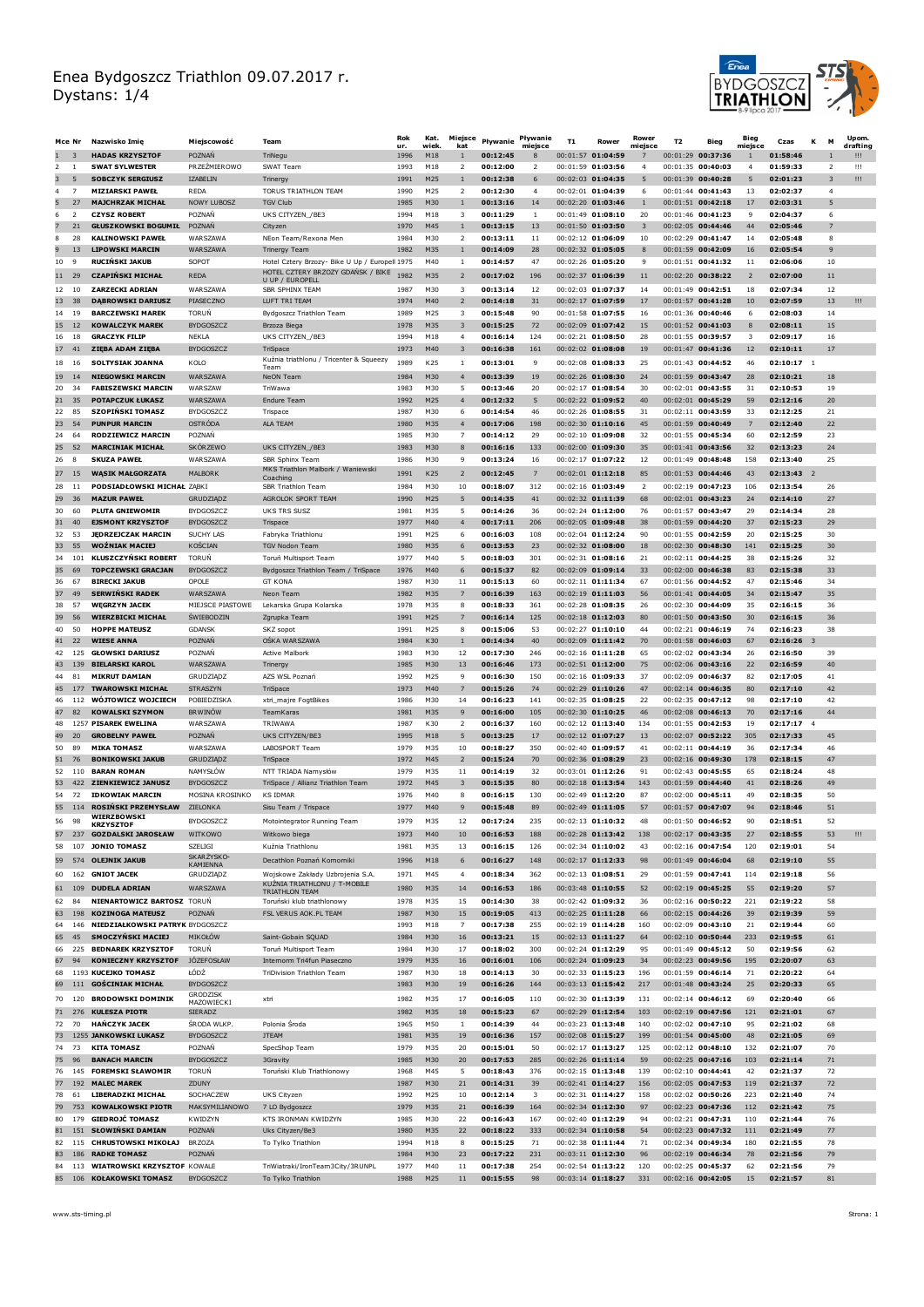

|          | Mce Nr             | Nazwisko Imię                                          | Miejscowość                         | Team                                                         | Rok<br>ur.   | Kat.<br>wiek | Miejsce<br>kat                            | Pływanie             | Pływanie<br>miejsce | T1       | Rower                                    | Rower<br>miejsce | T <sub>2</sub>                  | Bieg                                   | Bieg<br>miejsce | Czas                 | К |            | Upom.<br>drafting |
|----------|--------------------|--------------------------------------------------------|-------------------------------------|--------------------------------------------------------------|--------------|--------------|-------------------------------------------|----------------------|---------------------|----------|------------------------------------------|------------------|---------------------------------|----------------------------------------|-----------------|----------------------|---|------------|-------------------|
| 86       | 78                 | <b>PUNPUR KRZYSZTOF</b>                                | OSTRÓDA                             | <b>ALA TEAM</b>                                              | 1983         | M30          | 24                                        | 00:15:38             | 84                  |          | 00:02:35 01:15:18                        | 193              |                                 | 00:01:57 00:46:34                      | 79              | 02:22:02             |   | 82         |                   |
| 87<br>88 | 252<br>88          | <b>LENZ MAGDALENA</b><br><b>ONUCHOWSKI DAMIAN</b>      | ŻARY                                | STAROGARD GDAŃSKITRI Starogard Gdański<br>Waniewski Coaching | 1988<br>1967 | K25<br>M50   | $\overline{\mathbf{3}}$<br>$\overline{2}$ | 00:15:09<br>00:17:10 | 56<br>204           | 00:02:29 | 01:15:33<br>00:02:09 01:12:52            | 205<br>102       | 00:02:06<br>$00:02:09$ 00:47:47 | 00:46:49                               | 89<br>118       | 02:22:06<br>02:22:07 | 5 | 83         |                   |
| 89       | 30                 | <b>CHYLIŃSKI ADAM</b>                                  | SIEMIANOWICE                        |                                                              | 1976         | M40          | 12                                        | 00:13:25             | 18                  |          | 00:02:27 01:16:53                        | 258              |                                 | 00:02:11 00:47:16                      | 102             | 02:22:12             |   | 84         |                   |
| 90       | 108                | <b>KRUMPLEWSKI SŁAWOMIR WRZESNIA</b>                   | <b>SLĄSKIE</b>                      |                                                              | 1976         | M40          | 13                                        | 00:17:19             | 223                 |          | 00:03:18 01:14:32                        | 164              |                                 | 00:01:59 00:45:13                      | 51              | 02:22:21             |   | 85         |                   |
| 91       | 86                 | <b>RZEŻNIK TOMASZ</b>                                  | POZNAŃ                              | POSNANIA INVESTMENT S.A.                                     | 1976         | M40          | 14                                        | 00:17:14             | 213                 |          | 00:02:34 01:14:49                        | 175              | 00:02:27                        | 00:45:21                               | 54              | 02:22:25             |   | 86         |                   |
| 92       | 204                | <b>PANTKOWSKI MAREK</b>                                | MUROWANA GOSLINA UKS CITYZEN / BE3  |                                                              | 1961         | M55          | $\mathbf{1}$                              | 00:18:26             | 343                 |          | 00:03:00 01:08:37                        | 27               |                                 | 00:02:26 00:49:58                      | 196             | 02:22:27             |   | 87         |                   |
| 93<br>94 | 218<br>201         | <b>WEGLINSKI SEBASTIAN</b><br><b>KOZIEJ ŁUKASZ</b>     | <b>KOSTRZYN</b>                     | MIŃSK MAZOWIECKI MKB Dreptak, OS ŻW<br>UKS CITYZEN_/BE3      | 1983<br>1986 | M30<br>M30   | 25<br>26                                  | 00:16:43<br>00:17:54 | 168<br>287          |          | 00:02:31 01:13:22<br>00:02:34 01:11:23   | 121<br>61        | 00:02:20                        | 00:47:38<br>00:02:25 00:48:30          | 113<br>140      | 02:22:34<br>02:22:46 |   | 88<br>89   |                   |
| 95       | 100                | <b>PIEKARSKI MAREK</b>                                 | <b>BYDGOSZCZ</b>                    | Restauracja KING FU                                          | 1971         | M45          | 6                                         | 00:18:56             | 396                 |          | 00:02:36 01:12:57                        | 104              |                                 | 00:01:49 00:46:28                      | 75              | 02:22:46             |   | 89         |                   |
| 96       | 190                | <b>STOSIK PAWEŁ</b>                                    | <b>GDAŃSK</b>                       | Bydgoszcz<br>TriMama                                         | 1981         | M35          | 23                                        | 00:15:19             | 63                  |          | 00:02:44 01:11:19                        | 60               |                                 | 00:02:19 00:51:10                      | 253             | 02:22:51             |   | 91         |                   |
| 97       | 986                | <b>KÜBLER REMIGIUSZ</b>                                | TORUŃ                               | TwisterTeam                                                  | 1992         | M25          | 12                                        | 00:15:12             | 58                  |          | $00:02:41$ 01:12:19                      | 86               | 00:02:26 00:50:17               |                                        | 214             | 02:22:55             |   | 92         |                   |
| 98       | 164                | <b>SOBECKI FILIP</b>                                   | BEZRZECZE-<br><b>SZCZECIN</b>       | <b>KS IRONMAN CS POLSKA</b>                                  | 1976         | M40          | 15                                        | 00:15:14             | 61                  |          | $00:02:36$ 01:13:28                      | 126              |                                 | 00:02:36 00:49:04                      | 164             | 02:22:58             |   | 93         |                   |
| 99       | 173                | <b>LEWANDOWSKI FILIP</b>                               | WILKOWICE                           | PETARDA Leszno                                               | 1988         | M25          | 13                                        | 00:15:33             | 77                  |          | 00:02:24 01:14:02                        | 148              | 00:01:59                        | 00:49:01                               | 162             | 02:22:59             |   | 94         |                   |
| 100      | 71<br>101 172      | <b>KUMISZCZO ARTUR</b><br><b>MACKIEWICZ JACEK</b>      | <b>WSCHOWA</b><br><b>SULEJOWEK</b>  |                                                              | 1978<br>1977 | M35<br>M40   | 24<br>16                                  | 00:13:50<br>00:17:56 | 21<br>290           |          | $00:02:53$ 01:15:41<br>00:03:09 01:11:11 | 215<br>58        | 00:02:17                        | 00:02:09 00:48:30<br>00:48:39          | 142<br>150      | 02:23:03<br>02:23:12 |   | 95<br>96   |                   |
|          | 102 183            | <b>KWIATKOWSKI DANIEL</b>                              | <b>BYDGOSZCZ</b>                    | Klinika Triathlonu Bydgoszcz                                 | 1989         | M25          | 14                                        | 00:17:59             | 297                 |          | 00:02:46 01:13:30                        | 127              |                                 | 00:02:22 00:46:36                      | 81              | 02:23:13             |   | 97         |                   |
|          | 103 296            | NIEDŻWIECKI MARCIN                                     | WARSZAWA                            |                                                              | 1985         | M30          | 27                                        | 00:15:24             | 68                  |          | 00:03:24 01:14:16                        | 152              |                                 | 00:02:08 00:48:05                      | 129             | 02:23:17             |   | 98         |                   |
| 104      | 95<br>105 92       | <b>WRZOCHALSKI ROBERT</b><br><b>WACOWSKI KAROL</b>     | <b>GDYNIA</b><br><b>TYCHY</b>       | Tride Team                                                   | 1973<br>1991 | M40<br>M25   | 17<br>15                                  | 00:16:52<br>00:16:10 | 185<br>115          |          | 00:02:36 01:11:25<br>00:03:01 01:15:18   | 63<br>194        | 00:02:20<br>00:01:57            | 00:50:05<br>00:47:10                   | 203<br>96       | 02:23:18<br>02:23:36 |   | 99<br>100  |                   |
|          | 106 427            | <b>ZIELIŃSKI NICOLAS</b>                               | <b>BYDGOSZCZ</b>                    | To Tylko Triathlon                                           | 1993         | M18          | 9                                         | 00:14:35             | 42                  |          | 00:02:57 01:11:40                        | 69               | 00:02:20                        | 00:52:07                               | 295             | 02:23:39             |   | 101        |                   |
|          | 107 265            | <b>TOMCZYŃSKI BARTOSZ</b>                              | <b>BYDGOSZCZ</b>                    |                                                              | 1980         | M35          | 25                                        | 00:19:11             | 423                 |          | 00:03:13 01:13:54                        | 142              | 00:02:04 00:45:20               |                                        | 53              | 02:23:42             |   | 102        |                   |
|          |                    | 108 118 HYHS JAN                                       | OSTRÓW<br>WIELKOPOLSKI              | OSW Tri Team                                                 | 1992         | M25          | 16                                        | 00:17:51             | 279                 |          | 00:02:38 01:12:17                        | 84               |                                 | 00:02:45 00:48:12                      | 135             | 02:23:43             |   | 103        | Ш                 |
|          | 109 211            | SZUKALSKI KAMIL                                        | ŁÓDŹ                                | BikeTimeTeam.pl                                              | 1988         | M25          | 17                                        | 00:16:00             | 104                 |          | $00:03:21$ 01:15:17                      | 191              | 00:02:51 00:46:17               |                                        | 72              | 02:23:46             |   | 104        |                   |
| 111      | 110 281<br>776     | <b>MROCZKOWSKI KAROL</b><br><b>TRAWCZYŃSKI JACEK</b>   | WROCŁAW<br>BYDGOSZCZ                | @tri ziptii<br>To Tylko Triathlon                            | 1990<br>1969 | M25<br>M45   | 18<br>$\overline{7}$                      | 00:15:27<br>00:17:16 | 76<br>217           |          | 00:03:15 01:15:32<br>$00:02:17$ 01:10:44 | 203<br>50        | 00:02:53<br>00:02:13            | 00:46:40<br>00:51:17                   | 85<br>261       | 02:23:47<br>02:23:47 |   | 105<br>105 |                   |
|          | 112 79             | <b>RUMIŃSKI RADOSŁAW</b>                               | PRABUTY                             | KTS IRONMAN KWIDZYN                                          | 1986         | M30          | 28                                        | 00:15:36             | 81                  |          | 00:02:37 01:12:01                        | 77               | 00:02:22                        | 00:51:24                               | 264             | 02:24:00             |   | 107        |                   |
|          | 113 91             | <b>JARMOSZEWICZ ŁUKASZ</b>                             | TORUN                               | Toruński Klub Triathlonowy                                   | 1973         | M40          | 18                                        | 00:18:24             | 340                 |          | 00:02:29 01:12:27                        | 93               | 00:02:39                        | 00:48:04                               | 128             | 02:24:03             |   | 108        |                   |
|          | 114 143            | <b>NAWROCKI SERGIUSZ</b>                               | PLUSKI                              |                                                              | 1967         | M50          | 3                                         | 00:16:15             | 128                 |          | 00:02:33 01:12:07                        | 81               |                                 | 00:02:14 00:50:57                      | 240             | 02:24:06             |   | 109        | Ш                 |
|          | 115 241            | <b>MARCINIAK PRZEMYSŁAW</b><br><b>IDKOWIAK ŁUKASZ</b>  | POZNAN<br><b>MOSINA</b>             | www.m40.pl<br><b>Idmar Racing TEAM</b>                       | 1985         | M30          | 29                                        | 00:15:52             | 96                  |          | $00:03:14$ 01:13:18                      | 116<br>74        | 00:02:30                        | 00:49:18                               | 169<br>192      | 02:24:12<br>02:24:22 |   | 110<br>111 |                   |
|          | 116 37<br>117 181  | PILARCZYK KRZYSZTOF                                    | <b>WARSZAWA</b>                     | TRIATHLON DIVISION<br><b>NeON Team</b>                       | 1979<br>1983 | M35<br>M30   | 26<br>30                                  | 00:17:46<br>00:17:16 | 271<br>214          |          | 00:02:49 01:11:57<br>00:02:44 01:13:42   | 137              | 00:02:14                        | 00:01:58 00:49:52<br>00:48:41          | 152             | 02:24:37             |   | 112        |                   |
|          | 118 165            | <b>SZNEK ARTUR</b>                                     | <b>JERZYKOWO</b>                    | UKS CITYZEN_/BE3                                             | 1972         | M45          | 8                                         | 00:15:39             | 85                  |          | 00:03:08 01:16:04                        | 233              |                                 | 00:02:34 00:47:12                      | 99              | 02:24:37             |   | 112        |                   |
| 119      | 48                 | <b>BOROWIAK KACPER</b>                                 | POZNAN                              | UKS CITYZEN_/BE3                                             | 1986         | M30          | 31                                        | 00:15:58             | 101                 |          | 00:03:23 01:09:48                        | 39               | 00:02:42                        | 00:52:47                               | 320             | 02:24:38             |   | 114        |                   |
|          | 120 178            | <b>PROKOP PIOTR</b>                                    | <b>JÓZEFOSŁAW</b>                   | Tri4Fun Team Piaseczno /<br>LABOSPORT                        | 1978         | M35          | 27                                        | 00:17:35             | 252                 |          | 00:02:55 01:11:55                        | 73               |                                 | 00:02:18 00:49:55                      | 194             | 02:24:38             |   | 114        |                   |
|          | 121 228            | <b>GOLEMBIEWSKI MAREK</b>                              | <b>BYDGOSZCZ</b>                    | Zespół Szkół nr 5 MS<br>Bydgoszcz                            | 1972         | M45          | 9                                         | 00:19:12             | 426                 |          | 00:03:10 01:14:51                        | 176              | 00:02:04 00:45:27               |                                        | 57              | 02:24:44             |   | 116        |                   |
|          |                    | 122 1140 WAWRZYNIAK KAROL                              | WAGROWIEC                           | CRM MEDSERVIS                                                | 1980         | M35          | 28                                        | 00:15:07             | 54                  |          | 00:02:54 01:16:20                        | 241              | 00:01:54                        | 00:48:36                               | 146             | 02:24:51             |   | 117        |                   |
| 123      | 80<br>124 158      | <b>WILIJEWICZ KONRAD</b><br><b>SZYTTENHOLM OLIWIER</b> | ∤ÓDŹ<br><b>BYDGOSZCZ</b>            | Trispace                                                     | 1974<br>1982 | M40<br>M35   | 19<br>29                                  | 00:17:05<br>00:18:30 | 197<br>354          |          | 00:03:06 01:10:39<br>00:02:14 01:12:37   | 49<br>100        | 00:03:28                        | 00:50:33<br>00:02:06 00:49:29          | 228<br>177      | 02:24:51<br>02:24:56 |   | 117<br>119 |                   |
| 125      | 205                | <b>WYSOCKI RAFAL</b>                                   | <b>BYDGOSZCZ</b>                    | xTRI                                                         | 1971         | M45          | 10                                        | 00:16:33             | 154                 |          | 00:02:49 01:12:48                        | 101              | 00:02:39                        | 00:50:07                               | 205             | 02:24:56             |   | 119        |                   |
|          | 126 353            | <b>KOCIOŁOWICZ JAKUB</b>                               | WARSZAWA                            | Power Training                                               | 1983         | M30          | 32                                        | 00:18:04             | 305                 |          | 00:02:54 01:17:04                        | 266              |                                 | 00:02:13 00:44:47                      | 45              | 02:25:02             |   | 121        |                   |
| 127      | 83                 | <b>KRASNODĘBSKI SEBASTIAN GRUDZIĄDZ</b>                |                                     |                                                              | 1982         | M35          | 30                                        | 00:17:21             | 230                 |          | 00:02:54 01:09:59                        | 42               | 00:02:24                        | 00:52:32                               | 312             | 02:25:10             |   | 122        |                   |
| 129      | 128 93<br>445      | <b>KUBIAK BARTŁOMIEJ</b><br><b>ZIMNY BARTOSZ</b>       | DOBRCZ<br>POZNAŃ                    | Dobrcz Biega<br>Adrenaline squad                             | 1987<br>1988 | M30<br>M25   | 33<br>19                                  | 00:15:41<br>00:16:39 | 88<br>162           |          | 00:03:35 01:15:33<br>00:02:29 01:14:02   | 206<br>149       | 00:02:13                        | 00:02:08 00:48:13<br>00:49:54          | 136<br>193      | 02:25:10<br>02:25:17 |   | 122<br>124 |                   |
|          | 130 813            | <b>REWOLINSKI HUBERT</b>                               | CHODZIEŻ                            |                                                              | 1990         | M25          | 20                                        | 00:17:22             | 233                 |          | 00:02:09 01:14:27                        | 159              |                                 | 00:01:55 00:49:25                      | 175             | 02:25:18             |   | 125        |                   |
|          | 131 147            | <b>SUCHOWIECKI WOJTEK</b>                              | STAWIGUDA                           | #ArtneoTeam /<br># niemaniemogę / TriNEGU /                  | 1978         | M35          | 31                                        | 00:17:29             | 242                 |          | 00:02:55 01:13:57                        | 145              |                                 | 00:02:19 00:48:41                      | 151             | 02:25:21             |   | 126        |                   |
|          | 132 171            | <b>GRABOWSKI MICHAŁ</b>                                | WARSZAWA                            | OUB<br>Trinergy                                              | 1975         | M40          | 20                                        | 00:19:31             | 461                 |          | 00:02:35 01:15:36                        | 209              |                                 | $00:02:01$ 00:45:39                    | 63              | 02:25:22             |   | 127        | Ш                 |
| 133      | 136                | <b>WEDRYCHOWICZ ADAM</b>                               | <b>DOPIEWIEC</b>                    | Fabryka Triathlonu                                           | 1976         | M40          | 21                                        | 00:18:48             | 385                 |          | 00:02:20 01:15:49                        | 222              | 00:01:59                        | 00:46:33                               | 77              | 02:25:29             |   | 128        | Ш                 |
|          | 134 219            | GÓRALSKA ALEKSANDRA                                    | PLUSKI                              |                                                              | 1977         | K40          | 1                                         | 00:16:08             | 113                 |          | $00:02:22$ 01:12:27                      | 92               |                                 | 00:02:25 00:52:16                      | 300             | 02:25:38             | 6 |            |                   |
| 135      | 373                | ŁOPUSZYNSKI KRZYSZTOF                                  | <b>BYDGOSZCZ</b><br>BYDGOSZCZ       | TEAMOCHAL                                                    | 1983         | M30          | 34                                        | 00:16:53             | 189                 |          | 00:02:46 01:17:21                        | 284              | 00:01:55                        | 00:46:43                               | 86              | 02:25:38             |   | 129        |                   |
| 137      | 136 130<br>362     | <b>CZAJKOWSKI ZBYSZEK</b><br><b>SOBKOWIAK PATRYK</b>   | PLEWISKA                            | malyguliwer.pl                                               | 1976<br>1984 | M40<br>M30   | 22<br>35                                  | 00:18:12<br>00:15:05 | 318<br>52           |          | 00:02:37 01:14:59<br>00:02:46 01:15:10   | 179<br>187       | 00:01:59                        | 00:01:51 00:48:00<br>00:50:39          | 127<br>231      | 02:25:39<br>02:25:39 |   | 130<br>130 |                   |
|          |                    | 138 206 SKŁADANOWSKI MAREK                             | WŁOCŁAWEK                           |                                                              | 1989         | M25          | 21                                        | 00:16:16             | 132                 |          | 00:02:59 01:14:15                        | 151              |                                 | 00:02:26 00:49:48                      | 187             | 02:25:44             |   | 132        |                   |
|          | 139 154            | <b>JASTRZEBSKI WOJTEK</b>                              | OPALENICA                           | fabryka triathlonu                                           | 1986         | M30          | 36                                        | 00:18:28             | 351                 |          | 00:02:42 01:11:03                        | 55               |                                 | 00:02:25 00:51:17                      | 258             | 02:25:55             |   | 133        |                   |
|          | 141 330            | 140 182 GACKA RAFAŁ<br><b>HERMELIN WOJCIECH</b>        | <b>SICIENKO</b><br><b>BYDGOSZCZ</b> | LUPUS TEAM<br>Kancelaria HMM                                 | 1976<br>1979 | M40<br>M35   | 23<br>32                                  | 00:20:51<br>00:15:35 | 586<br>79           |          | 00:03:00 01:12:02<br>00:02:42 01:13:39   | 78<br>133        |                                 | 00:02:39 00:47:25<br>00:02:14 00:51:47 | 109<br>276      | 02:25:57<br>02:25:57 |   | 134<br>134 |                   |
|          | 142 47             | ŚLIWIŃSKI ŁUKASZ                                       | OSTROMECKO                          | BOGMAR OSTROMECKO                                            | 1983         | M30          | 37                                        | 00:19:00             | 401                 |          | 00:02:20 01:13:04                        | 112              |                                 | 00:02:16 00:49:20                      | 171             | 02:26:00             |   | 136        |                   |
|          | 143 244            | <b>PASIK MARCIN</b>                                    | POZNAŃ                              | Velocity                                                     | 1988         | M25          | 22                                        | 00:16:15             | 129                 |          | 00:02:54 01:19:32                        | 382              |                                 | 00:02:05 00:45:29                      | 58              | 02:26:15             |   | 137        |                   |
|          |                    | 144 432 WALCZAK MICHAŁ<br>145 1011 OGRODOWCZYK RAFAŁ   | <b>BYDGOSZCZ</b><br>CHEŁM           | 3Gravity                                                     | 1987         | M30          | 38                                        | 00:17:47<br>00:16:32 | 273                 |          | 00:02:28 01:18:17                        | 325<br>251       |                                 | 00:02:08 00:45:36                      | 61<br>105       | 02:26:16<br>02:26:19 |   | 138<br>139 |                   |
|          |                    | 146 267 NOWACZYK GRZEGORZ                              | <b>BISKUPICE</b>                    | Chełmska Grupa Triathlonu<br>UKS CITYZEN_/BE3                | 1978<br>1979 | M35<br>M35   | 33<br>34                                  | 00:16:12             | 152<br>117          |          | 00:03:17 01:16:40<br>$00:03:11$ 01:12:03 | 79               |                                 | 00:02:29 00:47:21<br>00:02:37 00:52:20 | 302             | 02:26:23             |   | 140        |                   |
|          |                    | 147 312 RYBICKI ARTUR                                  | RADZANÓW                            | <b>Twister Team</b>                                          | 1998         | M18          | 10                                        | 00:14:48             | 45                  |          | 00:03:42 01:17:14                        | 275              |                                 | 00:02:32 00:48:11                      | 134             | 02:26:27             |   | 141        |                   |
|          |                    | 148 348 RYMER JAKUB                                    | <b>BYDGOSZCZ</b>                    | Klinika Triathlonu Bydgoszcz                                 | 1985         | M30          | 39                                        | 00:16:12             | 118                 |          | 00:02:24 01:14:46                        | 171              |                                 | 00:02:13 00:50:52                      | 237             | 02:26:27             |   | 141        | Ш.                |
|          | 149 507<br>150 65  | <b>PORZYCH RAFAŁ</b><br><b>RUPIETA MAKSYM</b>          | NIEMCZ<br>POZNAŃ                    | Rafson.TV<br><b>WUEF Tri Team</b>                            | 1998<br>1978 | M18<br>M35   | 11<br>35                                  | 00:17:57<br>00:15:13 | 293<br>59           |          | 00:02:52 01:15:09<br>00:02:50 01:19:32   | 186<br>383       |                                 | 00:02:46 00:47:45<br>00:03:03 00:45:52 | 116<br>64       | 02:26:29<br>02:26:30 |   | 143<br>144 |                   |
|          | 151 232            | <b>NOWAK DAWID</b>                                     | ŁÓDŹ                                |                                                              | 1981         | M35          | 36                                        | 00:21:45             | 674                 |          | 00:02:49 01:13:23                        | 123              |                                 | 00:01:57 00:46:40                      | 84              | 02:26:34             |   | 145        | Ш                 |
|          | 152 175            | <b>MICZUGA MARCIN</b>                                  | WRZEŚNIA                            | Garel Plast Team                                             | 1975         | M40          | 24                                        | 00:17:38             | 256                 |          | 00:02:59 01:14:31                        | 163              |                                 | 00:02:03 00:49:36                      | 181             | 02:26:47             |   | 146        |                   |
|          | 153 138<br>154 104 | <b>KUNDE TOMASZ</b><br>JEŻEWSKI MICHAŁ                 | LIPNIKI<br>GDYNIA                   | Bydgoszcz Triathlon Team<br># NIEMANIEMOGE MAG               | 1990<br>1979 | M25<br>M35   | 23<br>37                                  | 00:15:34<br>00:20:42 | 78<br>572           |          | $00:02:27$ 01:10:55<br>00:03:10 01:13:15 | 53<br>114        |                                 | 00:02:02 00:55:50<br>00:02:28 00:47:15 | 465<br>100      | 02:26:48<br>02:26:50 |   | 147<br>148 |                   |
|          | 155 264            | <b>PUZIAK MARCIN</b>                                   | POZNAŃ                              |                                                              | 1982         | M35          | 38                                        | 00:15:51             | 95                  |          | 00:03:01 01:18:47                        | 344              |                                 | 00:02:12 00:47:00                      | 92              | 02:26:51             |   | 149        | Ш                 |
|          | 156 102            | <b>BORKOWSKI TOMASZ</b>                                | <b>TUCHOLA</b>                      |                                                              | 1970         | M45          | 11                                        | 00:16:46             | 172                 |          | 00:02:21 01:17:36                        | 298              |                                 | 00:02:28 00:47:45                      | 115             | 02:26:56             |   | 150        |                   |
|          | 157 142            | <b>RUTKA RADOSLAW</b>                                  | KWIDZYN                             | KTS Ironman                                                  | 1976         | M40          | 25                                        | 00:16:26             | 145                 |          | 00:02:11 01:15:34                        | 207              |                                 | 00:02:14 00:50:33                      | 227             | 02:26:58             |   | 151        |                   |
|          | 158 66<br>159 46   | <b>BASINSKI ŁUKASZ</b><br><b>JABŁOŃSKI MARCIN</b>      | INOWROCŁAW<br><b>BYDGOSZCZ</b>      | Olimpiasport<br>Krysport Team                                | 1992<br>1971 | M25<br>M45   | 24<br>12                                  | 00:18:35<br>00:20:08 | 365<br>511          |          | 00:02:53 01:15:41<br>00:02:21 01:14:16   | 214<br>153       |                                 | 00:02:07 00:47:46<br>00:02:10 00:48:15 | 117<br>137      | 02:27:02<br>02:27:10 |   | 152<br>153 |                   |
|          | 160 263            | <b>BRZEZIŃSKI ŁUKASZ</b>                               | ŁÓDŹ                                | K.S. CelIronman S.A.                                         | 1987         | M30          | 40                                        | 00:17:56             | 291                 |          | 00:02:29 01:15:09                        | 185              |                                 | 00:01:58 00:49:42                      | 184             | 02:27:14             |   | 154        |                   |
|          | 161 271            | <b>CIEMIELEWSKI PIOTR</b>                              | TORUŃ                               | TMT                                                          | 1985         | M30          | 41                                        | 00:16:52             | 183                 |          | 00:02:42 01:16:06                        | 235              |                                 | 00:01:53 00:49:42                      | 185             | 02:27:15             |   | 155        |                   |
|          | 163 180            | 162 153 PRZYBYLSKI JAKUB<br><b>MANOWIECKI JAROSŁAW</b> | POZNAŃ<br>RAWICZ                    | CA / ACCURA TEAM<br>TRI ULI                                  | 1981<br>1976 | M35<br>M40   | 39<br>26                                  | 00:18:31<br>00:16:45 | 355<br>171          |          | 00:02:45 01:15:42<br>00:02:44 01:15:21   | 218<br>195       |                                 | 00:02:06 00:48:11<br>00:02:51 00:49:36 | 133<br>182      | 02:27:15<br>02:27:17 |   | 155<br>157 |                   |
|          | 164 230            | <b>WOLSKI ADAM</b>                                     | BEZRZECZE                           | Ironman                                                      | 1967         | M50          | $\overline{4}$                            | 00:17:02             | 195                 |          | 00:02:49 01:16:24                        | 243              |                                 | 00:02:23 00:48:47                      | 157             | 02:27:25             |   | 158        |                   |
|          | 165 543            | <b>PRENDECKI RAFAŁ</b>                                 | WAŁCZ                               |                                                              | 1980         | M35          | 40                                        | 00:20:08             | 512                 |          | 00:02:44 01:14:45                        | 170              |                                 | 00:01:55 00:47:56                      | 122             | 02:27:28             |   | 159        |                   |
|          |                    | 166 475 MARUSIAK PIOTR                                 | <b>JAROSŁAW</b>                     |                                                              | 1984         | M30          | 42                                        | 00:19:00             | 402                 |          | 00:02:09 01:13:05                        | 113              |                                 | 00:02:05 00:51:10                      | 255             | 02:27:29             |   | 160        |                   |
|          | 167 295<br>168 103 | <b>STRYCZYŃSKI TOMASZ</b><br><b>PONIEWIERSKI RAFAŁ</b> | KOMORNIKI<br>WARSZAWA               | eFitness Racing Team                                         | 1978<br>1978 | M35<br>M35   | 41<br>42                                  | 00:15:25<br>00:17:54 | 73<br>286           |          | 00:03:02 01:13:21<br>00:03:17 01:12:24   | 119<br>89        |                                 | 00:02:42 00:52:59<br>00:02:39 00:51:24 | 326<br>263      | 02:27:29<br>02:27:38 |   | 160<br>162 |                   |
|          | 169 261            | <b>OLENDER GRZEGORZ</b>                                | WROCŁAW                             | <b>GT RAT</b>                                                | 1978         | M35          | 43                                        | 00:17:13             | 209                 |          | 00:03:03 01:16:12                        | 239              |                                 | 00:02:10 00:49:02                      | 163             | 02:27:40             |   | 163        |                   |
|          | 170 17             | SOSNOWSKA ALEKSANDRA BIAŁYSTOK                         |                                     | Trinergy                                                     | 1982         | K35          | $\mathbf{1}$                              | 00:14:20             | 33                  |          | 00:03:22 01:19:21                        | 370              |                                 | 00:02:06 00:48:34                      | 144             | 02:27:43             | 7 |            |                   |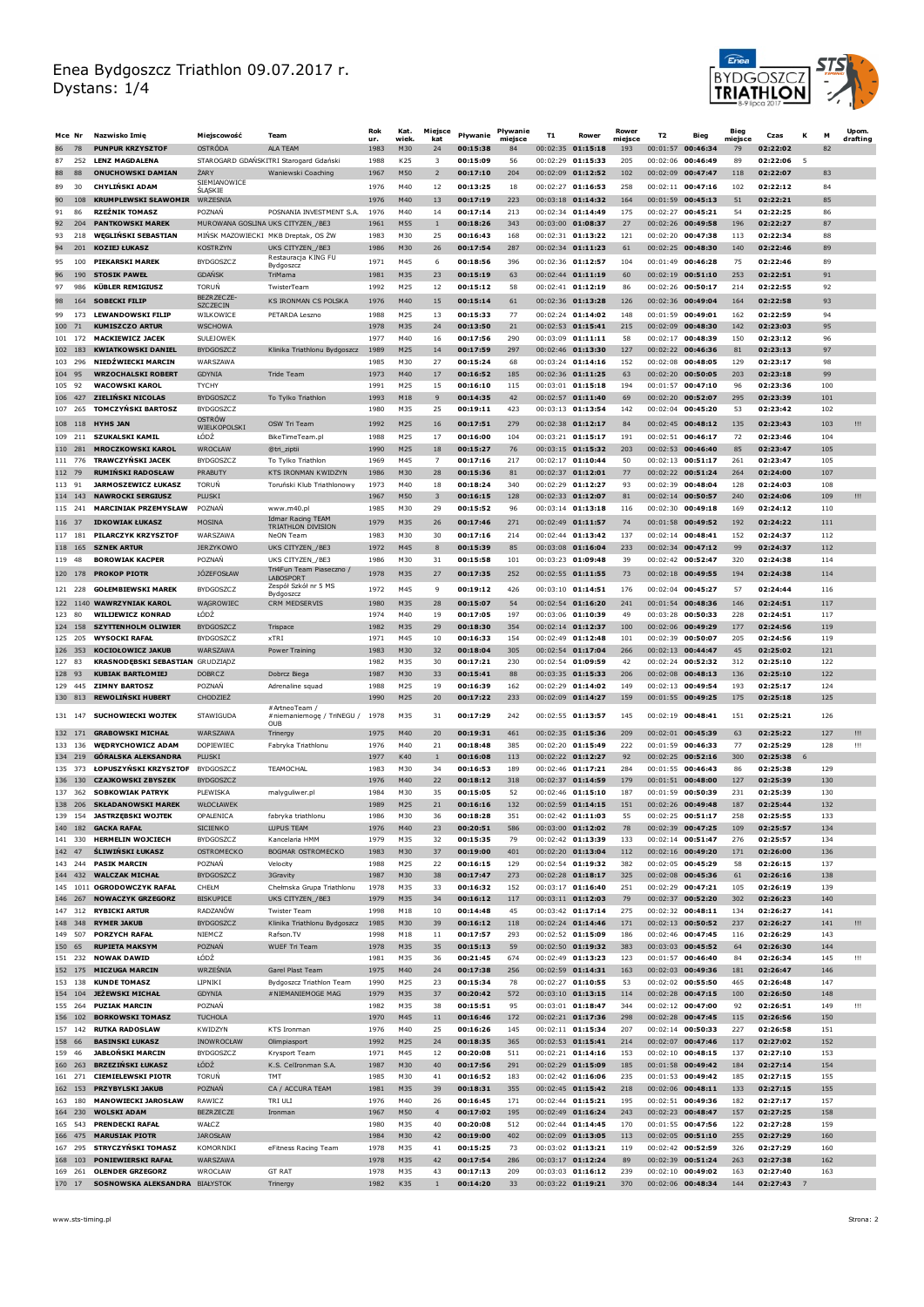

| Mce Nr                | Nazwisko Imię                                                            | Miejscowość                          | Team                                                              | Rok<br>ur.   | Kat.<br>wiek | Miejsce<br>kat          | Pływanie             | Pływanie<br>miejsce | <b>T1</b> | Rower                                      | Rower<br>miejsce | T2       | Bieg                                     | Bieg<br>miejsce | Czas                    | К<br>M       |            | Upom.<br>drafting |
|-----------------------|--------------------------------------------------------------------------|--------------------------------------|-------------------------------------------------------------------|--------------|--------------|-------------------------|----------------------|---------------------|-----------|--------------------------------------------|------------------|----------|------------------------------------------|-----------------|-------------------------|--------------|------------|-------------------|
|                       | 171 1074 KOPROWSKI MACIEJ                                                | <b>DABROWKA</b>                      |                                                                   | 1978         | M35          | 44                      | 00:19:08             | 419                 |           | 00:02:53 01:15:53                          | 226              |          | 00:02:26 00:47:24                        | 107             | 02:27:44                |              | 164        |                   |
| 172 238               | <b>DEBERT JAREK</b>                                                      | <b>WARSZAWA</b>                      | <b>TRINERGY TEAM</b>                                              | 1980         | M35          | 45                      | 00:18:23             | 336                 |           | 00:02:26 01:15:46                          | 219              |          | 00:02:12 00:49:04                        | 165             | 02:27:51                |              | 165        |                   |
| 173 174<br>174 196    | ŚWIĘCICKI WOJCIECH<br>PONIEDZIAŁEK FILIP                                 | <b>BYDGOSZCZ</b><br>PLEWISKA         | Fishka<br>Yuppi Squad                                             | 1977<br>1984 | M40<br>M30   | 27<br>43                | 00:19:03<br>00:17:17 | 406<br>218          |           | 00:02:53 01:14:33<br>00:02:33 01:15:48     | 166<br>221       | 00:02:14 | 00:49:12<br>00:02:29 00:49:49            | 167<br>190      | 02:27:55<br>02:27:56    | 167          | 166        |                   |
| 175 280               | <b>MAGDZIARZ JAKUB</b>                                                   | <b>BYDGOSZCZ</b>                     |                                                                   | 1980         | M35          | 46                      | 00:17:29             | 244                 |           | 00:02:26 01:15:40                          | 213              |          | 00:02:12 00:50:15                        | 211             | 02:28:02                |              | 168        |                   |
| 176 247               | <b>SWAT JACEK</b>                                                        | PRZEŻMIEROWO                         | <b>SWAT Team</b>                                                  | 1964         | M50          | 5                       | 00:15:56             | 100                 |           | 00:03:00 01:13:39                          | 132              | 00:02:32 | 00:52:56                                 | 324             | 02:28:03                |              | 169        |                   |
| 177 191<br>178<br>194 | <b>TROŚNIAK PIOTR</b><br><b>URBAŃSKA EWA</b>                             | <b>BIAŁOGARD</b><br><b>BYDGOSZCZ</b> | Trispace/ 3gravity/ Atos                                          | 1972<br>1976 | M45<br>K40   | 13<br>$\overline{2}$    | 00:16:04<br>00:18:15 | 109<br>322          |           | 00:02:41 01:15:13<br>00:02:21 01:13:00     | 189<br>106       | 00:02:08 | 00:02:34 00:51:32<br>00:52:28            | 265<br>311      | 02:28:04<br>02:28:12    | 8            | 170        |                   |
| 179 469               | WOJCIECHOWSKI                                                            | <b>SZUBIN</b>                        |                                                                   | 1983         | M30          | 44                      | 00:17:28             | 241                 |           | 00:02:49 01:16:46                          | 254              |          | 00:02:17 00:48:52                        | 160             | 02:28:12                |              | 171        |                   |
| 180 159               | <b>MIROSŁAW</b><br><b>RANOSZEK ANNA</b>                                  | POZNAŃ                               | UKS Cityzen Poznań                                                | 1977         | K40          | 3                       | 00:17:52             | 281                 |           | 00:02:25 01:14:57                          | 177              |          | 00:02:18 00:50:42                        | 232             | 02:28:14                | $\mathbf{q}$ |            |                   |
|                       | 181 1005 GÓRSKI BARTOSZ                                                  | <b>TORUN</b>                         | toruński klub triathlonowy                                        | 1983         | M30          | 45                      | 00:16:19             | 136                 |           | 00:03:29 01:11:24                          | 62               |          | 00:02:32 00:54:31                        | 395             | 02:28:15                |              | 172        |                   |
| 182 203               | <b>ORŁOWSKI PIOTR</b>                                                    | OLSZTYN                              | TRI-Dunajek                                                       | 1978         | M35          | 47                      | 00:17:07             | 199                 |           | 00:02:56 01:13:52                          | 141              | 00:02:27 | 00:51:55                                 | 285             | 02:28:17                |              | 173        |                   |
| 183 140<br>184 318    | <b>GÓRNY WOJCIECH</b><br><b>BUKALSKI ARKADIUSZ</b>                       | <b>ŁOCHOWO</b><br>CHEŁM              | TriSpace / Adamed<br>CHEŁMSKA GRUPA TRIATHLONU 1977               | 1972         | M45<br>M40   | 14<br>28                | 00:17:27<br>00:16:23 | 239<br>142          |           | 00:02:33 01:18:42<br>00:02:40 01:16:07     | 342<br>236       |          | 00:02:22 00:47:16<br>00:02:14 00:50:57   | 101<br>241      | 02:28:20<br>02:28:21    |              | 174<br>175 |                   |
| 185 202               | <b>JOACHIMIAK DARIUSZ</b>                                                | <b>BYDGOSZCZ</b>                     | Klinika Triathlonu Bydgoszcz                                      | 1989         | M25          | 25                      | 00:19:17             | 434                 |           | 00:02:30 01:12:21                          | 88               |          | 00:02:27 00:51:47                        | 275             | 02:28:22                |              | 176        | Ш                 |
| 186 212               | <b>RYŚ SEBASTIAN</b>                                                     | TULCE                                |                                                                   | 1975         | M40          | 29                      | 00:16:06             | 111                 |           | 00:02:50 01:13:40                          | 135              | 00:02:17 | 00:53:30                                 | 347             | 02:28:23                |              | 177        |                   |
| 187 189<br>188 236    | <b>CUPA IRENEUSZ</b><br><b>WIŚNIEWSKI ZBIGNIEW</b>                       | <b>TORUŃ</b><br><b>BRZOZA</b>        | Brzoza Biega                                                      | 1973<br>1966 | M40<br>M50   | 30<br>6                 | 00:19:38<br>00:22:20 | 468<br>727          |           | 00:03:04 01:13:01<br>00:04:04 01:12:58     | 108<br>105       | 00:03:12 | 00:02:48 00:50:00<br>00:45:58            | 199<br>66       | 02:28:31<br>02:28:32    |              | 178<br>179 |                   |
| 189 359               | <b>PRZYBYŁ WAWRZYNIEC</b>                                                | <b>BYDGOSZCZ</b>                     |                                                                   | 1992         | M25          | 26                      | 00:21:10             | 619                 |           | 00:02:35 01:15:16                          | 190              |          | 00:02:36 00:46:59                        | 91              | 02:28:36                |              | 180        |                   |
| 190 277               | ŚWIERCZYŃSKI MARCIN                                                      | OSIELSKO                             | To Tylko Triathlon                                                | 1986         | M30          | 46                      | 00:18:27             | 347                 |           | 00:03:06 01:12:12                          | 83               |          | 00:02:11 00:52:43                        | 317             | 02:28:39                |              | 181        |                   |
| 191 310               | <b>SOWA MACIEJ</b>                                                       | POZNAŃ                               | BE3 CITYZEN_POZNAŃ                                                | 1979         | M35          | 48                      | 00:18:05             | 307                 | 00:04:29  |                                            |                  |          | 00:53:04                                 | 330             | 02:28:42                |              | 182        |                   |
| 193 356               | 192 1020 PIEKARSKI PAWEŁ<br><b><i>LAZ KAMIL</i></b>                      | <b>BYDGOSZCZ</b><br><b>BYDGOSZCZ</b> | <b>RUN BYDGOSZCZ</b>                                              | 1990<br>1983 | M25<br>M30   | 27<br>47                | 00:17:18<br>00:19:43 | 220<br>480          |           | $00:02:18$ 01:13:21<br>00:03:36 01:20:07   | 118<br>412       |          | 00:02:11 00:53:53<br>00:02:23 00:43:16   | 367<br>23       | 02:29:01<br>02:29:05    |              | 183<br>184 |                   |
| 194 257               | <b>DULAS KAZIMIERZ</b>                                                   | 50-033                               | Zakwas Popowice                                                   | 1980         | M35          | 49                      | 00:17:18             | 222                 |           | 00:03:23 01:16:26                          | 245              |          | 00:02:11 00:49:48                        | 188             | 02:29:06                |              | 185        |                   |
| 195 240               | <b>FILIPEK GRZEGORZ</b>                                                  | <b>JÓZEFOSŁAW</b>                    | Waniewski Coaching                                                | 1976         | M40          | 31                      | 00:17:43             | 267                 |           | 00:03:06 01:15:01                          | 180              |          | 00:02:49 00:50:30                        | 225             | 02:29:09                |              | 186        |                   |
| 196 155               | <b>KAPUSNIAK TOMASZ</b>                                                  | <b>BYDGOSZCZ</b>                     |                                                                   | 1974         | M40          | 32                      | 00:18:50             | 389                 |           | 00:02:46 01:14:12                          | 150              |          | 00:02:23 00:51:01                        | 246             | 02:29:12                |              | 187        |                   |
| 197 188<br>198 215    | <b>GNIEDZIEJKO MACIEJ</b><br><b>WOŁOWSKI FILIP</b>                       | <b>CZŁUCHÓW</b><br><b>WARSZAWA</b>   | TriWawa                                                           | 1987<br>1973 | M30<br>M40   | 48<br>33                | 00:15:27<br>00:16:53 | 75<br>187           |           | 00:03:08 01:16:40<br>$00:02:44$ 01:17:31   | 253<br>293       | 00:02:43 | 00:51:17<br>00:02:13 00:50:04            | 259<br>201      | 02:29:15<br>02:29:25    |              | 188<br>189 |                   |
| 199 221               | <b>LIPOWSKA MAŁGORZATA</b>                                               | <b>KRAKÓW</b>                        | TRIATHLON YMCA Kraków                                             | 1995         | <b>K18</b>   | $\mathbf{1}$            | 00:13:57             | 25                  |           | 00:02:03 01:20:14                          | 419              |          | 00:02:02 00:51:10                        | 254             | 02:29:26                | 10           |            |                   |
| 200 148               | <b>MARZEC ŁUKASZ</b>                                                     | DABROWA GÓRNICZA TRIATHLON X TEAM    |                                                                   | 1980         | M35          | 50                      | 00:18:30             | 353                 |           | $00:03:06$ 01:16:40                        | 252              | 00:02:28 | 00:48:43                                 | 154             | 02:29:27                |              | 190        |                   |
| 201 292               | <b>SKROCKI DARIUSZ</b>                                                   | POZNAŃ                               | Velocity Poznań                                                   | 1967         | M50          | 7                       | 00:17:49             | 275                 |           | $00:02:51$ 01:13:22<br>$00:03:15$ 01:12:08 | 122              |          | 00:02:44 00:52:44                        | 318             | 02:29:30                |              | 191        |                   |
| 202 199<br>203 197    | <b>LUBRYCZYNSKI PIOTR</b><br><b>DOMARADZKI WOJCIECH</b>                  | <b>GÓRZYKOWO</b><br>POZNAŃ           | Snails Górzykowo<br>Zgrupka Team                                  | 1976<br>1983 | M40<br>M30   | 34<br>49                | 00:18:16<br>00:15:09 | 326<br>55           |           | 00:03:21 01:17:09                          | 82<br>270        | 00:02:58 | 00:52:55<br>00:02:19 00:51:35            | 323<br>266      | 02:29:32<br>02:29:33    |              | 192<br>193 |                   |
| 204 398               | <b>DOŁKOWSKI WOJCIECH</b>                                                | WARSZAWA                             | MEDtube                                                           | 1979         | M35          | 51                      | 00:17:13             | 210                 |           | 00:03:38 01:14:47                          | 172              |          | 00:02:52 00:51:08                        | 252             | 02:29:38                | 194          |            |                   |
| 205 421               | <b>LIPOWSKI MIKOŁAJ</b>                                                  | ŁASK                                 | Fujitsu Running Team Łódź                                         | 1988         | M25          | 28                      | 00:16:49             | 178                 |           | 00:02:43 01:16:03                          | 231              |          | 00:02:28 00:51:36                        | 268             | 02:29:39                |              | 195        |                   |
| 207<br>206            | <b>MELLER KRZYSZTOF</b><br>207 1244 MAŁACHOWSKI KAMIL                    | POZNAŃ<br><b>TORUŃ</b>               | FTI Racing Team                                                   | 1985<br>1993 | M30<br>M18   | 50<br>12                | 00:17:22<br>00:16:35 | 232<br>156          |           | 00:02:26 01:14:57<br>00:02:52 01:19:51     | 178<br>400       |          | 00:02:33 00:52:21<br>00:02:24 00:47:59   | 304<br>124      | 02:29:39<br>02:29:41    |              | 195<br>197 |                   |
| 208 418               | <b>GRABARSKI PAWEŁ</b>                                                   | <b>WARSZAWA</b>                      | Banda GG                                                          | 1982         | M35          | 52                      | 00:17:12             | 208                 |           | 00:03:05 01:18:29                          | 333              | 00:02:11 | 00:48:50                                 | 159             | 02:29:47                |              | 198        |                   |
| 209 133               | <b>NOWAK MARCIN</b>                                                      | POZNAŃ                               | xtri Marcinoo                                                     | 1985         | M30          | 51                      | 00:18:03             | 303                 |           | 00:02:08 01:19:31                          | 379              |          | 00:02:15 00:47:59                        | 125             | 02:29:56                |              | 199        |                   |
| 210 184               | <b>WALKOWIAK BARTOSZ</b>                                                 | PLEWISKA                             | Www.studio-motiv.pl                                               | 1980         | M35          | 53                      | 00:18:05             | 306                 |           | 00:02:46 01:16:28                          | 246              | 00:02:10 | 00:50:29                                 | 224             | 02:29:58                |              | 200        |                   |
| 211 364<br>212 129    | <b>PAWLIN MATEUSZ</b><br><b>KOWALCZYK MARCIN</b>                         | WARSZAWA<br><b>NOWY FOLWARK</b>      | Od Zera Do Ironmana<br>TRIATHLON TEAM WRZEŚNIA                    | 1991<br>1972 | M25<br>M45   | 29<br>15                | 00:19:07<br>00:17:20 | 416<br>225          |           | 00:02:46 01:18:09<br>00:03:33 01:14:33     | 320<br>165       |          | 00:02:03 00:47:59<br>00:03:01 00:51:42   | 126<br>271      | 02:30:04<br>02:30:09    |              | 201<br>202 |                   |
| 213 338               | <b>MUCHA ALEKSANDER</b>                                                  | WŁOCŁAWEK                            | bhp-adr.pl                                                        | 1986         | M30          | 52                      | 00:20:27             | 543                 |           | 00:03:51 01:16:47                          | 256              |          | 00:02:35 00:46:29                        | 76              | 02:30:09                |              | 202        |                   |
| 214 176               | <b>KRUPINSKI MATEUSZ</b>                                                 | <b>BYDGOSZCZ</b>                     | 3Gravity                                                          | 1986         | M30          | 53                      | 00:17:29             | 243                 |           | 00:02:51 01:14:28                          | 161              |          | 00:02:33 00:52:57                        | 325             | 02:30:18                |              | 204        |                   |
| 215 735               | <b>KANIK TOMASZ</b>                                                      | <b>BYDGOSZCZ</b>                     |                                                                   | 1982<br>1978 | M35          | 54<br>55                | 00:16:15             | 131                 |           | 00:02:59 01:18:37                          | 337              |          | 00:02:26 00:50:11                        | 208             | 02:30:28                |              | 205        |                   |
| 216 302<br>217 739    | <b>SZYMAŃSKI PRZEMYSŁAW</b> TRZCIANKA<br><b>VENEROVÁ LENKA</b>           | <b>BRNO</b>                          | Rewizor TRI<br>Alfa-Helicopter Triathlon Team,                    | 1986         | M35<br>K30   | $\overline{\mathbf{3}}$ | 00:19:34<br>00:19:39 | 464<br>474          |           | 00:02:47 01:15:25<br>00:02:41 01:15:38     | 197<br>212       |          | 00:02:27 00:50:16<br>00:02:12 00:50:19   | 213<br>215      | 02:30:29<br>02:30:29    | 11           | 206        |                   |
| 218 224               | <b>KULESZA SEBASTIAN</b>                                                 | SIERADZ                              | Z.S.<br>SIR-HA                                                    | 1977         | M40          | 35                      | 00:16:13             | 121                 |           | 00:02:46 01:16:12                          | 238              |          | 00:02:40 00:52:39                        | 316             | 02:30:30                |              | 207        |                   |
| 219 725               | <b>KAŁEK ARTUR</b>                                                       | <b>BYDGOSZCZ</b>                     | KLINIKA TRIATHLONU<br><b>BYDGOSZCZ</b>                            | 1974         | M40          | 36                      | 00:17:37             | 253                 |           | 00:03:05 01:15:25                          | 198              |          | 00:02:20 00:52:07                        | 296             | 02:30:34                |              | 208        |                   |
|                       | 220 1266 TEMPSKI PATRYK                                                  | BYDGOS7C7                            | DRUZYNA TVN                                                       | 1983         | M30          | 54                      | 00:15:02             | 51                  |           | 00:03:16 01:17:24                          | 287              |          | 00:02:24 00:52:28                        | 310             | 02:30:34                |              | 208        |                   |
| 221 989               | <b>LEWANDOWSKI MACIEJ</b>                                                | WROCŁAW                              |                                                                   | 1989         | M25          | 30                      | 00:18:23             | 338                 |           | 00:02:28 01:18:20                          | 326              |          | 00:02:59 00:48:34                        | 145             | 02:30:44                |              | 210        |                   |
| 222 490<br>223 396    | <b>KALICKI EDWARD</b><br><b>KOWALIKOWSKI DANIEL</b>                      | POBIEDZISKA<br>CHOJNICE              | TriForFun                                                         | 1967<br>1990 | M50<br>M25   | 8<br>31                 | 00:18:43<br>00:17:21 | 377<br>228          |           | 00:02:41 01:13:00<br>00:02:45 01:17:55     | 107<br>305       |          | 00:02:38 00:53:44<br>00:01:54 00:51:01   | 358<br>247      | 02:30:46<br>02:30:56    |              | 211<br>212 |                   |
| 224 99                | <b>PAWŁOWSKI MARIUSZ</b>                                                 | <b>JESZKOWICE</b>                    |                                                                   | 1979         | M35          | 56                      | 00:16:57             | 192                 |           | 00:03:23 01:18:23                          | 328              |          | $00:02:23$ 00:49:50                      | 191             | 02:30:56                | 212          |            |                   |
| 225 334               | <b>STOSIK SŁAWOMIR</b>                                                   | <b>ROŻENTAL</b>                      |                                                                   | 1972         | M45          | 16                      | 00:23:48             | 821                 |           | $00:02:59$ 01:13:25                        | 124              | 00:02:51 | 00:47:58                                 | 123             | 02:31:01                |              | 214        |                   |
| 226 68                | <b>PARTHEMORE ANN</b>                                                    | <b>BYDGOSZCZ</b>                     | <b>Timex Multisport</b>                                           | 1978         | K35          | $\overline{2}$          | 00:16:06             | 112                 |           | 00:02:39 01:17:34                          | 295              |          | 00:02:56 00:51:47                        | 278             | 02:31:02                | 12           |            |                   |
|                       | 227 1173 GRZYBOWSKI MICHAŁ<br>228 223 NADOLSKA BARBARA                   | <b>TORUN</b><br>MUROWANA GOŚLINA     | Toruński Klub Triathlonowy<br>KS Extreme Team Oborniki / FTI 1985 | 1981         | M35<br>K30   | 57<br>$\overline{4}$    | 00:16:18<br>00:18:36 | 134<br>366          |           | 00:03:40 01:20:51<br>$00:02:16$ 01:18:01   | 442<br>309       |          | 00:02:49 00:47:25<br>00:02:07 00:50:05   | 108<br>202      | 02:31:03<br>02:31:05 13 |              | 215        |                   |
|                       | 229 1227 OGRODOWCZYK DARIA                                               | ŁÓDŹ                                 | PRO RACING TEAM<br>CelIronman                                     | 1994         | K18          | $\overline{2}$          | 00:16:43             | 166                 |           | 00:02:24 01:19:30                          | 378              |          | 00:02:06 00:50:22                        | 217             | 02:31:05                | 13           |            |                   |
| 230 209               | <b>OLSZEWSKI ŁUKASZ</b>                                                  | <b>BYDGOSZCZ</b>                     |                                                                   | 1976         | M40          | 37                      | 00:15:50             | 92                  |           | 00:02:25 01:17:28                          | 290              |          | 00:02:00 00:53:22                        | 343             | 02:31:05                |              | 216        |                   |
| 231 392               | <b>GRUSZCZYŃSKI MATEUSZ</b>                                              | POZNAŃ                               | CITYZEN                                                           | 1982         | M35          | 58                      | 00:19:26             | 457                 |           | 00:02:34 01:13:02                          | 109              |          | 00:02:11 00:53:55                        | 370             | 02:31:08                |              | 217        |                   |
| 232 51<br>233 757     | KWIATKOWSKI KRZYSZTOF TARNOWO PODGÓRNEZgrupką TEAM<br><b>KRÓL MACIEJ</b> | BYDGOSZCZ0                           | TriSpace                                                          | 1978<br>1968 | M35<br>M45   | 59<br>17                | 00:20:19<br>00:18:25 | 531<br>341          |           | 00:02:31 01:13:02<br>00:02:38 01:16:04     | 110<br>234       |          | $00:02:16$ 00:53:01<br>00:02:03 00:52:00 | 328<br>289      | 02:31:09<br>02:31:10    |              | 218<br>219 |                   |
| 234 321               | <b>KOWALCZYK DARIUSZ</b>                                                 | GNIEZNO                              | GTT Diament Gniezno                                               | 1966         | M50          | 9                       | 00:20:14             | 526                 |           | 00:02:35 01:13:56                          | 144              |          | 00:02:21 00:52:05                        | 292             | 02:31:11                |              | 220        |                   |
| 235 250               | JĘDRZEJEWSKI DANIEL                                                      |                                      | NOWA WIEŚ RZECZNATRI Starogard Gdański                            | 1975         | M40          | 38                      | 00:20:10             | 515                 |           | 00:02:46 01:16:51                          | 257              |          | 00:02:28 00:48:57                        | 161             | 02:31:12                |              | 221        |                   |
| 236 779               | <b>MALICKI ŁUKASZ</b>                                                    | <b>BYDGOSZCZ</b>                     | Klinika Triathlonu Bydgoszcz<br>DRUŻYNA TVN                       | 1984         | M30          | 55                      | 00:13:10<br>00:17:55 | 10                  |           | 00:03:19 01:22:32<br>00:02:45 01:19:08     | 523              |          | 00:02:19 00:49:58                        | 198             | 02:31:18<br>02:31:22    |              | 222<br>223 |                   |
| 238 731               | 237 1265 SZYSZKA ŁUKASZ<br><b>NOWICKI BARTOSZ</b>                        | WARSZAWA<br>INOWROCŁAW               | inonowiki                                                         | 1990<br>1988 | M25<br>M25   | 32<br>33                | 00:16:12             | 288<br>119          |           | 00:02:34 01:16:29                          | 360<br>250       |          | 00:02:55 00:48:39<br>00:02:15 00:53:58   | 149<br>372      | 02:31:28                |              | 224        |                   |
| 239 485               | <b>BINKOWSKI ADRIAN</b>                                                  | GZIN                                 | Professionalhr/CB163                                              | 1980         | M35          | 60                      | 00:21:16             | 626                 |           | 00:02:57 01:14:45                          | 169              |          | 00:02:44 00:49:47                        | 186             | 02:31:29                |              | 225        |                   |
| 240 477               | <b>PROROK TOMASZ</b>                                                     | WARSZAWA                             | Kuźnia Triathlonu                                                 | 1979         | M35          | 61                      | 00:18:35             | 364                 |           | 00:02:51 01:17:10                          | 272              |          | 00:02:33 00:50:22                        | 220             | 02:31:31                |              | 226        |                   |
|                       | 241 161 ZIELIŃSKI TOMASZ                                                 | <b>GDAŃSK</b>                        | Grupa Wirtualna Polska Triathlon 1984<br>Team                     |              | M30          | 56                      | 00:18:37             | 369                 |           | 00:03:22 01:16:04                          | 232              |          | 00:02:15 00:51:14                        | 256             | 02:31:32                |              | 227        |                   |
| 242 764<br>243 719    | GÓRZYŃSKI TOMASZ<br><b>WENDA DAWID</b>                                   | TORUŃ<br><b>BYDGOSZCZ</b>            | Toruński Klub Triathlonowy<br>Szkoła Jazdy TOMAS                  | 1976<br>1990 | M40<br>M25   | 39<br>34                | 00:16:18<br>00:20:35 | 135<br>562          |           | 00:03:43 01:13:02<br>00:02:50 01:13:57     | 111<br>146       |          | 00:03:29 00:55:03<br>00:02:17 00:51:59   | 429<br>288      | 02:31:35<br>02:31:38    |              | 228<br>229 |                   |
| 244 249               | <b>KLECHA MICHAŁ</b>                                                     | RYDZYNA                              | <b>VERBEO Racing</b>                                              | 1988         | M25          | 35                      | 00:20:44             | 576                 |           | 00:02:41 01:19:34                          | 385              |          | 00:01:56 00:46:45                        | 88              | 02:31:40                |              | 230        |                   |
| 245 246               | <b>JANKOWSKI TOMASZ</b>                                                  | <b>BYDGOSZCZ</b>                     | TriSpace                                                          | 1973         | M40          | 40                      | 00:19:39             | 472                 |           | 00:02:51 01:17:10                          | 271              |          | 00:02:24 00:49:37                        | 183             | 02:31:41                |              | 231        |                   |
| 246 414               | RODRIGO PEREIRA OSWALD WARSZAWA                                          |                                      | Wild for the Run                                                  | 1984         | M30          | 57                      | 00:21:27             | 644                 |           | 00:02:53 01:20:25                          | 428              |          | 00:02:25 00:44:31                        | 40              | 02:31:41                |              | 231        |                   |
| 247 137<br>248 235    | <b>WNOROWSKI PIOTR</b><br><b>SENGER ROBERT</b>                           | POZNAŃ<br><b>WARSZAWA</b>            | UNITY TRIATHLON TEAM                                              | 1981<br>1982 | M35<br>M35   | 62<br>63                | 00:17:18<br>00:17:40 | 221<br>261          |           | 00:03:35 01:19:32<br>00:03:34 01:15:08     | 381<br>183       |          | 00:02:46 00:48:38<br>00:02:18 00:53:11   | 147<br>336      | 02:31:49<br>02:31:51    |              | 233<br>234 |                   |
| 249 278               | <b>KUROWSKI KAMIL</b>                                                    | <b>BYDGOSZCZ</b>                     | 3GRAVITY                                                          | 1985         | M30          | 58                      | 00:20:14             | 525                 |           | 00:04:02 01:15:46                          | 220              |          | 00:02:34 00:49:19                        | 170             | 02:31:55                |              | 235        |                   |
| 250 397               | <b>MOROSZCZAK BOGUMIŁ</b>                                                | <b>BYDGOSZCZ</b>                     | SPÓJNIA BIAŁE BŁOTA                                               | 1974         | M40          | 41                      | 00:17:40             | 264                 |           | 00:03:40 01:19:33                          | 384              |          | 00:02:47 00:48:16                        | 138             | 02:31:56                |              | 236        | Ш                 |
| 251 166               | <b>NOWAK MARCIN</b>                                                      | POZNAŃ                               | Motiv Home Team                                                   | 1980         | M35          | 64                      | 00:17:44             | 269                 |           | 00:03:25 01:16:47                          | 255              |          | 00:02:18 00:51:47                        | 274             | 02:32:01                |              | 237        |                   |
| 252 516<br>253 304    | <b>RYCHARSKI BARTOSZ</b><br><b>KRYGIELSKI KRZYSZTOF</b>                  | BYDGOSZCZ<br>WÓJTOWO                 | Chasztagjolobabolo<br>Fundacja przyszłość dla dzieci              | 1983<br>1975 | M30<br>M40   | 59<br>42                | 00:20:06<br>00:21:54 | 509<br>689          |           | 00:03:04 01:17:00<br>00:03:13 01:19:16     | 265<br>364       |          | 00:02:14 00:49:48<br>00:02:36 00:45:19   | 189<br>52       | 02:32:12<br>02:32:18    |              | 238<br>239 |                   |
|                       | 254 1231 KWIATKOWSKI KRZYSZTOF MOGILNO                                   |                                      | Mogilno Team                                                      | 1980         | M35          | 65                      | 00:19:10             | 421                 |           | 00:03:11 01:14:18                          | 154              |          | 00:01:59 00:53:43                        | 356             | 02:32:21                |              | 240        |                   |
| 255 62                | KOBZIAKOWSKI KLAUDIUSZ BYDGOSZCZ                                         |                                      | Trispace                                                          | 1989         | M25          | 36                      | 00:18:14             | 321                 |           | 00:02:39 01:15:38                          | 211              |          | 00:02:34 00:53:17                        | 342             | 02:32:22                |              | 241        | $\mathbf{III}$    |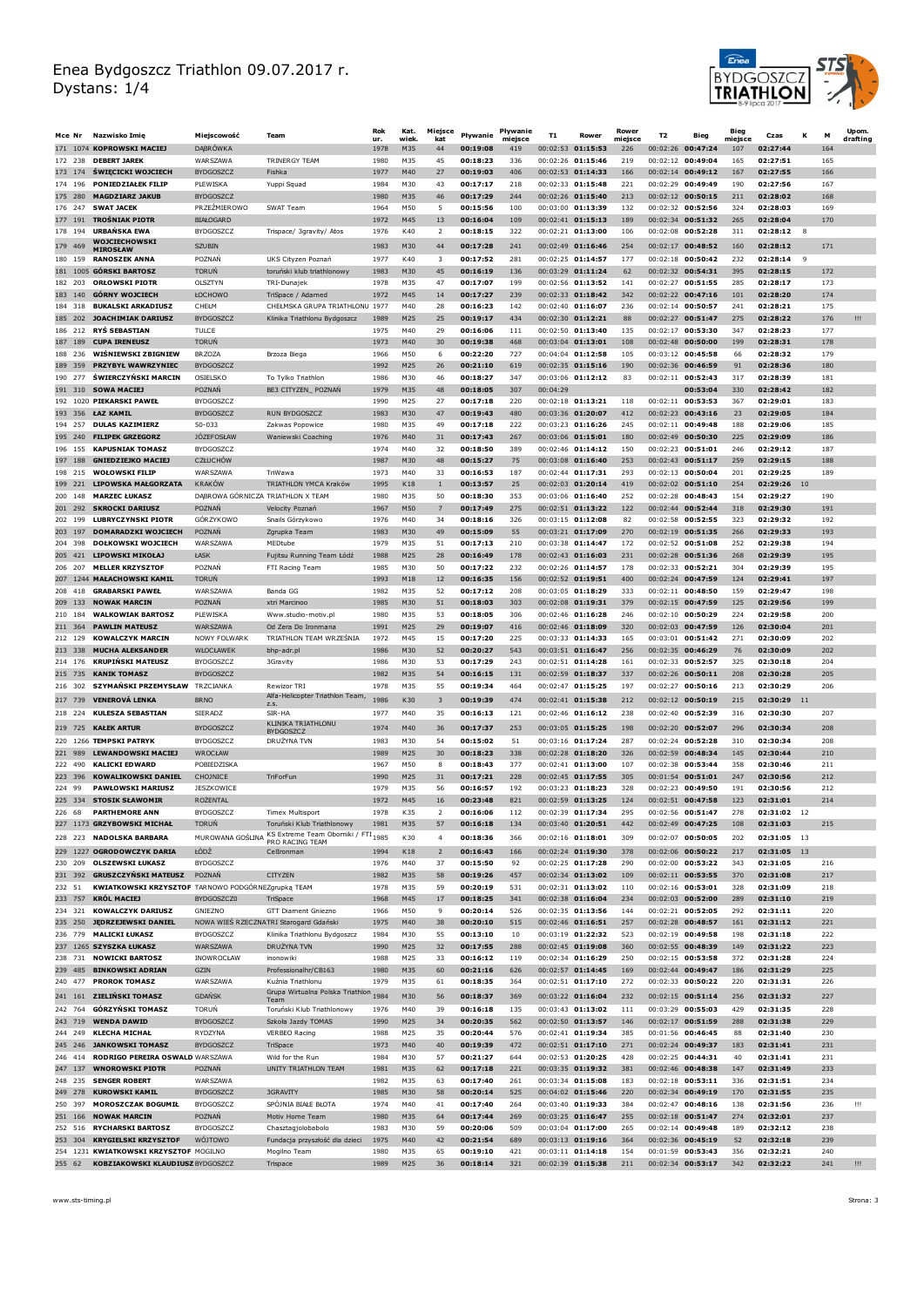

| Mce Nr                | Nazwisko Imię                                          | Miejscowość                              | Team                                                       | Rok<br>ur.   | Kat.<br>wiek           | Miejsce<br>kat       | Pływanie             | Pływanie<br>miejsce | T <sub>1</sub> | Rower                                    | Rower<br>miejsce | T <sub>2</sub> | Bieg                                     | <b>Bieg</b><br>miejsce | Czas                 |    | M          | Upom.<br>drafting |
|-----------------------|--------------------------------------------------------|------------------------------------------|------------------------------------------------------------|--------------|------------------------|----------------------|----------------------|---------------------|----------------|------------------------------------------|------------------|----------------|------------------------------------------|------------------------|----------------------|----|------------|-------------------|
|                       | 256 160 NOWAK EWELINA                                  | <b>BIAŁE BŁOTA</b>                       | Tri-Amator Ewelina Nowak                                   | 1987         | K30                    | 5                    | 00:17:41             | 266                 |                | 00:02:37 01:18:54                        | 347              |                | 00:02:14 00:51:00                        | 244                    | 02:32:26             | 15 |            |                   |
| 257 242<br>258 354    | <b>WYSMOLINSKI RAFAŁ</b><br><b>MALISZEWSKI ADAM</b>    | BIERNATKI<br>POZNAŃ                      |                                                            | 1977<br>1992 | M40<br>M25             | 43<br>37             | 00:18:27<br>00:20:32 | 346<br>556          | 00:03:19       | 01:17:36<br>00:03:17 01:20:36            | 299<br>433       | 00:02:44       | 00:50:22<br>00:02:42 00:45:26            | 218<br>56              | 02:32:28<br>02:32:33 |    | 242<br>243 |                   |
| 259 217               | <b>KLOMFAS MIRON</b>                                   | <b>BYDGOSZCZ</b>                         | TriSpace                                                   | 1975         | M40                    | 44                   | 00:20:05             | 506                 |                | 00:02:26 01:17:16                        | 278              |                | 00:02:17 00:50:34                        | 229                    | 02:32:38             |    | 244        |                   |
| 260 210               | <b>KLIMCZAK MARCIN</b>                                 | ŁÓDŹ                                     | Burcak Team                                                | 1976         | M40                    | 45                   | 00:17:20             | 226                 |                | 00:02:58 01:14:49                        | 173              |                | 00:02:52 00:54:47                        | 415                    | 02:32:46             |    | 245        |                   |
| 261 298               | <b>LAMPKA ROBERT</b>                                   | TULCE                                    |                                                            | 1968         | M45                    | 18                   | 00:18:22             | 334                 |                | 00:03:14 01:16:25                        | 244              |                | 00:02:41 00:52:04                        | 290                    | 02:32:46             |    | 245        |                   |
| 262 303               | <b>WASNIOWSKA PAWEŁ</b><br><b>RÓŻAŃSKI KAMIL</b>       | <b>DABROWKA</b><br><b>BYDGOSZCZ</b>      | trenertriathlonu.pl                                        | 1975<br>1985 | M40<br>M30             | 45<br>60             | 00:19:20<br>00:18:28 | 440<br>352          |                | $00:03:14$ 01:16:56<br>00:03:05 01:13:15 | 261<br>115       |                | 00:02:54 00:50:22<br>$00:02:47$ 00:55:14 | 219<br>434             | 02:32:46<br>02:32:49 |    | 245<br>248 |                   |
| 263 290<br>264 254    | <b>IGNACZAK PIOTR</b>                                  | <b>BYDGOSZCZ</b>                         | 3Gravity<br>TriSpace                                       | 1973         | M40                    | 47                   | 00:19:26             | 456                 |                | 00:02:51 01:16:23                        | 242              |                | 00:02:26 00:51:45                        | 272                    | 02:32:51             |    | 249        |                   |
| 265 532               | <b>LESIAKOWSKI ADRIAN</b>                              | <b>BRWINOW</b>                           |                                                            | 1977         | M40                    | 48                   | 00:19:58             | 498                 |                | 00:02:53 01:17:12                        | 274              |                | 00:02:34 00:50:15                        | 212                    | 02:32:52             |    | 250        |                   |
|                       | 266 1151 CHMIELEWSKI RAFAŁ                             | GRUDZIĄDZ                                | Olimpia/Wisła/Ruch Grudziądz                               | 1974         | M40                    | 49                   | 00:20:52             | 587                 |                | 00:03:18 01:12:35                        | 99               |                | 00:02:01 00:54:13                        | 385                    | 02:32:59             |    | 251        |                   |
|                       | 267 311 PILCH ARTUR<br><b>PILARZ GRZEGORZ</b>          | <b>BYDGOSZCZ</b><br><b>BIELSKO BIAŁA</b> | Pianiści górą                                              | 1981<br>1980 | M35<br>M35             | 66<br>67             | 00:17:38<br>00:17:58 | 257<br>295          |                | 00:03:46 01:14:49<br>$00:02:28$ 01:15:08 | 174<br>184       | 00:02:22       | 00:02:51 00:54:08<br>00:55:19            | 381<br>438             | 02:33:12<br>02:33:15 |    | 252        | Ш                 |
| 268 260<br>269 309    | <b>KOSMACZEWSKI IREK</b>                               | POBIEDZISKA                              | Bielsko Biała<br>KODRUK.NET                                | 1977         | M40                    | 50                   | 00:19:16             | 433                 |                | $00:02:47$ 01:15:32                      | 204              |                | $00:02:07$ 00:53:40                      | 355                    | 02:33:22             |    | 253<br>254 |                   |
| 270 394               | <b>NOWICKI WOJCIECH</b>                                | <b>BYDGOSZCZ</b>                         | triathlon Konsulting                                       | 1979         | M35                    | 68                   | 00:20:52             | 589                 |                | 00:02:27 01:17:11                        | 273              |                | 00:02:29 00:50:23                        | 222                    | 02:33:22             |    | 254        |                   |
| 271 97                | <b>DARUK PIOTR</b>                                     | <b>WARSZAWA</b>                          | Trinergy                                                   | 1979         | M35                    | 69                   | 00:15:21             | 65                  |                | 00:03:10 01:17:35                        | 297              |                | 00:02:46 00:54:32                        | 399                    | 02:33:24             |    | 256        |                   |
| 272 352               | <b>PIOTROWSKI MARCIN</b>                               | <b>GRODZISK</b><br>MAZOWIECKI            |                                                            | 1979         | M35                    | 70                   | 00:19:47             | 484                 |                | 00:02:54 01:15:57                        | 227              |                | 00:03:02 00:51:50                        | 281                    | 02:33:30             |    | 257        |                   |
| 273 361               | <b>ZAKURZEWSKI TOMASZ</b>                              | <b>BRZOZA</b>                            | Brzoza biega                                               | 1974         | M40                    | 51                   | 00:18:49             | 386                 |                | 00:02:24 01:20:04                        | 410              |                | 00:02:25 00:50:08                        | 206                    | 02:33:50             |    | 258        |                   |
| 274 759<br>275 258    | <b>LEWANDOWSKI ANDRZEJ</b><br><b>ZACH SEBASTIAN</b>    | <b>KÓRNIK</b><br>WIECBORK                | <b>UAM Triathlon Poznan</b><br><b>TKKF Wodnik Wiecbork</b> | 1959<br>1973 | M55<br>M40             | $\overline{2}$<br>52 | 00:16:11<br>00:20:47 | 116<br>580          |                | 00:02:58 01:17:04<br>00:02:46 01:16:28   | 267<br>247       | 00:03:07       | 00:02:37 00:55:01<br>00:50:47            | 428<br>235             | 02:33:51<br>02:33:55 |    | 259<br>260 | Ш                 |
| 276 214               | <b>SOLTYS MAGDA</b>                                    | <b>WARSZAWA</b>                          | TriWawa                                                    | 1986         | K30                    | 6                    | 00:16:40             | 165                 |                | 00:02:41 01:21:39                        | 478              |                | 00:01:57 00:50:59                        | 243                    | 02:33:56             | 16 |            |                   |
| 277<br>404            | PASZKIEWICZ KRZYSZTOF WARSZAWA                         |                                          |                                                            | 1961         | M55                    | 3                    | 00:18:36             | 367                 |                | 00:03:03 01:13:41                        | 136              | 00:02:56       | 00:55:41                                 | 454                    | 02:33:57             |    | 261        |                   |
| 278 307               | <b>KRAMARCZYK KRZYSZTOF TORUN</b>                      |                                          | Torun                                                      | 1962         | M <sub>55</sub>        | $\overline{4}$       | 00:19:34             | 465                 |                | 00:03:06 01:15:04                        | 181              |                | 00:02:38 00:53:38                        | 353                    | 02:34:00             |    | 262        |                   |
| 234<br>279<br>280 245 | <b>MAJEWSKI ROMAN</b><br><b>JANKOWSKI PAWEŁ</b>        | <b>TORUN</b><br>WARSZAWA                 | <b>TKT</b><br>TRI LEVEL                                    | 1972<br>1984 | M45<br>M30             | 19<br>61             | 00:15:19<br>00:15:50 | 64<br>93            |                | 00:03:50 01:15:29<br>00:02:33 01:15:50   | 200<br>223       | 00:02:43       | 00:56:44<br>00:02:25 00:57:32            | 502<br>527             | 02:34:05<br>02:34:10 |    | 263<br>264 |                   |
| 42<br>281             | <b>KOMAN TOMASZ</b>                                    | OKSZOW                                   | Chełmski grupa tr                                          | 1980         | M35                    | 71                   | 00:16:19             | 137                 |                | 00:03:09 01:15:18                        | 192              |                | 00:02:42 00:56:43                        | 500                    | 02:34:11             |    | 265        |                   |
| 282 382               | <b>KONDRACKI ŁUKASZ</b>                                | ZGOR ZELEC                               | UKS Energetyk Zgorzelec                                    | 1983         | M30                    | 62                   | 00:15:24             | 69                  |                | 00:02:43 01:21:19                        | 459              |                | 00:02:34 00:52:13                        | 298                    | 02:34:13             |    | 266        |                   |
| 283 248               | <b>NAROŻNY TOMASZ</b>                                  | POZNAŃ                                   | <b>EFAR TEAM</b>                                           | 1989         | M25                    | 38                   | 00:19:50             | 487                 |                | 00:03:02 01:17:41                        | 300              |                | 00:02:43 00:50:58                        | 242                    | 02:34:14             |    | 267        |                   |
| 285 127               | 284 1053 WIERZYŃSKI DAMIAN<br><b>GOŹDZIEWICZ PAWEŁ</b> | <b>BYDGOSZCZ</b><br>GDYNIA               | biegamvrazem.pl                                            | 1988<br>1977 | M25<br>M40             | 39<br>53             | 00:18:01<br>00:19:16 | 299<br>432          |                | 00:03:18 01:18:07<br>00:03:21 01:15:35   | 315<br>208       | 00:02:37       | 00:01:59 00:52:50<br>00:53:32            | 321<br>350             | 02:34:15<br>02:34:21 |    | 268<br>269 |                   |
| 286 349               | <b>HENSCHEL KLAUDIUSZ</b>                              | OBORNIKI                                 | FTI TRI RACING TEAM                                        | 1975         | M40                    | 54                   | 00:22:37             | 750                 |                | $00:02:50$ 01:16:58                      | 262              |                | $00:03:14$ 00:48:46                      | 156                    | 02:34:25             |    | 270        |                   |
| 287<br>444            | KLUSZCZYŃSKI MARIUSZ                                   | <b>TORUN</b>                             | OBORNIKI<br>Toruń Multisport Team                          | 1981         | M35                    | 72                   | 00:18:36             | 368                 |                | 00:02:36 01:10:47                        | 51               |                | 00:02:27 01:00:01                        | 646                    | 02:34:27             |    | 271        |                   |
| 288 465               | <b>BARANOWSKI ANDRZEJ</b>                              | WARSZAWA                                 | TriWawa                                                    | 1988         | M25                    | 40                   | 00:19:04             | 411                 |                | 00:04:11 01:21:08                        | 452              |                | 00:03:49 00:46:19                        | 73                     | 02:34:31             |    | 272        |                   |
| 289 275               | <b>WOLFF-STEFANIAK MARIA</b>                           | POZNAŃ                                   | UKS CITYZEN_/BE3                                           | 1988         | K25                    | $\overline{4}$       | 00:17:09             | 202                 |                | 00:02:08 01:23:00                        | 541              |                | 00:02:08 00:50:12                        | 209                    | 02:34:37             | 17 |            |                   |
| 290 134<br>291 170    | <b>PAWLAK KAMIL</b><br><b>DAHMS ADAM</b>               | <b>JABŁONNA</b><br><b>BYDGOSZCZ</b>      | Rexona Triathlon Team<br>MFDI TFAM                         | 1988<br>1978 | M25<br>M35             | 41<br>73             | 00:17:31<br>00:15:55 | 247<br>99           |                | 00:02:41 01:18:04<br>$00:03:26$ 01:14:30 | 312<br>162       |                | 00:02:37 00:53:46<br>00:02:34 00:58:22   | 360<br>564             | 02:34:39<br>02:34:47 |    | 273<br>274 | ш                 |
| 292 440               | <b>KOŁODZIEJ ANDRZEJ</b>                               | <b>WARSZAWA</b>                          | TriWawa                                                    | 1988         | M25                    | 42                   | 00:18:18             | 328                 |                | 00:02:26 01:18:02                        | 311              |                | 00:02:13 00:53:48                        | 363                    | 02:34:47             |    | 274        |                   |
| 293 131               | <b>PETZA MACIEJ</b>                                    | POZNAŃ                                   | trenertriathlonu.pl                                        | 1966         | M50                    | 10                   | 00:18:46             | 382                 |                | 00:02:50 01:18:37                        | 336              |                | 00:02:40 00:51:57                        | 286                    | 02:34:50             |    | 276        |                   |
| 294 730               | <b>BAZAK CEZARY</b>                                    | <b>BYDGOSZCZ</b>                         | CDiS <sub>SZ</sub>                                         | 1966         | M50                    | 11                   | 00:20:11             | 518                 |                | 00:04:01 01:17:20                        | 283              |                | 00:03:14 00:50:06                        | 204                    | 02:34:52             |    | 277        |                   |
| 296 347               | 295 1082 KNOTHE ADAM<br><b>MATUSEWICZ MICHAŁ</b>       | NIEMCZ<br><b>GDYNIA</b>                  | <b>Budstol Invest</b><br>LaboSport                         | 1972<br>1981 | M45<br>M35             | 20<br>74             | 00:23:10<br>00:15:41 | 783<br>87           |                | 00:03:24 01:13:37<br>00:02:54 01:18:32   | 129<br>335       |                | 00:02:29 00:52:14<br>00:02:52 00:55:00   | 299<br>424             | 02:34:54<br>02:34:59 |    | 278<br>279 |                   |
| 297 378               | <b>HIPNAROWICZ GRZEGORZ BYDGOSZCZ</b>                  |                                          | SPORTTREND.PL                                              | 1979         | M35                    | 75                   | 00:16:30             | 149                 |                | 00:03:03 01:16:08                        | 237              |                | 00:02:54 00:56:26                        | 491                    | 02:35:01             |    | 280        |                   |
| 298 984               | <b>OCHENDAL MACIEJ</b>                                 | <b>BYDGOSZCZ</b>                         | Trispace                                                   | 1980         | M35                    | 76                   | 00:19:21             | 450                 |                | 00:02:46 01:16:19                        | 240              |                | 00:02:31 00:54:06                        | 380                    | 02:35:03             |    | 281        |                   |
| 299 208               | <b>KAWECKI SŁAWOMIR</b>                                | KOMORNIKI                                | Motiv Home Team                                            | 1981         | M35                    | 77                   | 00:22:16             | 717                 |                | 00:03:01 01:16:01                        | 229              | 00:02:29       | 00:51:19                                 | 262                    | 02:35:06             |    | 282        | Ш                 |
| 300 363<br>301        | <b>KOWALSKI DANIEL</b><br>1268 DARDZIŃSKI DANIEL       | PUSZCZYKOWO<br>GDYNIA                    | U Stefana Team<br><b>BIKE UF</b>                           | 1976<br>1976 | M40<br>M40             | 55<br>56             | 00:18:00<br>00:21:09 | 298<br>616          |                | 00:02:51 01:21:49<br>00:02:35 01:13:20   | 491<br>117       |                | 00:02:29 00:49:58<br>00:02:22 00:55:52   | 197<br>466             | 02:35:07<br>02:35:18 |    | 283<br>284 |                   |
| 302 144               | <b>NIŻEWSKI PAWEŁ</b>                                  | INOWROCŁAW                               | xtri                                                       | 1980         | M35                    | 78                   | 00:19:35             | 466                 |                | 00:02:59 01:21:39                        | 476              |                | 00:02:22 00:48:44                        | 155                    | 02:35:19             |    | 285        |                   |
| 303 405               | <b>KUBIAK SŁAWOMIF</b>                                 | <b>BYDGOSZCZ</b>                         |                                                            | 1969         | M45                    | 21                   | 00:19:30             | 460                 |                | 00:02:50 01:20:11                        | 417              |                | 00:02:21 00:50:31                        | 226                    | 02:35:23             |    | 286        |                   |
|                       | 304 579 KOCENDA WOJCIECH                               | ZDZIESZOWICE                             |                                                            | 1985         | M30                    | 63                   | 00:21:22             | 634                 |                | 00:03:17 01:19:52                        | 402              |                | 00:02:23 00:48:38                        | 148                    | 02:35:32             |    | 287        |                   |
| 305                   | 1117 KOZAR KAROL<br>306 533 WDOWIAK KAMIL              | <b>BYDGOSZCZ</b><br>NIEMCZ               | Klinika Triathlonu Bydgoszcz                               | 1981<br>1991 | M35<br>M25             | 79<br>43             | 00:21:18<br>00:16:33 | 627<br>155          |                | 00:03:12 01:21:57<br>00:03:04 01:17:16   | 496<br>279       |                | 00:02:22 00:46:44<br>00:02:08 00:56:34   | 87<br>494              | 02:35:33<br>02:35:35 |    | 288<br>289 |                   |
| 307 737               | <b>ROGOZIEWICZ MICHAŁ</b>                              | <b>BYDGOSZCZ</b>                         | Brzoza Biega                                               | 1980         | M35                    | 80                   | 00:13:55             | 24                  |                | 00:03:45 01:19:20                        | 368              |                | 00:03:04 00:55:34                        | 449                    | 02:35:38             |    | 290        |                   |
| 308 328               | <b>GRABAREK MATEUSZ</b>                                | <b>GOŁUCHÓW</b>                          | Iron Triathlon Pleszew                                     | 1989         | M25                    | 44                   | 00:17:45             | 270                 |                | 00:02:40 01:21:42                        | 485              |                | 00:02:19 00:51:14                        | 257                    | 02:35:40             |    | 291        |                   |
| 309 285               | <b>PIOTROWSKI DARIUSZ</b><br>310 372 GÓRECKI TOMASZ    | BYDGOSZCZ<br>PŁOCK                       | GardenFlora MTB Team<br>PTT DFI TA                         | 1979<br>1986 | M35<br>M30             | 81<br>64             | 00:18:44<br>00:15:22 | 379<br>66           |                | $00:03:10$ 01:17:24<br>00:02:23 01:21:02 | 288<br>449       |                | $00:02:14$ 00:54:15<br>00:02:21 00:54:45 | 389<br>410             | 02:35:47<br>02:35:53 |    | 292<br>293 |                   |
|                       | 311 591 MIEDZIAK SEBASTIAN                             | <b>ROGALINEK</b>                         | UKS CITIZEN BE3 Poznań                                     | 1983         | M30                    | 65                   | 00:17:49             | 276                 |                | 00:02:34 01:17:16                        | 281              |                | 00:02:14 00:56:03                        | 476                    | 02:35:56             |    | 294        |                   |
|                       | 312 609 KURDELSKI KAMIL                                |                                          |                                                            | 1993         |                        |                      |                      |                     |                | $00.03:14$ 01.18.39                      |                  |                | $00.02.24$ $00.51.04$                    | 248                    | 02.35.59             |    |            |                   |
|                       | 313 416 POLKOWSKI MARCIN                               | <b>SKÓRZEWO</b>                          | Velocity                                                   | 1976         | M40                    | 57                   | 00:21:26             | 641                 |                | 00:03:11 01:14:39                        | 168              |                | 00:02:49 00:53:54                        | 369                    | 02:35:59             |    | 295        |                   |
|                       | 314 772 PRUCHNICKI RAFAŁ<br>315 231 MADRY TYMOTEUSZ    | <b>TORUN</b><br>POZNAŃ                   | Toruński Klub Triathlonowy<br>Wójtowicz TRI Team           | 1980<br>1992 | M35<br>M25             | 82<br>45             | 00:17:24<br>00:16:44 | 234<br>169          |                | 00:02:57 01:18:25<br>00:03:17 01:18:14   | 330<br>323       |                | 00:02:44 00:54:30<br>00:02:51 00:54:57   | 394<br>421             | 02:36:00<br>02:36:03 |    | 297<br>298 |                   |
|                       | 316 1024 SANIGÓRSKI KRZYSZTOF                          | <b>BYDGOSZCZ</b>                         | Neverland                                                  | 1978         | M35                    | 83                   | 00:21:49             | 681                 |                | 00:03:24 01:19:19                        | 365              |                | 00:02:08 00:49:24                        | 173                    | 02:36:04             |    | 299        |                   |
|                       | 317 1085 ŁUKOMSKI WOJCIECH                             | <b>KRAKÓW</b>                            |                                                            | 1994         | M18                    | 14                   | 00:14:21             | 34                  |                | 00:04:32 01:26:21                        | 660              |                | 00:02:45 00:48:09                        | 131                    | 02:36:08             |    | 300        |                   |
| 318 297               | <b>DUDA HUBERT</b>                                     | WROCŁAW                                  | <b>GT RAT</b>                                              | 1970         | M45                    | 22                   | 00:17:55             | 289                 |                | 00:02:48 01:19:21                        | 371              |                | 00:02:42 00:53:26                        | 346                    | 02:36:12             |    | 301        |                   |
| 319 709<br>320 259    | <b>KUBICZAK JAN</b><br><b>RYBAKOWSKI DAREK</b>         | TORUN<br><b>GDANSK</b>                   | Piesek - Piesek - Piesek<br>Ironteam3city                  | 1983<br>1975 | M30<br>M40             | 66<br>58             | 00:19:15<br>00:17:39 | 431<br>258          |                | 00:04:11 01:20:15<br>00:03:07 01:19:06   | 423<br>357       |                | 00:02:21 00:50:12<br>00:02:32 00:53:50   | 210<br>366             | 02:36:14<br>02:36:14 |    | 302<br>302 |                   |
| 321 599               | <b>STADNICKI PIOTR</b>                                 | WARSZAWA                                 |                                                            | 1982         | M35                    | 84                   | 00:18:23             | 337                 |                | 00:03:51 01:19:46                        | 397              |                | $00:02:41$ 00:51:35                      | 267                    | 02:36:16             |    | 304        |                   |
| 322 736               | <b>BRUKWINSKA MARTA</b>                                | <b>KOŚCIAN</b>                           | <b>TGV</b>                                                 | 1990         | K25                    | 5                    | 00:17:53             | 284                 |                | 00:02:37 01:17:55                        | 306              |                | 00:02:13 00:55:42                        | 457                    | 02:36:20             | 18 |            |                   |
| 323 227               | RACZKIEWICZ JAROSŁAW                                   | POZNAŃ                                   | Be3 Free CityZen                                           | 1971         | M45                    | 23                   | 00:18:15             | 323                 |                | 00:02:59 01:17:08                        | 269              |                | 00:02:17 00:55:45<br>00:02:40 00:51:51   | 459<br>282             | 02:36:24             |    | 305        |                   |
| 324 128<br>325 294    | <b>KARWACKI PAWEŁ</b><br><b>DUBIELLA ADAM</b>          | ZIELONKA<br>SOPOT                        | Trispace<br>Deutsche Bank Tri Team                         | 1980<br>1977 | M35<br>M40             | 85<br>59             | 00:19:57<br>00:16:47 | 497<br>175          |                | 00:02:41 01:19:19<br>00:03:19 01:18:07   | 366<br>317       |                | 00:02:47 00:55:30                        | 446                    | 02:36:28<br>02:36:30 |    | 306<br>307 |                   |
|                       | 326 1264 KUBIŃSKI BARTOSZ                              | <b>OSIELSKO</b>                          | BYDGOSZCZ TRIATHLON TEAM                                   | 1990         | M25                    | 46                   | 00:16:21             | 138                 |                | 00:02:34 01:20:15                        | 421              |                | 00:01:55 00:55:25                        | 440                    | 02:36:30             |    | 307        |                   |
|                       | 327 342 DUNAJ MAGDALENA                                | POZNAŃ                                   | UKS Cityzen                                                | 1982         | K35                    | 3                    | 00:21:09             | 617                 |                | 00:03:39 01:19:24                        | 373              |                | 00:02:49 00:49:32                        | 179                    | 02:36:33             | 19 |            |                   |
| 329 539               | 328 464 LEWICKI ARKADIUSZ<br><b>BARAN MARCIN</b>       | WARSZAWA<br>POZNAŃ                       | TriWawa<br>Rankor                                          | 1979<br>1988 | M35<br>M25             | 86<br>47             | 00:16:26<br>00:17:16 | 146<br>215          |                | 00:03:07 01:15:12<br>00:02:38 01:22:03   | 188<br>497       |                | 00:02:36 00:59:16<br>00:02:49 00:51:54   | 606<br>284             | 02:36:37<br>02:36:40 |    | 309<br>310 |                   |
|                       | 330 168 LITWIN BARTOSZ                                 | CHEŁM                                    | Chełmska Grupa Triathlonu                                  | 1988         | M25                    | 48                   | 00:17:11             | 205                 |                | 00:02:38 01:19:21                        | 369              |                | 00:02:36 00:54:55                        | 419                    | 02:36:41             |    | 311        | Ш                 |
|                       | 331 518 MISZEWSKI BARTOSZ                              | <b>GRODZISK</b>                          | Neon Team                                                  | 1972         | M45                    | 24                   | 00:16:02             | 107                 |                | 00:03:01 01:17:14                        | 277              |                | 00:03:14 00:57:12                        | 518                    | 02:36:43             |    | 312        |                   |
|                       | 332 774 TALAREK ARKADIUSZ                              | MAZOWIECKI<br>CIERPICE                   | <b>Triathlon Konsulting</b>                                | 1974         | M40                    | 60                   | 00:18:46             | 383                 |                | 00:03:00 01:18:40                        | 339              |                | 00:02:26 00:53:53                        | 368                    | 02:36:45             |    | 313        |                   |
| 333 383               | <b>BOCHEŃSKI MACIEJ</b>                                | ZIELONA GÓRA                             | FTI Racing Team / Endoholics                               | 1980         | M35                    | 87                   | 00:22:53             | 764                 |                | 00:03:52 01:16:01                        | 230              |                | 00:03:01 00:51:05                        | 249                    | 02:36:52             |    | 314        |                   |
|                       | 334 528 FIREK ADRIAN                                   | <b>BIELSKO-BIAŁA</b>                     | Fire' k Team                                               | 1985         | M30                    | 67                   | 00:19:03             | 408                 |                | 00:03:44 01:15:30                        | 201              |                | 00:03:00 00:55:37                        | 453                    | 02:36:54             |    | 315        |                   |
| 335 449               | <b>KORPAL MARCIN</b><br>336 185 CHLEBOSZ MARTYNA       | POZNAŃ<br><b>CZERSK</b>                  | CHMK '99<br><b>JMT</b>                                     | 1981<br>1989 | M35<br>K <sub>25</sub> | 88<br>6              | 00:17:39<br>00:16:13 | 259<br>120          |                | 00:02:59 01:19:09<br>00:02:27 01:20:08   | 361<br>413       |                | 00:02:34 00:54:37<br>00:02:13 00:55:58   | 403<br>469             | 02:36:58<br>02:36:59 | 20 | 316        |                   |
| 337 766               | <b>MALUŚKI MAREK</b>                                   | WŁOSZAKOWICE                             | cityzen Be3                                                | 1983         | M30                    | 68                   | 00:22:11             | 712                 |                | 00:03:27 01:15:41                        | 216              |                | 00:02:37 00:53:05                        | 331                    | 02:37:01             |    | 317        |                   |
|                       | 338 370 KRZEMIŃSKI ADAM                                | POZNAŃ                                   | <b>WUEF Tri Team</b>                                       | 1981         | M35                    | 89                   | 00:16:25             | 143                 |                | 00:03:00 01:19:06                        | 358              |                | 00:02:38 00:56:00                        | 471                    | 02:37:09             |    | 318        |                   |
|                       | 339 340 KLUSKA PIOTR                                   | WARSZAWA                                 | Grupa Wirtualna Polska<br><b>Triathlon Team</b>            | 1972         | M45                    | 25                   | 00:18:08             | 314                 |                | 00:03:05 01:16:28                        | 248              |                | 00:02:45 00:56:47                        | 505                    | 02:37:13             |    | 319        |                   |
|                       | 340 272 SZULC WOJTEK                                   | <b>BYDGOSZCZ</b>                         | sisu-team                                                  | 1966         | M50                    | 12                   | 00:21:58             | 695                 |                | 00:02:44 01:15:31                        | 202              |                | 00:02:35 00:54:25                        | 392                    | 02:37:13             |    | 319        |                   |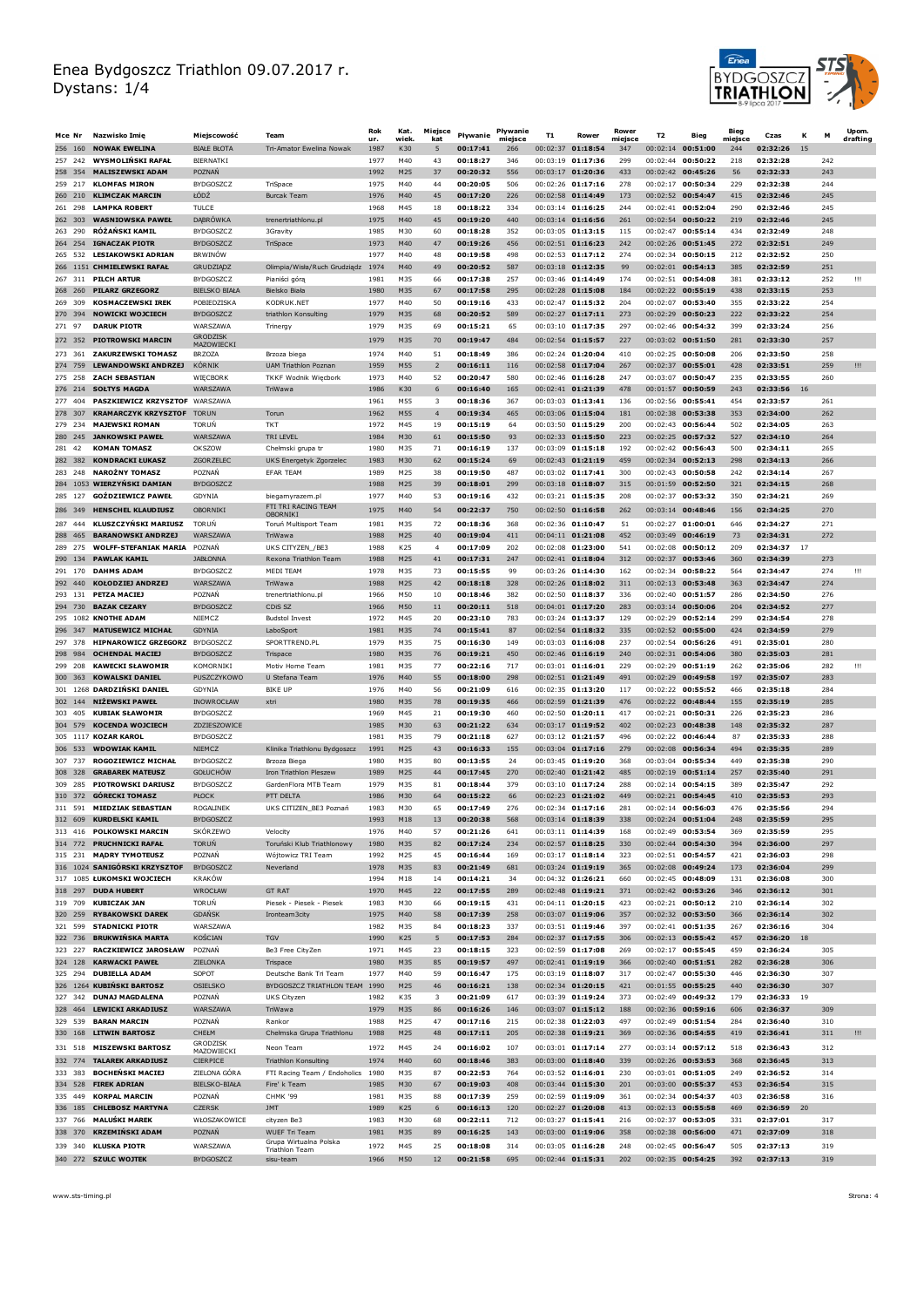

|            | Mce Nr             | Nazwisko Imie                                                       | Mieiscowość                             | Team                                         | Rok<br>ur.   | Kat.<br>wiek  | Miejsce<br>kat     | Pływanie             | Pływanie<br>miejsce | T <sub>1</sub> | Rower                                      | Rower<br>miejsce | T <sub>2</sub> | Bieg                                     | <b>Bieg</b><br>miejsce | Czas                 | К   |            | Upom.<br>drafting |
|------------|--------------------|---------------------------------------------------------------------|-----------------------------------------|----------------------------------------------|--------------|---------------|--------------------|----------------------|---------------------|----------------|--------------------------------------------|------------------|----------------|------------------------------------------|------------------------|----------------------|-----|------------|-------------------|
|            |                    | 341 438 SIDOROWICZ MACIEJ                                           | <b>STRZELNO</b>                         | <b>WOOD GLASS TEAM</b>                       | 1984         | M30           | 69                 | 00:21:44             | 672                 |                | 00:03:41 01:17:51                          | 302              |                | 00:02:20 00:51:45                        | 273                    | 02:37:21             |     | 321        |                   |
| 342        | 343 657            | 1107 ZIÓŁKOWSKI GRZEGORZ<br><b>KOZŁOWSKI KRZYSZTOF</b>              | <b>WARSZAWA</b><br>OZORKÓW              | Celironman                                   | 1980<br>1980 | M35<br>M35    | 90<br>91           | 00:17:12<br>00:18:52 | 207<br>391          |                | 00:04:10 01:19:01<br>00:04:13 01:21:35     | 353<br>474       | 00:02:21       | 00:54:39<br>00:02:40 00:50:08            | 405<br>207             | 02:37:23<br>02:37:28 |     | 322<br>323 |                   |
|            | 344 320            | <b>LACKORZYNSKA</b>                                                 | WARSZAWA                                |                                              | 1976         | K40           | $\overline{4}$     | 00:17:17             | 219                 |                | 00:03:05 01:21:20                          | 460              |                | 00:02:48 00:52:59                        | 327                    | 02:37:29             | 21  |            |                   |
|            | 345 368            | <b>MALGORZATA</b><br><b>TRUS MARIUSZ</b>                            | <b>LUBLIN</b>                           | Lekarska Grupa Kolarska                      | 1974         | M40           | 61                 | 00:18:21             | 329                 |                | 00:03:24 01:17:59                          | 307              |                | 00:03:15 00:54:33                        | 400                    | 02:37:32             |     | 324        |                   |
|            | 346 324            | <b>SOBCZAK MARCIN</b>                                               | WARSZAWA                                |                                              | 1976         | M40           | 62                 | 00:20:44             | 577                 |                | 00:03:00 01:19:29                          | 377              |                | 00:02:15 00:52:10                        | 297                    | 02:37:38             |     | 325        | Ш                 |
|            | 347 325            | <b>BUKOWSKI ARKADIUSZ</b>                                           | OBORNIKI                                | FTI TRI TEAM OBORNIKI                        | 1976         | M40           | 63                 | 00:20:38             | 567                 |                | 00:02:36 01:15:50                          | 224              |                | $00:02:34$ 00:56:03                      | 475                    | 02:37:41             |     | 326        |                   |
| 348<br>349 | 602<br>367         | <b>CHETNIK ARTUR</b><br><b>JURKIEWICZ DAWID</b>                     | <b>BIAŁYSTOK</b><br>POZNAŃ              | CSWLąd                                       | 1981<br>1987 | M35<br>M30    | 92<br>70           | 00:20:12<br>00:18:27 | 521<br>348          |                | $00:03:03$ 01:14:27<br>00:02:59 01:19:44   | 157<br>395       | 00:02:52       | 00:57:07<br>00:02:25 00:54:06            | 517<br>378             | 02:37:41<br>02:37:41 |     | 326<br>326 |                   |
| 350        | -335               | <b>KIEDROWSKI BARTOSZ</b>                                           | <b>POZNAN</b>                           |                                              | 1987         | M30           | 71                 | 00:20:36             | 563                 |                | 00:03:38 01:21:56                          | 494              |                | 00:02:27 00:49:08                        | 166                    | 02:37:45             |     | 329        |                   |
|            | 351 75             | <b>KRYSIAK JAKUB</b>                                                | <b>WARSZAWA</b>                         | TriWawa                                      | 1995         | M18           | 15                 | 00:15:10             | 57                  |                | 00:02:26 01:18:28                          | 332              |                | 00:02:54 00:58:50                        | 590                    | 02:37:48             |     | 330        |                   |
| 352        | 641                | WOLUSZEWSKI REMIGIUSZ SEROCK                                        |                                         |                                              | 1985         | M30           | 72                 | 00:28:55             | 970                 |                | 00:03:40 01:15:58                          | 228              |                | 00:02:15 00:47:02                        | 93                     | 02:37:50             |     | 331        |                   |
| 353<br>354 | 406<br>239         | <b>STEFANIAK KRZYSZTOF</b><br><b>BAK ARTUR</b>                      | <b>LUBON</b><br>GÓRA KALWARIA           | Zgrupka Team<br><b>BMW Garage TT</b>         | 1983<br>1972 | M30<br>M45    | 73<br>26           | 00:17:13<br>00:21:04 | 211<br>608          |                | 00:03:07 01:16:54<br>$00:03:26$ 01:18:41   | 259<br>340       | 00:02:09       | 00:58:32<br>$00:02:29$ 00:52:19          | 572<br>301             | 02:37:55<br>02:37:59 |     | 332<br>333 |                   |
| 355        | 132                | <b>PASZKIEWICZ MARCIN</b>                                           | POZNAŃ                                  | Fti Racing Team                              | 1976         | M40           | 64                 | 00:19:18             | 436                 |                | 00:03:38 01:18:07                          | 316              | 00:02:55       | 00:54:02                                 | 374                    | 02:38:00             |     | 334        |                   |
| 356        | 430                | <b>PROSINSKA AGATA</b>                                              | NOWA WOLA                               | <b>NEON TEAM</b>                             | 1980         | K35           | $\overline{4}$     | 00:19:56             | 494                 |                | $00:03:08$ 01:18:07                        | 318              |                | $00:02:46$ 00:54:04                      | 375                    | 02:38:01             | 22  |            |                   |
| 357<br>358 | 584<br>702         | <b>WIECZOREK MACIEK</b><br><b>WAWRZYNIAK MICHAŁ</b>                 | POZNAŃ<br>SOLEC KUJAWSKI                | Wilki Morskie<br>BIL biega/Zyj bieganiem     | 1972<br>1979 | M45<br>M35    | 27<br>93           | 00:21:10<br>00:17:58 | 621<br>296          |                | 00:04:27 01:17:16<br>00:04:14 01:17:22     | 280<br>286       | 00:03:03       | 00:03:21 00:51:47<br>00:55:25            | 277<br>441             | 02:38:01<br>02:38:02 |     | 335<br>336 |                   |
|            | 359 603            | <b>WALCZAK KRYSTIAN</b>                                             | PRUSZKÓW                                | Biegające Walczaki                           | 1982         | M35           | 94                 | 00:20:32             | 557                 |                | 00:03:41 01:19:09                          | 362              |                | 00:02:58 00:51:48                        | 279                    | 02:38:08             |     | 337        |                   |
| 360        | 433                | <b>SIKORSKI JACEK</b>                                               | PIŁA                                    |                                              | 1969         | M45           | 28                 | 00:19:20             | 441                 |                | 00:03:38 01:23:44                          | 570              | 00:03:00       | 00:48:32                                 | 143                    | 02:38:14             |     | 338        |                   |
| 361        | 344                | ŻMICH-FÓRMANIAK<br><b>JOANNA</b>                                    | <b>BYDGOSZCZ</b>                        | TriSpace                                     | 1976         | K40           | 5                  | 00:17:08             | 200                 |                | 00:02:34 01:20:01                          | 409              |                | 00:02:07 00:56:25                        | 488                    | 02:38:15             | 23  |            |                   |
| 362        | 463                | <b>BISKUPSKA RITA</b>                                               | <b>BYDGOSZCZ</b>                        | Klinika Triathlonu Bydgoszcz                 | 1990         | K25           | $\overline{7}$     | 00:18:08             | 316                 |                | 00:02:36 01:16:59                          | 263              | 00:02:23       | 00:58:12                                 | 557                    | 02:38:18             | -24 |            |                   |
| 363        | 724                | <b>CHLEBANOWSKI BARTOSZ</b><br><b>CHLEBANOWSKI</b>                  | POBIEDZISKA                             | ChockoPałki                                  | 1991         | M25           | 49                 | 00:18:21             | 331                 |                | 00:04:33 01:17:28                          | 292              |                | 00:02:45 00:55:17                        | 437                    | 02:38:24             |     | 339        |                   |
| 364        | 686<br>365 493     | <b>JANAS BARTEK</b><br><b>STOLINSKI DOMINIK</b>                     | <b>TORUN</b><br>POZNAN                  | <b>VEGE RUNNERS</b>                          | 1981<br>1976 | M35<br>M40    | 95<br>65           | 00:16:10<br>00:19:03 | 114<br>407          |                | 00:02:56 01:17:06<br>$00:03:01$ 01:18:00   | 268<br>308       |                | 00:03:05 00:59:16<br>00:02:25 00:56:04   | 608<br>477             | 02:38:33<br>02:38:33 |     | 340<br>340 |                   |
| 366        | 575                | <b>KLUS MARIUSZ</b>                                                 | ZŁOTNIKI                                | TriMario                                     | 1978         | M35           | 96                 | 00.17.40             | 265                 |                | 00:03:32 01:19:21                          | 372              | 00:03:33       | 00:54:33                                 | 401                    | 02:38:39             |     | 342        |                   |
| 367        | 350                | <b>PATER WOJCIECH</b>                                               | <b>KOBIÓR</b>                           |                                              | 1983         | M30           | 74                 | 00:16:32             | 153                 |                | 00:03:10 01:22:41                          | 527              |                | 00:02:02 00:54:14                        | 388                    | 02:38:39             |     | 342        |                   |
| 368        | -337<br>555        | <b>BINKOWSKI MARCIN</b>                                             | RADOM<br><b>BYDGOSZCZ</b>               | Lyconet                                      | 1976         | M40           | 66                 | 00:20:56             | 599                 |                | 00:03:09 01:18:22                          | 327<br>130       | 00:02:25       | 00:53:49                                 | 364                    | 02:38:41             |     | 344        |                   |
| 369<br>370 | 305                | <b>KEMNITZ MARCIN</b><br><b>MRÓZ TOMASZ</b>                         | JĘDR ZEJÓW                              | JKK Jędrzejów                                | 1983<br>1972 | M30<br>M45    | 75<br>29           | 00:23:44<br>00:18:08 | 819<br>313          |                | 00:02:09 01:13:38<br>00:03:08 01:18:41     | 341              | 00:02:57       | 00:02:23 00:56:47<br>00:55:47            | 506<br>460             | 02:38:41<br>02:38:41 |     | 344<br>344 |                   |
|            | 371 193            | <b>CHOLEWIŃSKI DARIUSZ</b>                                          | <b>BYDGOSZCZ</b>                        | Huragan Miedzyń                              | 1974         | M40           | 67                 | 00:20:32             | 555                 |                | 00:03:45 01:22:42                          | 528              |                | $00:02:20$ 00:49:25                      | 174                    | 02:38:44             |     | 347        |                   |
| 372        | 195                | <b>NOWAKOWSKI FILIF</b>                                             | OPOCZNO                                 | Leczo i Trenujo                              | 1989         | M25           | 50                 | 00:17:58             | 294                 |                | $00:03:05$ 01:21:39                        | 477              | 00:01:59       | 00:54:06                                 | 377                    | 02:38:47             |     | 348        |                   |
| 374        | 373 119<br>472     | <b>ŁĄCKI PIOTR</b><br><b>WOŹNIAK ANDRZEJ</b>                        | ZIELONA GÓRA<br>ŁÓDŹ                    | KB Arturówek Łódź                            | 1990<br>1961 | M25<br>M55    | 51<br>5            | 00:14:09<br>00:18:40 | 27<br>373           |                | 00:02:26 01:11:54<br>00:03:39 01:25:18     | 72<br>627        | 00:03:06       | 00:02:17 01:08:03<br>00:48:08            | 887<br>130             | 02:38:49<br>02:38:51 |     | 349<br>350 |                   |
|            | 375 426            | <b>MELLER MICHAŁ</b>                                                |                                         | STAROGARD GDAŃSKI TRI Starogard Gdański      | 1973         | M40           | 68                 | 00:16:50             | 180                 |                | 00:02:37 01:16:54                          | 260              |                | $00:02:48$ 00:59:43                      | 630                    | 02:38:52             |     | 351        |                   |
| 376        | 459                | <b>FOGT MACIEJ</b>                                                  | KRUSZYN                                 | CB163                                        | 1981         | M35           | 97                 | 00:20:52             | 590                 |                | 00:03:32 01:18:55                          | 348              |                | 00:02:21 00:53:14                        | 337                    | 02:38:54             |     | 352        |                   |
| 377        | 358<br>253         | <b>CZUK MAREK</b><br><b>BEKAS JEDRZEJ</b>                           | <b>TORUN</b><br>POZNAŃ                  |                                              | 1953<br>1982 | $M60+$<br>M35 | $\mathbf{1}$<br>98 | 00:26:36<br>00:20:28 | 929<br>544          |                | 00:03:34 01:17:14<br>00:02:49 01:18:48     | 276<br>345       |                | 00:03:03 00:48:29<br>00:02:41 00:54:14   | 139<br>387             | 02:38:56<br>02:39:00 |     | 353<br>354 | Ш                 |
| 378<br>379 | 417                | <b>KUŻDUB PIOTR</b>                                                 | GASAWY RZĄDOWE                          | ACO domofony                                 | 1990         | M25           | 52                 | 00:27:04             | 935                 |                | 00:02:53 01:15:06                          | 182              |                | 00:01:59 00:52:04                        | 291                    | 02:39:06             |     | 355        |                   |
| 380        | 428                | <b>BOROWIAK JUSTYNA</b>                                             | WARSZAWA                                | Kuźnia Triathlonu                            | 1986         | K30           | $\overline{7}$     | 00:17:25             | 236                 |                | 00:03:07 01:18:59                          | 351              |                | 00:02:43 00:56:55                        | 511                    | 02:39:09             | 25  |            |                   |
| 381        | 341                | <b>DUDA DORIAN</b>                                                  | WROCŁAW                                 | <b>GT RAT</b>                                | 1992         | M25           | 53                 | 00:19:36             | 467                 |                | 00:02:51 01:20:38                          | 435              | 00:02:23       | 00:53:46                                 | 361                    | 02:39:14             |     | 356        |                   |
| 382<br>383 | 255<br>419         | <b>WENDA ŁUKASZ</b><br><b>KRASICKI MICHAŁ</b>                       | <b>BYDGOSZCZ</b><br>WITUNIA             | TKKF WODNIK WIĘCBORK                         | 1974<br>1981 | M40<br>M35    | 69<br>99           | 00:20:04<br>00:19:05 | 504<br>414          |                | 00:03:03 01:19:47<br>00:03:11 01:15:36     | 398<br>210       | 00:02:49       | 00:02:08 00:54:12<br>00:58:35            | 384<br>579             | 02:39:14<br>02:39:16 |     | 356<br>358 | Ш                 |
| 384        | 409                | <b>TREDER WIESŁAW</b>                                               | <b>GRZYBNC</b>                          | <b>SUPRA</b>                                 | 1973         | M40           | 70                 | 00:22:31             | 742                 |                | 00:03:26 01:18:12                          | 322              | 00:03:14       | 00:51:53                                 | 283                    | 02:39:16             |     | 358        |                   |
|            | 385 436            | <b>AWEDYK MIŁOSŁAW</b>                                              | POZNAŃ                                  | Cityzen                                      | 1976         | M40           | 71                 | 00:19:21             | 445                 |                | 00:03:42 01:16:28                          | 249              |                | 00:03:07 00:56:41                        | 497                    | 02:39:19             |     | 360        |                   |
| 386        |                    | 1152 BANASZAK JAKUB                                                 | WRZEŚNIA                                | COMPLEXSPORTS / TRI LADIES <sub>1983</sub>   | 1989         | M25           | 54                 | 00:17:30             | 245                 |                | 00:03:48 01:20:52                          | 443              | 00:02:33       | 00:54:37                                 | 402                    | 02:39:20             |     | 361        |                   |
| 387        | 577<br>502         | <b>GOŁĘBIOWSKA AGNIESZKA GDYNIA</b><br>SZCZEPAŃSKI KRZYSZTOF POZNAŃ |                                         | / ATC CARGO TEAM                             | 1988         | K30<br>M25    | 8<br>55            | 00:19:03<br>00:17:21 | 409<br>229          |                | 00:03:01 01:19:34<br>00:03:28 01:23:42     | 387<br>568       | 00:02:27       | 00:02:37 00:55:09<br>00:52:27            | 432<br>308             | 02:39:24<br>02:39:25 | 26  | 362        |                   |
| 388<br>389 | 393                | <b>GRALIK JEDRZEJ</b>                                               | <b>BYDGOSZCZ</b>                        | świstaki<br>Bydgoskie Okonie Pro- Life       | 1992         | M25           | 56                 | 00:14:26             | 35                  |                | $00:03:27$ 01:29:46                        | 780              |                | 00:02:25 00:49:22                        | 172                    | 02:39:26             |     | 363        | Ш                 |
| 390        |                    | 1259 CZWAJDZIŃSKI IRENEUSZ KROTOSZYN                                |                                         | CITYZEN                                      | 1962         | M55           | 6                  | 00:17:26             | 237                 |                | $00:03:31$ 01:17:22                        | 285              | 00:02:36       | 00:58:35                                 | 577                    | 02:39:30             |     | 364        |                   |
|            |                    | 391 403 TRZECIAK PIOTR                                              | <b>SIERADZ</b><br>KONSTANTYNÓW          |                                              | 1983         | M30           | 76                 | 00:15:53             | 97                  |                | 00:03:45 01:21:49                          | 492              |                | 00:03:46 00:54:22                        | 390                    | 02:39:35             |     | 365        |                   |
|            |                    | 392 1208 KACPRZAK PRZEMYSŁAW                                        | ŁÓDZKI                                  |                                              | 1983         | M30           | 77                 | 00:18:03             | 302                 |                | 00:03:33 01:24:59                          | 614              |                | 00:02:07 00:51:01                        | 245                    | 02-39-43             |     | 366        |                   |
|            | 393 473<br>394 322 | <b>NOWAK MAŁGORZATA</b><br><b>DANIEL JEDRZEJ</b>                    | PLESZEW<br>POZNAN                       | <b>Iron Triathlon Pleszew</b><br>BE3_CityZen | 1990<br>1987 | K25<br>M30    | 8<br>78            | 00:22:55<br>00:18:24 | 766<br>339          |                | $00:03:24$ 01:19:43<br>$00:03:10$ 01:19:05 | 392<br>355       |                | $00:02:06$ 00:51:37<br>00:02:43 00:56:26 | 269<br>490             | 02:39:45<br>02:39:48 | 27  | 367        |                   |
|            |                    | 395 293 DUDKOWIAK ANDRZEJ                                           | <b>DRZONKÓW</b>                         | Kancelaria Adwokatów<br>Dudkowiak            | 1961         | M55           | $\overline{7}$     | 00:16:22             | 140                 |                | 00:03:14 01:21:34                          | 472              |                | 00:02:56 00:56:09                        | 482                    | 02.40.15             |     | 368        |                   |
| 396        | 794                | <b>HAIZE TOMEK</b>                                                  | <b>BYDGOSZCZ</b>                        | AMS Triathlon                                | 1978         | M35           | 100                | 00:22:51             | 759                 |                | 00:03:12 01:20:36                          | 434              |                | 00:02:32 00:51:07                        | 251                    | 02:40:18             |     | 369        |                   |
|            |                    | 397 357 MARCINIAK PAWEŁ                                             | ŁÓDŻ                                    |                                              | 1981         | M35           | 101                | 00:16:50             | 179                 |                | 00:03:17 01:19:14                          | 363              |                | 00:02:13 00:58:49                        | 589                    | 02:40:23             |     | 370        |                   |
| 398        |                    | 1258 WIECZOREK KATARZYNA<br>399 323 ANDROSZ KRZYSZTOF               | PLESZEW<br>GDYNIA                       | <b>Iron Triathlon Pleszew</b>                | 1989<br>1989 | K25<br>M25    | 9<br>57            | 00:18:22<br>00:15:00 | 332<br>49           |                | 00:03:14 01:22:49<br>00:03:32 01:26:23     | 533<br>664       |                | 00:02:51 00:53:16<br>00:02:51 00:52:47   | 340<br>319             | 02:40:32<br>02:40:33 | 28  | 371        |                   |
| 400        | 44                 | ZAKRZEWSKI GRZEGORZ                                                 | PIASECZNO                               |                                              | 1977         | M40           | 72                 | 00:17:32             | 249                 |                | 00:03:02 01:21:02                          | 450              |                | 00:03:10 00:55:48                        | 463                    | 02:40:34             |     | 372        |                   |
|            |                    | 401 700 ZÜLSDORFF PAWEŁ                                             | POZNAŃ                                  |                                              | 1990         | M25           | 58                 | 00:20:50             | 585                 |                | 00:03:11 01:20:15                          | 422              |                | 00:02:24 00:53:59                        | 373                    | 02:40:39             |     | 373        |                   |
|            | 402 476            | <b>SOLARCZYK MACIEJ</b><br>403 589 JARZYŃSKI DOMINIK                | MOGILNO<br>ŁÓDŹ                         |                                              | 1973<br>1978 | M40<br>M35    | 73<br>102          | 00:23:26<br>00:20:29 | 804<br>548          |                | 00:02:30 01:20:53<br>00:03:45 01:18:01     | 445<br>310       |                | 00:02:44 00:51:07<br>00:02:53 00:55:33   | 250<br>448             | 02:40:40<br>02:40:41 |     | 374<br>375 |                   |
|            |                    | 404 1203 BUDZYŃSKA SYLWIA                                           | TORUŃ                                   | TORUŃSKI KLUB                                | 1993         | K18           | 3                  | 00:20:37             | 565                 |                | 00:03:01 01:21:24                          | 461              |                | 00:02:08 00:53:32                        | 349                    | 02:40:42 29          |     |            |                   |
|            |                    | 405 1102 BARCZYKOWSKI SZYMON                                        | <b>BYDGOSZCZ</b>                        | TRIATHLONOWY                                 | 1986         | M30           | 79                 | 00:16:15             | 127                 |                | 00:03:08 01:21:33                          | 471              |                | 00:02:13 00:57:40                        | 532                    | 02:40:49             |     | 376        |                   |
|            |                    | 406 360 DAWIDOWICZ MACIEJ                                           | <b>BRZOZA</b>                           | Rowerowa Brzoza/Brzoza<br>Biega              | 1978         | M35           | 103                | 00:17:32             | 248                 |                | 00:02:28 01:14:35                          | 167              |                | 00:02:16 01:03:59                        | 789                    | 02:40:50             |     | 377        |                   |
|            |                    | 407 994 SŁAPA MARCELINA                                             | POZNAŃ                                  |                                              | 1988         | K25           | 10                 | 00:20:01             | 500                 |                | 00:03:07 01:23:53                          | 576              |                | 00:02:06 00:51:48                        | 280                    | 02:40:55             | 30  |            |                   |
| 408        | 222                | <b>KAPUSTKA MIROSŁAW</b>                                            | POZNAŃ                                  | Run for IT                                   | 1983         | M30           | 80                 | 00:17:49             | 274                 |                | 00:02:48 01:22:15                          | 507              |                | 00:02:11 00:55:54                        | 468                    | 02:40:57             |     | 378        |                   |
|            | 410 157            | 409 624 OLDENBURG TIM<br>ZIÓŁKOWSKI PIOTR                           | POZNAN<br>PIASECZNO                     | UKS CITYZEN / BE3<br>Kuźnia Triathlonu       | 1980<br>1986 | M35<br>M30    | 104<br>81          | 00:17:26<br>00:16:14 | 238<br>123          |                | 00:03:29 01:18:55<br>00:02:37 01:19:00     | 349<br>352       |                | 00:02:44 00:58:27<br>00:02:50 01:00:20   | 567<br>664             | 02:41:01<br>02:41:01 |     | 379<br>379 |                   |
|            | 411 888            | <b>ROGALSKI RADOSŁAW</b>                                            | <b>BYDGOSZCZ</b>                        | Professional HR / CB163                      | 1981         | M35           | 105                | 00:17:46             | 272                 |                | 00:04:24 01:21:02                          | 451              |                | 00:02:23 00:55:35                        | 452                    | 02:41:10             |     | 381        |                   |
|            | 412 495            | <b>LEWANDOWSKI KAROL</b>                                            | <b>TORUN</b>                            | Toruński Klub triathlonowy                   | 1984         | M30           | 82                 | 00:21:23             | 635                 |                | 00:03:21 01:26:49                          | 683              |                | 00:02:30 00:47:11                        | 97                     | 02:41:14             |     | 382        |                   |
|            | 414 615            | 413 924 TOMKOWIAK TOMASZ<br><b>BALCERZAK ALEKSANDRA</b>             | <b>BYDGOSZCZ</b><br><b>GDANSK</b>       | Szkoła Jazdy Tomas<br>Smaruj Na Trening      | 1991<br>1984 | M25<br>K30    | 59<br>9            | 00:16:56<br>00:18:32 | 191<br>359          |                | 00:02:55 01:19:41<br>00:03:36 01:23:17     | 391<br>554       |                | 00:02:12 00:59:32<br>00:02:47 00:53:06   | 619<br>332             | 02:41:16<br>02:41:18 | 31  | 383        |                   |
|            |                    | 415 550 SERKOWSKI MICHAŁ                                            | <b>GDANSK</b>                           |                                              | 1978         | M35           | 106                | 00:19:54             | 492                 |                | 00:03:28 01:20:43                          | 438              |                | 00:03:30 00:53:43                        | 357                    | 02:41:18             |     | 384        |                   |
|            |                    | 416 431 JELIŃSKI ARKADIUSZ                                          | CIEPLEWO                                | IronTeam3City                                | 1977         | M40           | 74                 | 00:20:09             | 514                 |                | 00:03:29 01:20:45                          | 439              |                | 00:02:59 00:54:06                        | 379                    | 02:41:28             |     | 385        | Ш                 |
|            | 418 388            | 417 1062 KOLENDA PIOTR<br><b>GUMMER ANDRZEJ</b>                     | POZNAŃ<br><b>BYDGOSZCZ</b>              |                                              | 1984<br>1981 | M30<br>M35    | 83<br>107          | 00:18:07<br>00:14:59 | 311<br>48           |                | 00:02:56 01:18:24<br>00:02:54 01:17:47     | 329<br>301       |                | 00:02:57 00:59:05<br>00:03:07 01:02:50   | 598<br>749             | 02:41:29<br>02:41:37 |     | 386<br>387 |                   |
|            |                    | 419 366 GŻYL MIKOŁAJ                                                | <b>BYDGOSZCZ</b>                        | Janusze triatlonu 'Exodus'                   | 1983         | M30           | 84                 | 00:20:05             | 507                 |                | 00:03:16 01:23:54                          | 578              |                | 00:02:24 00:51:59                        | 287                    | 02:41:38             |     | 388        |                   |
|            | 420 775            | <b>MARCINIAK WITOLD</b>                                             | WŁOCŁAWEK                               | Team                                         | 1977         | M40           | 75                 | 00:22:10             | 710                 |                | 00:03:59 01:19:47                          | 399              |                | 00:02:50 00:52:54                        | 322                    | 02:41:40             |     | 389        |                   |
|            | 421 448            | <b>BAŁCZEWSKI ŁUKASZ</b>                                            | ŁÓDŹ                                    |                                              | 1981         | M35           | 108                | 00:17:56             | 292                 |                | 00:03:04 01:21:31                          | 467              |                | 00:02:36 00:56:46                        | 504                    | 02:41:53             |     | 390        |                   |
|            | 422 484            | <b>PRZYBYLSKI TOMASZ</b>                                            | <b>BOROWIEC</b>                         |                                              | 1976         | M40           | 76                 | 00:20:34             | 558                 |                | 00:03:18 01:17:52                          | 303              |                | 00:02:19 00:57:53                        | 545                    | 02:41:56             |     | 391        |                   |
|            | 423 387<br>424 326 | <b>FAJFER ROBERT</b><br><b>MAJCHER PIOTR</b>                        | <b>BYDGOSZCZ</b><br><b>BIAŁOBR ZEGI</b> | 5R Team<br>Team Białobrzegi                  | 1979<br>1989 | M35<br>M25    | 109<br>60          | 00:19:14<br>00:19:39 | 430<br>473          |                | 00:04:38 01:24:12<br>00:03:28 01:19:34     | 586<br>386       |                | 00:04:31 00:49:26<br>00:02:26 00:57:02   | 176<br>513             | 02:42:01<br>02:42:09 |     | 392<br>393 |                   |
|            |                    | 425 713 RAFALAK GRZEGORZ                                            | KOSAKOWO                                | Samsung                                      | 1980         | M35           | 110                | 00:17:39             | 260                 |                | 00:04:02 01:22:37                          | 525              |                | 00:03:09 00:54:43                        | 408                    | 02:42:10             |     | 394        |                   |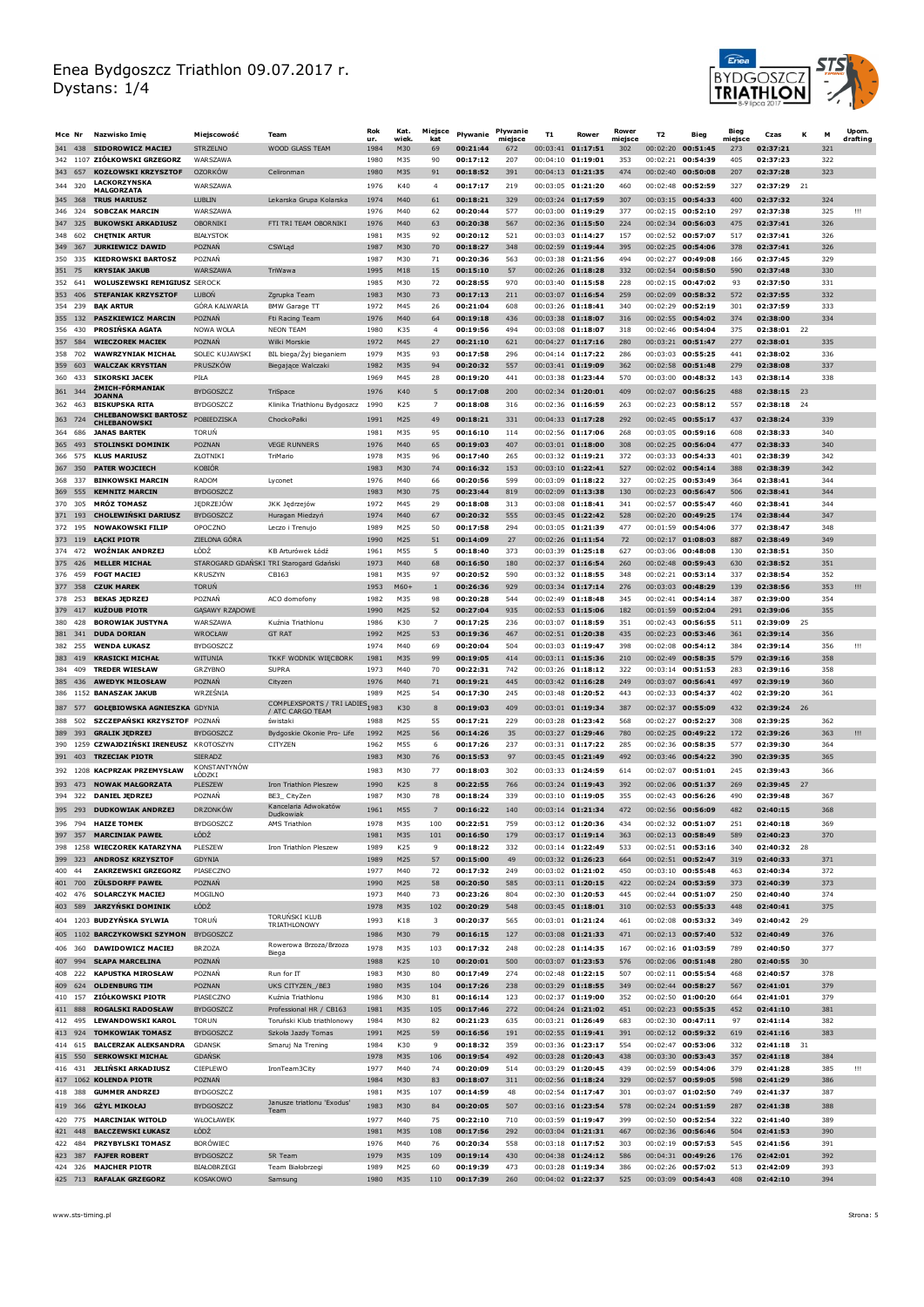

| Mce Nr                | Nazwisko Imię                                            | Miejscowość                           | Team                                                 | Rok<br>ur.   | Kat.<br>wiek.          | Miejsce<br>kat       | Pływanie             | Pływanie<br>mieisce | T1 | Rower                                      | Rower<br>miejsce | T2       | Bieg                                     | Bieg<br>miejsce | Czas                 | к   | M          | Upom.<br>drafting |
|-----------------------|----------------------------------------------------------|---------------------------------------|------------------------------------------------------|--------------|------------------------|----------------------|----------------------|---------------------|----|--------------------------------------------|------------------|----------|------------------------------------------|-----------------|----------------------|-----|------------|-------------------|
| 426 767               | <b>GAŁKA OSKAR</b>                                       | POZNAŃ                                |                                                      | 1984         | M30                    | 85                   | 00:19:07             | 418                 |    | 00:03:23 01:23:09                          | 545              |          | 00:03:17 00:53:15                        | 339             | 02:42:11             |     | 395        |                   |
| 427 371               | <b>PASCHKE ROMAN</b>                                     | GDYNIA                                | ShipCup                                              | 1978         | M35                    | 111                  | 00:15:38             | 83                  |    | 00:03:58 01:27:34                          | 708              |          | 00:03:02 00:52:05                        | 293             | 02:42:17             |     | 396        |                   |
| 428 593<br>429 576    | <b>WAŁEZA HUBERT</b><br><b>NIEWIADA MACIEJ</b>           | <b>BYDGOSZCZ</b><br><b>DOPIEWO</b>    | Kanałowa Team<br>Explorador                          | 1988<br>1981 | M25<br>M35             | 61<br>112            | 00:18:32<br>00:18:27 | 358<br>349          |    | 00:02:53 01:23:59<br>00:03:18 01:23:30     | 581<br>564       |          | 00:02:10 00:54:43<br>00:02:21 00:54:47   | 407<br>416      | 02:42:17<br>02:42:23 |     | 396<br>398 |                   |
|                       | 430 1247 MULARCZYK JACEK                                 | <b>GDANSK</b>                         | ROWING RUNNING TEAM                                  | 1970         | M45                    | 30                   | 00:20:27             | 542                 |    | 00:03:16 01:19:29                          | 376              |          | 00:02:10 00:57:05                        | 515             | 02:42:27             |     | 399        |                   |
|                       | 431 644 LEWOCHA PAWEŁ                                    | <b>ALEK SANDROW</b><br>ŁODZKI         | KS Celironman                                        | 1973         | M40                    | 77                   | 00:21:09             | 618                 |    | 00:03:38 01:24:13                          | 587              |          | $00:03:16$ 00:50:21                      | 216             | 02:42:37             |     | 400        |                   |
| 432 504               | <b>BUDZIK IRENEUSZ</b>                                   | <b>BYDGOSZCZ</b>                      | Bozita Polska                                        | 1972         | M45                    | 31                   | 00:22:34             | 746                 |    | 00:03:12 01:19:43                          | 393              |          | $00:03:03$ 00:54:09                      | 383             | 02:42:41             |     | 401        |                   |
|                       | 433 1219 WERCZYNSKI MICHAL                               | GÓRA                                  |                                                      | 1984         | M30                    | 86                   | 00:19:23             | 452                 |    | $00:03:25$ 01:25:17                        | 626              |          | $00:02:09$ 00:52:33                      | 313             | 02:42:47             |     | 402        |                   |
| 435 970               | 434 385 KUNDE ADAM<br><b>CHWAJA MICHAŁ</b>               | LIPNIKI<br>CHRZANÓW                   | Bydgoszcz Triathlon Team<br>Kuźnia Triathlonu        | 1962<br>1981 | M55<br>M35             | 8<br>113             | 00:15:49<br>00:22:57 | 91<br>771           |    | 00:03:03 01:19:07<br>00:03:32 01:18:15     | 359<br>324       |          | 00:02:41 01:02:10<br>00:02:39 00:55:30   | 730<br>447      | 02:42:50<br>02:42:53 |     | 403<br>404 |                   |
| 436 784               | <b>BUNK DARIA</b>                                        | GRUDZIĄDZ                             |                                                      | 1979         | K35                    | 5                    | 00:17:08             | 201                 |    | 00:02:49 01:24:45                          | 605              |          | 00:02:31 00:55:41                        | 455             | 02:42:54             | 32  |            |                   |
| 437 306               | <b>ZAWADZKI ADRIAN</b>                                   | <b>TORUN</b>                          |                                                      | 1981         | M35                    | 114                  | 00:16:49             | 177                 |    | 00:03:25 01:24:17                          | 588              | 00:02:36 | 00:55:48                                 | 462             | 02:42:55             |     | 405        |                   |
|                       | 438 1059 LUBAS MACIEJ<br><b>ŻOŁNIEROWICZ HUBERT</b>      | <b>BYDGOSZCZ</b>                      |                                                      | 1978         | M35                    | 115                  | 00:13:58<br>00:18:31 | 26                  |    | 00:02:52 01:25:54<br>$00:06:12$ 01:19:31   | 645              |          | 00:02:45 00:57:27                        | 524             | 02:42:56<br>02:42:59 |     | 406        |                   |
| 965<br>439<br>440 627 | <b>GŁÓWKA PAWEŁ</b>                                      | ZABKI<br><b>ZARY</b>                  | Biegam Bo Lubię Ząbki Team<br>Triathlon Mietków Team | 1979<br>1991 | M35<br>M25             | 116<br>62            | 00:21:18             | 356<br>628          |    | 00:03:25 01:22:23                          | 380<br>514       | 00:03:59 | 00:54:46<br>00:02:47 00:53:08            | 414<br>333      | 02:43:01             |     | 407<br>408 |                   |
| 441 751               | <b>RYBARCZYK MICHAŁ</b>                                  | ŚRODA                                 |                                                      | 1981         | M35                    | 117                  | 00:22:16             | 719                 |    | 00:03:17 01:21:13                          | 456              |          | 00:02:46 00:53:34                        | 352             | 02:43:06             |     | 409        |                   |
|                       | 442 376 SZCZERBA MACIEJ                                  | WIELKOPOLSKA<br>NIEMCZ                | <b>Rr</b> Team                                       | 1972         | M45                    | 32                   | 00:20:04             | 505                 |    | $00:03:02$ 01:19:44                        | 396              |          | $00:02:36$ 00:57:40                      | 534             | 02:43:06             |     | 409        |                   |
|                       | 443 1033 KRUSZEWSKI TADEUSZ                              | DĄBROWA<br>CHEŁMIŃSKA                 |                                                      | 1976         | M40                    | 78                   | 00:19:26             | 455                 |    | 00:04:27 01:22:49                          | 531              |          | 00:02:20 00:54:14                        | 386             | 02:43:16             |     | 411        |                   |
| 444 279               | <b>ORŁOWSKI PAWEŁ</b>                                    | <b>BYDGOSZCZ</b>                      |                                                      | 1987         | M30                    | 87                   | 00:16:51             | 181                 |    | 00:03:03 01:17:25                          | 289              |          | 00:02:43 01:03:15                        | 762             | 02:43:17             |     | 412        | Ш                 |
| 445 570               | <b>SIELECKI ARKADIUSZ</b>                                | <b>BYDGOSZCZ</b>                      |                                                      | 1993         | M18                    | 16                   | 00:19:50             | 488                 |    | 00:04:01 01:26:33                          | 671              | 00:02:11 | 00:50:44                                 | 234             | 02:43:19             |     | 413        |                   |
| 446 771<br>447<br>762 | <b>BABSKI MARIUSZ</b><br><b>MĄCZYŃSKI CZESŁAW</b>        | MROCZA<br>SŁUPNO                      | Klinika Triathlonu Bydgoszcz<br>McBike               | 1982<br>1952 | M35<br>M60+            | 118<br>$\mathcal{L}$ | 00:19:29<br>00:27:22 | 458<br>942          |    | 00:03:17 01:17:52<br>00:03:14 01:14:21     | 304<br>155       | 00:02:54 | 00:02:56 00:59:46<br>00:55:34            | 635<br>450      | 02:43:20<br>02:43:25 |     | 414<br>415 | Ш                 |
| 448 401               | <b>KRUK RAFAŁ</b>                                        | NIEMCZ                                | biegaj w Niemczu                                     | 1973         | M40                    | 79                   | 00:23:35             | 808                 |    | 00:03:47 01:25:00                          | 615              |          | 00:02:22 00:48:42                        | 153             | 02:43:26             |     | 416        |                   |
| 423<br>449            | <b>ZAWIEJA BARTOSZ</b>                                   | <b>TORUN</b>                          | Toruński Klub Triathlonowy                           | 1976         | M40                    | 80                   | 00:16:31             | 151                 |    | 00:03:00 01:23:23                          | 557              | 00:02:49 | 00:57:44                                 | 536             | 02:43:27             |     | 417        |                   |
| 450 283               | <b>FLISIKOWSKI SZYMON</b>                                | <b>GDYNIA</b>                         | SPORTEVO                                             | 1985         | M30                    | 88                   | 00:19:12             | 427                 |    | 00:03:16 01:21:48                          | 490              |          | 00:02:32 00:56:43                        | 499             | 02:43:31             |     | 418        |                   |
| 424<br>451            | MICHAŁOWSKI RADOSŁAW<br>452 1045 WOŹNIAK AURELIUSZ       | <b>ELBLAG</b><br><b>BYDGOSZCZ</b>     | Waniewski Coaching<br>AMS Triathlon                  | 1973<br>1973 | M40<br>M40             | 81<br>82             | 00:20:31<br>00:20:13 | 551<br>522          |    | 00:03:43 01:23:26<br>00:03:05 01:13:35     | 559<br>128       | 00:02:54 | 00:53:02<br>$00:02:53$ 01:04:01          | 329<br>793      | 02:43:36<br>02:43:47 |     | 419<br>420 |                   |
| 453 547               | <b>WOJCIECHOWSKI TOMASZ</b>                              | <b>TORUN</b>                          | Toruński Klub Triathlonowy                           | 1969         | M45                    | 33                   | 00:16:36             | 158                 |    | $00:03:05$ 01:19:53                        | 404              |          | 00:02:52 01:01:22                        | 705             | 02:43:48             |     | 421        |                   |
| 454 329               | <b>GRUBA MAREK</b>                                       | <b>BRZOZA</b>                         |                                                      | 1988         | M25                    | 63                   | 00:20:12             | 520                 |    | 00:03:15 01:24:23                          | 592              |          | 00:02:11 00:53:48                        | 362             | 02:43:49             |     | 422        |                   |
| 455 544<br>456 509    | <b>SIDEŁ MARITA</b>                                      | POZNAŃ<br>WAR SZAWA                   |                                                      | 1972         | K45                    | -1                   | 00:21:27             | 645                 |    | 00:02:45 01:21:37<br>00:02:58 01:22:04     | 475              |          | 00:02:52 00:55:15<br>$00:02:42$ 00:59:28 | 436             | 02:43:56             | 33  |            |                   |
| 457 512               | <b>SOJKOWSKI PIOTR</b><br><b>KOLWICZ DAMIAN</b>          | <b>GDANSK</b>                         | <b>Tri NEGU</b><br>BigYellowFoot Adventure Team 1984 | 1982         | M35<br>M30             | 119<br>89            | 00:16:44<br>00:15:39 | 170<br>86           |    | 00:03:13 01:26:10                          | 499<br>653       |          | 00:03:09 00:55:47                        | 617<br>461      | 02:43:56<br>02:43:58 |     | 423<br>424 |                   |
|                       | 458 1269 BOTOREK JANUSZ                                  |                                       | <b>CITYZEN</b>                                       | 1968         | M45                    | 34                   | 00:17:10             | 203                 |    | 00:04:00 01:19:41                          | 390              |          | 00:03:57 00:59:17                        | 609             | 02:44:05             |     | 425        |                   |
| 459 729               | <b>FABISIAK SZYMON</b>                                   | <b>POZNAN</b>                         | cityzen                                              | 1988         | M25                    | 64                   | 00:15:14             | 62                  |    | 00:02:40 01:25:21                          | 628              | 00:02:03 | 00:59:00                                 | 595             | 02:44:18             |     | 426        |                   |
| 460 478               | <b>MARKIEWICZ MACIEJ</b>                                 | <b>BYDGOSZCZ</b>                      | xTRI                                                 | 1984         | M30                    | 90                   | 00:20:25             | 537                 |    | 00:04:32 01:21:42                          | 486              |          | 00:03:36 00:54:08                        | 382             | 02:44:23             |     | 427        |                   |
|                       | 461 1185 PIESIK DAWID<br>462 1202 MARION YOHANN          | <b>BYDGOSZCZ</b><br><b>TORUN</b>      | Amk<br>Toruński Klub Triathlonowy                    | 1990<br>1983 | M25<br>M30             | 65<br>91             | 00:19:03<br>00:16:49 | 405<br>176          |    | 00:04:00 01:19:53<br>00:03:51 01:21:27     | 403<br>463       |          | 00:03:00 00:58:29<br>00:03:28 00:58:52   | 569<br>592      | 02:44:25<br>02:44:27 |     | 428<br>429 |                   |
| 463 375               | <b>OPALA MAŁGORZATA</b>                                  | CERADZ DOLNY                          | <b>WUEF Tri Team</b>                                 | 1973         | K40                    | 6                    | 00:20:09             | 513                 |    | 00:03:14 01:23:08                          | 543              |          | 00:02:31 00:55:27                        | 443             | 02:44:29             | 34  |            |                   |
| 464 569               | <b>JAKUBOWSKA-OLECH EDYTA SWIECIE</b>                    |                                       | mtb eldar                                            | 1967         | K50                    | $\mathbf{1}$         | 00:22:40             | 753                 |    | 00:03:02 01:20:47                          | 440              |          | 00:03:00 00:55:10                        | 433             | 02:44:39             | 35  |            |                   |
| 465 546<br>466 494    | <b>CEBULARZ MARCIN</b><br><b>PIDEK MARCIN</b>            | WRZEŚNIA<br>OBORNIKI                  | Triathlon Team Września<br>FTI TRI TEAM OBORNIKI     | 1974<br>1978 | M40<br>M35             | 83<br>120            | 00:15:59<br>00:24:22 | 103<br>849          |    | 00:04:20 01:22:30<br>00:02:56 01:17:28     | 520<br>291       | 00:03:11 | 00:58:41<br>00:02:36 00:57:19            | 582<br>522      | 02:44:41<br>02:44:41 |     | 430<br>430 |                   |
| 499<br>467            | <b>ŁUGOWSKI TOMASZ</b>                                   | <b>BYDGOSZCZ</b>                      | Run Bydgoszcz                                        | 1979         | M35                    | 120                  | 00:18:54             | 394                 |    | 00:03:36 01:24:52                          | 609              | 00:02:21 | 00:54:58                                 | 423             | 02:44:41             |     | 430        |                   |
| 468 441               | <b>BENTKOWSKA NATALIA</b>                                | PRADOCIN                              |                                                      | 1993         | K18                    | $\overline{4}$       | 00:18:13             | 320                 |    | 00:03:14 01:25:29                          | 635              |          | 00:02:43 00:55:06                        | 431             | 02:44:45             | 36  |            | Ш.                |
| 469<br>488            | <b>GOLAS GRAZYNA</b>                                     | GDYNIA                                | Complexsports/Tri Ladies                             | 1976         | K40                    | 7                    | 00:22:58             | 772                 |    | 00:03:37 01:23:17                          | 553              | 00:02:30 | 00:52:23                                 | 306             | 02:44:45             | -36 |            |                   |
| 470 755<br>471 317    | <b>KUFELIN KRZYSZTOF</b><br><b>BOROWICZ ADAM</b>         | POZNAŃ<br>POZNAŃ                      | Skarbiec Smaków                                      | 1974<br>1985 | M40<br>M30             | 84<br>92             | 00:22:16<br>00:14:30 | 720<br>37           |    | 00:03:26 01:17:35<br>00:03:55 01:20:09     | 296<br>414       |          | 00:02:38 00:58:51<br>00:02:44 01:03:32   | 591<br>772      | 02:44:46<br>02:44:50 |     | 433<br>434 |                   |
| 472 666               | POKRYWKA KATARZYNA                                       | <b>GDYNIA</b>                         |                                                      | 1980         | K35                    | 6                    | 00:22:16             | 718                 |    | 00:03:44 01:25:02                          | 616              |          | 00:03:02 00:50:51                        | 236             | 02:44:55             | 38  |            |                   |
|                       | 473 1031 MORKA MICHAŁ                                    | <b>SIERADZ</b>                        |                                                      | 1982         | M35                    | 122                  | 00:19:57             | 496                 |    | 00:03:32 01:22:13                          | 504              | 00:02:37 | 00:56:38                                 | 495             | 02:44:57             |     | 435        |                   |
| 474 773               | <b>SZYCH MARCIN</b>                                      | <b>INOWROCŁAW</b>                     | Sport 4life                                          | 1980         | M35                    | 123                  | 00:18:03             | 304                 |    | $00:03:32$ 01:27:42                        | 715              |          | 00:02:42 00:53:10                        | 335             | 02:45:09             |     | 436        |                   |
| 475 439               | <b>SOWINSKI PIOTR</b><br><b>DUDKOWIAK GRAŻYNA</b>        | ŁOCHOWICE                             | Kancelaria Adwokatów                                 | 1971         | M45                    | 35                   | 00:21:54             | 690                 |    | $00:04:23$ 01:26:29<br>$00:02:51$ 01:24:43 | 667              | 00:03:09 | 00:49:16<br>$00:02:49$ 00:53:33          | 168             | 02:45:11<br>02:45:12 |     | 437        |                   |
| 476 455<br>477 844    | ZIĄBSKI EMIL                                             | <b>DRZONKÓW</b><br>PRUSZKÓW           | Dudkowiak                                            | 1961<br>1984 | K55<br>M30             | $\mathbf{1}$<br>93   | 00:21:16<br>00:16:26 | 625<br>147          |    | $00:03:01$ 01:23:33                        | 604<br>565       | 00:03:08 | 00:59:06                                 | 351<br>601      | 02:45:14             | 39  | 438        |                   |
|                       | 478 1080 SZYCHOWSKI JAROSŁAW                             | WIERZCHUCICE                          | TKKF Kolejarz Bydgoszcz                              | 1987         | M30                    | 94                   | 00:23:05             | 776                 |    | 00:03:36 01:19:52                          | 401              |          | 00:04:11 00:54:32                        | 396             | 02:45:16             |     | 439        | Ш                 |
| 479 411               | <b>SOKOŁOWSKA HANNA</b>                                  | <b>GORZEN</b>                         | Kuźnia Triathlonu                                    | 1965         | K50                    | $\mathcal{L}$        | 00:14:39             | 43                  |    | 00:02:59 01:23:18                          | 555              |          | 00:03:13 01:01:12                        | 696             | 02:45:21             | 40  |            |                   |
|                       | 480 301 KAŹMIERCZAK ROBERT                               | WRZEŚNIA                              | Triathlon Team Września                              | 1981         | M35                    | 124                  | 00:18:10             | 317                 |    | 00:03:17 01:21:39                          | 479              |          | 00:02:31 00:59:46                        | 634             | 02:45:23             |     | 440        |                   |
|                       | 481 600 SELZER MAREK<br>482 466 KABAT BŁAŻEJ             | <b>SWIFBODZIN</b><br><b>BYDGOSZCZ</b> | KS BABOL ŚWIEBODZIN<br>Trispace                      | 1991<br>1988 | M <sub>25</sub><br>M25 | 66<br>67             | 00:20:59<br>00:21:03 | 601<br>607          |    | 00:03:28 01:24:22<br>00:03:10 01:21:43     | 590<br>487       |          | 00:03:19 00:53:16<br>00:02:35 00:56:54   | 341<br>510      | 02:45:24<br>02:45:25 |     | 441<br>442 |                   |
|                       | 483 458 ROGOWICZ PAWEŁ                                   | <b>GARBY</b>                          | Fabryka Triathlonu                                   | 1980         | M35                    | 125                  | 00:21:44             | 673                 |    | 00:03:33 01:20:11                          | 418              |          | 00:02:27 00:57:30                        | 525             | 02:45:25             |     | 442        |                   |
|                       | 484 563 WOŻNIAK OKTAWIUSZ                                | POZNAŃ                                | OK TEAM                                              | 1985         | M30                    | 95                   | 00:20:49             | 583                 |    | 00:03:39 01:22:06                          | 500              |          | 00:02:46 00:56:08                        | 479             | 02:45:28             |     | 444        |                   |
|                       | 485 875 ZIELIŃSKI ANDRZEJ                                | OŻARÓW<br>MAZOWIECKI                  |                                                      | 1977         | M40                    | 85                   | 00:18:25             | 342                 |    | 00:03:52 01:25:21                          | 629              |          | 00:02:46 00:55:05                        | 430             | 02:45:29             |     | 445        |                   |
| 486 487               | <b>BARTKOWIAK DARIUSZ</b>                                | <b>OSTRÓW</b><br>WIELKOPOLSKI         | KS MARATON OSTRÓW WLKP. 1965                         |              | M50                    | 13                   | 00:26:35             | 928                 |    | 00:04:30 01:24:17                          | 589              |          | 00:02:53 00:47:17                        | 104             | 02:45:32             |     | 446        |                   |
|                       | 487 374 DAMSKI ŁUKASZ<br>488 339 STANKE ŁUKASZ           | TRYSZCZYN<br>DĄBRÓWKA                 | GardenFlora MTB Team                                 | 1982<br>1979 | M35<br>M35             | 126<br>127           | 00:21:38<br>00:18:15 | 663<br>324          |    | 00:02:09 01:18:44<br>00:03:00 01:20:10     | 343<br>416       |          | 00:02:19 01:00:45<br>00:02:36 01:01:35   | 679<br>711      | 02:45:35<br>02:45:36 |     | 447<br>448 |                   |
|                       | 489 521 GRONCZEWSKI RADOSŁAW PŁOCK                       |                                       | <b>WUEF Tri Team</b><br>PTT Delta Płock              | 1987         | M30                    | 96                   | 00:21:56             | 692                 |    | 00:03:55 01:25:11                          | 622              |          | 00:02:34 00:52:05                        | 294             | 02:45:41             |     | 449        |                   |
|                       | 490 386 SZCZYGIEŁ ŁUKASZ                                 | POZNAŃ                                | OLX TEAM                                             | 1980         | M35                    | 128                  | 00:19:22             | 451                 |    | 00:03:22 01:23:41                          | 567              |          | 00:03:06 00:56:19                        | 485             | 02:45:50             |     | 450        |                   |
|                       | 491 505 ALBRECHT KATARZYNA                               | POZNAŃ                                | Smashing Papkins                                     | 1982         | K35                    | 7                    | 00:22:03             | 701                 |    | 00:03:27 01:22:21                          | 511              |          | 00:03:07 00:55:01                        | 426             | 02:45:59             | 41  |            |                   |
| 492 990               | <b>NAGAJ WOJCIECH</b><br>493 1116 FLIEGER PATRYK         | MROCZA<br>OSWIĘCIM                    | Master-Bruk                                          | 1987<br>1987 | M30<br>M30             | 97<br>98             | 00:20:16<br>00:24:21 | 529<br>847          |    | 00:05:13 01:26:29<br>00:04:37 01:23:48     | 669<br>572       |          | 00:02:27 00:51:38<br>00:02:25 00:50:55   | 270<br>239      | 02:46:03<br>02:46:06 |     | 451<br>452 |                   |
| 494 552               | <b>RYBAK PAWEŁ</b>                                       | POZNAŃ                                |                                                      | 1981         | M35                    | 129                  | 00:19:38             | 469                 |    | 00:03:40 01:22:48                          | 530              |          | 00:02:57 00:57:05                        | 516             | 02:46:08             |     | 453        |                   |
| 495 689               | <b>NOWAK PAWEL</b>                                       | KCYNIA                                | Kep Net                                              | 1965         | M50                    | 14                   | 00:20:39             | 569                 |    | 00:02:56 01:20:41                          | 437              |          | 00:02:42 00:59:12                        | 604             | 02:46:10             |     | 454        |                   |
| 496 723               | <b>STANKOWSKI DAWID</b>                                  | <b>SZAMOTUŁY</b>                      | Płonące racice                                       | 1993         | M18                    | 17                   | 00:20:57             | 600                 |    | 00:04:35 01:21:32                          | 470              |          | 00:03:40 00:55:27<br>$00:04:04$ 01:03:38 | 444             | 02:46:11             |     | 455        |                   |
|                       | 497 1068 LUDWIG MARCIN<br>498 336 GOLAK ŁUKASZ           | PŁAWNIOWICE<br>OPOLE                  | 4M<br>Goggle Pro Active Eyewear                      | 1978<br>1983 | M35<br>M30             | 130<br>99            | 00:19:05<br>00:22:18 | 412<br>726          |    | 00:03:33 01:15:53<br>00:03:37 01:17:33     | 225<br>294       |          | 00:02:58 00:59:50                        | 777<br>640      | 02:46:13<br>02:46:16 |     | 456<br>457 | Ш                 |
| 499 270               | <b>OSIECKI IRENEUSZ</b>                                  | <b>GDANSK</b>                         | CompleXsports triathlon TEAM 1960                    |              | M55                    | 9                    | 00:18:57             | 398                 |    | 00:03:23 01:19:56                          | 406              |          | 00:02:21 01:01:40                        | 715             | 02:46:17             |     | 458        |                   |
|                       | 500 527 POGORZELSKI TOMEK                                | <b>GDANSK</b>                         |                                                      | 1990         | M25                    | 68                   | 00:21:22             | 633                 |    | 00:02:58 01:24:37                          | 600              |          | 00:02:45 00:54:41                        | 406             | 02:46:23             |     | 459        |                   |
|                       | 501 1007 CHMIELEWICZ PAWEL                               | <b>BYDGOSZCZ</b>                      |                                                      | 1983         | M30                    | 100                  | 00:16:47             | 174                 |    | 00:02:41 01:19:56                          | 405              |          | 00:02:29 01:04:35                        | 819             | 02:46:28             |     | 460        | Ш                 |
|                       | 502 1260 BŁAŻUTYCZ PAWEŁ<br>503 451 FILIPEK PIOTR        | <b>BRZEG DOLNY</b><br>WUDZYN          | KS KROTOSZ KROTOSZYN                                 | 1973<br>1974 | M40<br>M40             | 86<br>86             | 00:23:19<br>00:18:08 | 793<br>315          |    | 00:03:17 01:19:06<br>00:03:34 01:23:15     | 356<br>552       |          | 00:02:42 00:58:05<br>00:03:01 00:58:31   | 552<br>570      | 02:46:29<br>02:46:29 |     | 461<br>461 | Ш                 |
|                       | 504 973 MARCINIAK IZABELA                                | ŁÓDŹ                                  |                                                      | 1982         | K35                    | 8                    | 00:17:19             | 224                 |    | 00:03:10 01:27:34                          | 709              |          | 00:02:40 00:55:52                        | 467             | 02:46:35             | 42  |            |                   |
| 505 892               | <b>GACKOWSKI KRZYSZTOF</b>                               | <b>BYDGOSZCZ</b>                      |                                                      | 1973         | M40                    | 88                   | 00:19:48             | 486                 |    | 00:03:33 01:21:01                          | 448              |          | 00:02:35 00:59:41                        | 627             | 02:46:38             |     | 463        |                   |
|                       | 506 380 IWICKI DOMINIK<br>507 1153 BRZUCHALSKI KRZYSZTOF | PIŁA<br><b>BYDGOSZCZ</b>              | Czogori<br><b>BRZUCHALE</b>                          | 1987<br>1980 | M30<br>M35             | 101<br>131           | 00:18:21<br>00:20:44 | 330<br>575          |    | 00:03:44 01:24:07<br>00:04:21 01:26:22     | 583<br>662       |          | 00:02:15 00:58:11<br>00:02:36 00:52:36   | 556<br>314      | 02:46:38<br>02:46:39 |     | 463<br>465 |                   |
|                       | 508 442 KLEIBER PIOTR                                    | LUSÓWKO                               | <b>WUEF Tri Team</b>                                 | 1977         | M40                    | 89                   | 00:21:22             | 632                 |    | 00:03:40 01:21:32                          | 469              |          | 00:02:21 00:57:45                        | 538             | 02:46:40             |     | 466        |                   |
|                       | 509 964 CHOJNOWSKI TOMASZ                                | <b>TORUN</b>                          | Toruński Klub Triathlonowy                           | 1982         | M35                    | 132                  | 00:18:52             | 392                 |    | 00:03:51 01:26:15                          | 656              |          | 00:02:59 00:54:45                        | 411             | 02:46:42             |     | 467        |                   |
|                       | 510 847 POLASIK MICHAŁ                                   | <b>BYDGOSZCZ</b>                      | Run4Fun                                              | 1987         | M30                    | 102                  | 00:18:22             | 335                 |    | 00:03:23 01:24:22                          | 591              |          | 00:02:52 00:57:44                        | 537             | 02:46:43             |     | 468        |                   |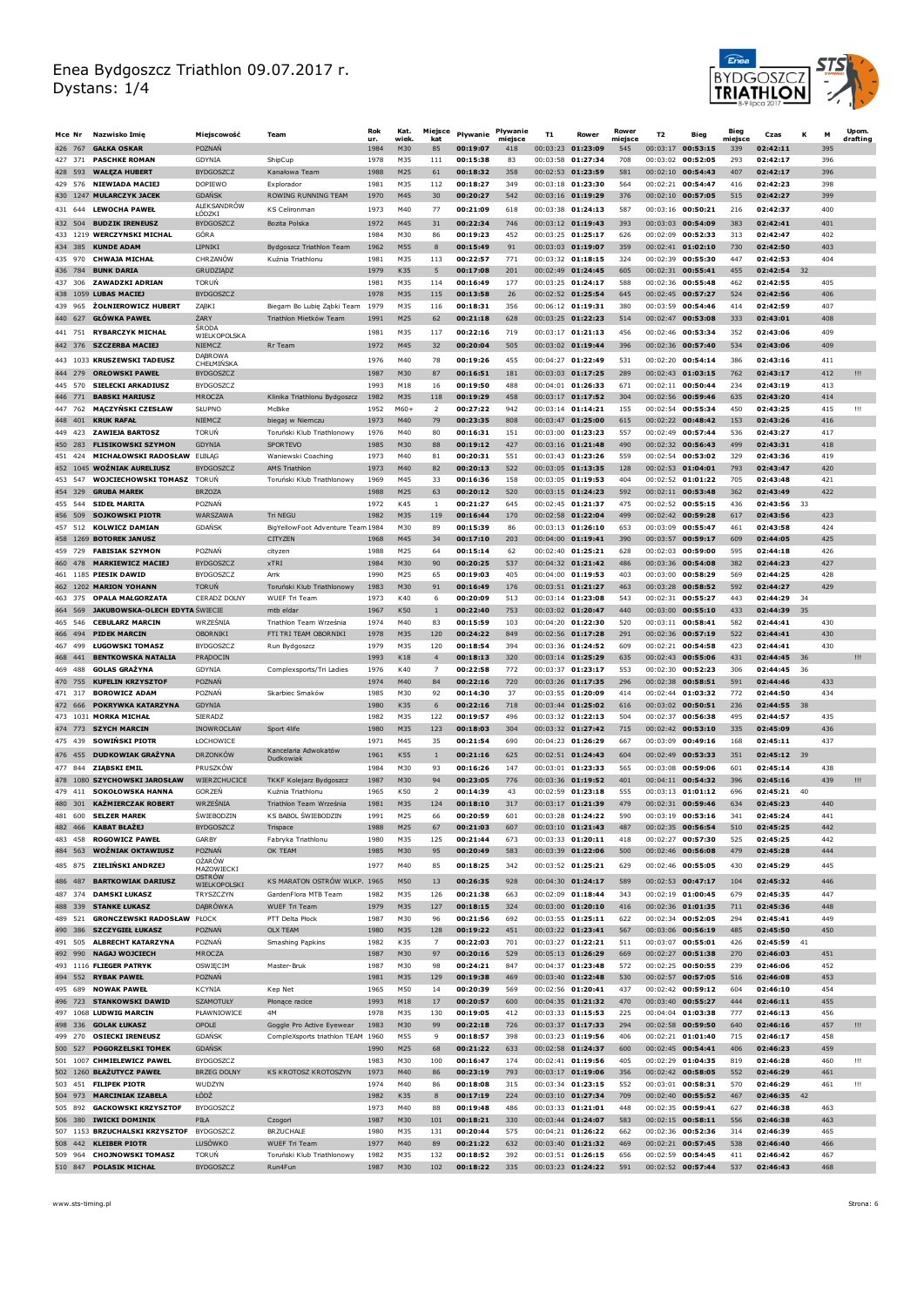

|                    | Mce Nr Nazwisko Imię                                        | Mieiscowość                           | Team                                              | Rok<br>ur.   | Kat.<br>wiek. | Miejsce<br>kat | Pływanie             | Pływanie<br>miejsce | T <sub>1</sub> | Rower                                      | Rower<br>miejsce | T <sub>2</sub> | Bieg                                     | Bieg<br>miejsce | Czas                    | к    | M          | Up om.<br>drafting |
|--------------------|-------------------------------------------------------------|---------------------------------------|---------------------------------------------------|--------------|---------------|----------------|----------------------|---------------------|----------------|--------------------------------------------|------------------|----------------|------------------------------------------|-----------------|-------------------------|------|------------|--------------------|
|                    | 511 1115 KULIŃSKI PAWEŁ                                     | <b>TORUN</b>                          | 28 Toruńska Drużyna Harcerzy<br>Gromada Włóczęgów | 1991         | M25           | 69             | 00:24:23             | 850                 |                | 00:03:32 01:14:02                          | 147              |                | 00:02:16 01:02:32                        | 740             | 02:46:45                |      | 469        |                    |
| 512 425            | <b>KAZUBOWSKI JACEK</b>                                     | <b>BIAŁE BŁOTA</b>                    | 50Plus                                            | 1967         | M50           | 15             | 00:25:38             | 901                 |                | 00:03:36 01:21:39                          | 480              |                | 00:03:32 00:52:24                        | 307             | 02:46:49                |      | 470        |                    |
|                    | 513 1239 SIKORA WIESŁAW                                     | <b>USTRON</b>                         | <b>SKORPION TEAM</b>                              | 1975         | M40           | 90             | 00:22:55             | 765                 |                | 00:04:46 01:23:09                          | 544              |                | 00:03:30 00:52:39                        | 315             | 02:46:59                |      | 471        |                    |
| 514 780<br>515 420 | WOŹNIAKOWSKA AGATA<br><b>RUBAJ ADAM</b>                     | <b>BYDGOSZCZ</b><br><b>KWIDZYN</b>    | <b>RUN BYDGOSZCZ</b><br>KTS IRONMAN/KWIDZYN BIEGA | 1984<br>1974 | K30<br>M40    | 10<br>91       | 00:20:14<br>00:18:26 | 527<br>344          |                | 00:04:09 01:29:10<br>00:03:03 01:20:14     | 761<br>420       |                | 00:02:34 00:50:52<br>00:03:25 01:01:52   | 238<br>724      | 02:46:59<br>02:47:00    | 43   | 472        |                    |
| 516 534            | <b>GROCHOWSKI TOMASZ</b>                                    | <b>GDAŃSK</b>                         | F3team                                            | 1986         | M30           | 103            | 00:21:30             | 650                 |                | 00:03:28 01:21:40                          | 482              |                | 00:02:21 00:58:05                        | 553             | 02:47:04                |      | 473        |                    |
|                    | 517 492 WILKANOWSKI ANDRZEJ                                 | SZCZECINEK                            | <b>Triathlon Szczecinek</b>                       | 1972         | M45           | 36             | 00:19:44             | 482                 |                | 00:03:31 01:19:27                          | 374              |                | 00:03:07 01:01:15                        | 698             | 02:47:04                |      | 473        |                    |
|                    | 518 1191 JUSZCZYK MIROSŁAW<br>519 538 KITKOWSKI PIOTR       | NAKŁO NAD NOTECIĄ<br><b>BYDGOSZCZ</b> |                                                   | 1990<br>1977 | M25<br>M40    | 70<br>92       | 00:16:56<br>00:19:07 | 190<br>417          |                | 00:04:21 01:29:30<br>00:02:40 01:24:31     | 769<br>597       |                | $00:02:50$ 00:53:31<br>00:02:34 00:58:18 | 348<br>560      | 02:47:08<br>02:47:10    |      | 475<br>476 |                    |
| 520 559            | <b>NOWAK ADRIAN</b>                                         | POBIEDZISKA                           | Pobiedziska Racing Team                           | 1976         | M40           | 93             | 00:18:57             | 399                 |                | 00:02:31 01:23:10                          | 546              |                | 00:02:40 00:59:54                        | 642             | 02:47:12                |      | 477        |                    |
| 521 815            | <b>PERLINSKI DAMIAN</b>                                     | <b>BYDGOSZCZ</b>                      | Aliganckie Trajtlonowanie                         | 1985         | M30           | 104            | 00:20:49             | 584                 |                | 00:03:19 01:22:56                          | 539              |                | 00:02:32 00:57:36                        | 530             | 02:47:12                |      | 477        |                    |
| 523 535            | 522 646 SWAT EDYTA<br><b>GORGOL TOMASZ</b>                  | PRZEŹMIEROWO<br>BYDGOSZCZ             | SWAT Team                                         | 1965         | K50<br>M35    | 3<br>133       | 00:22:11<br>00:22:38 | 711<br>751          |                | 00:03:10 01:21:00<br>00:04:45 01:21:39     | 447<br>481       | 00:03:28       | 00:02:39 00:58:13<br>00:54:46            | 558<br>413      | 02:47:13<br>02:47:16    | 44   |            |                    |
| 524 514            | <b>WONKO EWA</b>                                            | ŁÓDŹ                                  |                                                   | 1978<br>1986 | K30           | 11             | 00:19:13             | 428                 |                | 00:03:36 01:28:06                          | 730              |                | $00:02:59$ 00:53:22                      | 344             | 02:47:16                | 45   | 479        |                    |
| 525 435            | <b>LISOWSKI MICHAŁ</b>                                      | BYDGOSZCZ                             |                                                   | 1985         | M30           | 105            | 00:18:40             | 372                 |                | 00:03:50 01:21:32                          | 468              |                | 00:02:59 01:00:18                        | 663             | 02:47:19                |      | 480        |                    |
| 526 355            | <b>RUTKOWSKI JAROSLAW</b>                                   | NIEMCE                                |                                                   | 1970         | M45           | 37             | 00:17:40             | 263                 |                | 00:03:21 01:20:09                          | 415              |                | 00:03:02 01:03:09                        | 758             | 02:47:21                |      | 481        |                    |
| 528<br>703         | 527 706 ŻABOWSKI MAREK<br><b>KOŁODZIEJ MARIUSZ</b>          | <b>BYDGOSZCZ</b><br>LEGNICA           | <b>TriSpace Atos</b><br>Triathlon Mietków Team    | 1984<br>1977 | M30<br>M40    | 106<br>94      | 00:21:20<br>00:18:17 | 631<br>327          |                | $00:03:43$ 01:21:16<br>00:03:27 01:20:33   | 458<br>431       |                | $00:02:42$ 00:58:28<br>00:02:38 01:02:39 | 568<br>743      | 02:47:29<br>02:47:34    |      | 482<br>483 |                    |
| 529 778            | <b>WASILEWSKI DAREK</b>                                     | <b>BYDGOSZCZ</b>                      | RUN4FUN                                           | 1982         | M35           | 134            | 00:18:05             | 308                 |                | 00:02:32 01:30:59                          | 820              |                | 00:02:11 00:53:49                        | 365             | 02:47:36                |      | 484        |                    |
| 530 791            | <b>PEKAŁA ŁUKASZ</b>                                        | PAWLOWEK                              | Ciezarowka.pl                                     | 1980         | M35           | 135            | 00:21:57             | 693                 |                | 00:04:46 01:20:19                          | 425              |                | 00:02:45 00:57:51                        | 543             | 02:47:38                |      | 485        |                    |
|                    | 531 596 DANCZUK MIŁOSZ                                      | POZNAŃ                                |                                                   | 1988         | M25           | 71             | 00:16:52             | 184                 |                | 00:02:41 01:22:25                          | 515              |                | 00:02:59 01:02:42                        | 745             | 02:47:39                |      | 486        |                    |
| 756<br>532         | <b>MIKOŁAJCZYK TOMASZ</b><br>533 590 SZATKOWSKI MARCIN      | DOPIEWIEC<br><b>BYDGOSZCZ</b>         | Explorador<br>run LOTTO Bydgostia                 | 1979<br>1988 | M35<br>M25    | 136<br>71      | 00:20:59<br>00:20:55 | 602<br>596          |                | 00:03:44 01:20:16<br>00:03:26 01:23:11     | 424<br>550       |                | 00:02:56 00:59:44<br>00:02:24 00:57:43   | 631<br>535      | 02:47:39<br>02:47:39    |      | 486<br>486 |                    |
|                    | 534 1016 JARMOSZKO MARIAN                                   | WARSZAWA                              |                                                   | 1978         | M35           | 137            | 00:23:18             | 791                 |                | 00:03:47 01:24:58                          | 612              |                | 00:02:25 00:53:15                        | 338             | 02:47:43                |      | 489        |                    |
|                    | 535 658 ZALESKI ADAM                                        | <b>JEŻEWO</b>                         | ZALESIE                                           | 1973         | M40           | 95             | 00:20:36             | 564                 |                | 00:05:02 01:19:20                          | 367              |                | 00:02:46 01:00:11                        | 656             | 02:47:55                |      | 490        |                    |
| 536 874            | <b>HNATYSZYN MATEUSZ</b><br>537 1038 MAY - MAJEWSKI MICHAŁ  | <b>GDANSK</b><br><b>GLIWICE</b>       | Enzo Zawsze Trzezwi<br>4M                         | 1984<br>1984 | M30<br>M30    | 107<br>108     | 00:19:21<br>00:21:26 | 448<br>640          |                | $00:03:11$ 01:26:21<br>$00:03:29$ 01:17:17 | 661<br>282       |                | $00:02:18$ 00:56:45<br>00:02:45 01:03:01 | 503<br>754      | 02:47:56<br>02:47:58    |      | 491<br>492 |                    |
| 538 810            | POLIWODZINSKI KRIS                                          | MANCHESTER                            |                                                   | 1980         | M35           | 138            | 00:24:13             | 840                 |                | 00:04:18 01:21:43                          | 489              |                | 00:02:57 00:54:47                        | 417             | 02:47:58                |      | 492        |                    |
| 539 429            | <b>BUCZKO KRZYSZTOF</b>                                     | PR 7FCHI FWO                          | Tripaka Przechlewo                                | 1993         | M18           | 18             | 00:25:10             | 887                 |                | 00:03:14 01:22:21                          | 510              |                | 00:02:30 00:54:44                        | 409             | 02:47:59                |      | 494        |                    |
| 540 573            | <b>GROBELNY RYSZARD</b>                                     | POZNAN                                | UKS CITYZEN/BE3                                   | 1963         | M50           | 16             | 00:20:24             | 536                 |                | 00:03:57 01:18:29                          | 334              |                | 00:02:55 01:02:20                        | 736             | 02:48:05                |      | 495        |                    |
|                    | 541 1028 IGNACZAK JAROSŁAW<br>542 256 ADAMEK MARCIN         | <b>BYDGOSZCZ</b><br>PLESZEW           | Iron Triathlon Pleszew                            | 1981<br>1978 | M35<br>M35    | 139<br>140     | 00:28:11<br>00:17:20 | 953<br>227          |                | 00:03:36 01:18:05<br>00:03:11 01:20:48     | 313<br>441       |                | 00:02:24 00:55:49<br>00:02:40 01:04:10   | 464<br>798      | 02:48:05<br>02:48:09    |      | 495<br>497 |                    |
|                    | 543 343 SOBCZAK SZYMON                                      | WARSZAWA                              | <b>TriPassion Team</b>                            | 1980         | M35           | 140            | 00:17:40             | 262                 |                | 00:03:49 01:26:28                          | 666              |                | 00:02:53 00:57:19                        | 521             | 02:48:09                |      | 497        |                    |
| 544 621            | <b>KALISZEWSKI DANIEI</b>                                   | TRYSZCZYN                             |                                                   | 1975         | M40           | 96             | 00:19:17             | 435                 |                | $00:04:01$ 01:25:49                        | 641              |                | 00:02:42 00:56:22                        | 486             | 02:48:11                |      | 499        |                    |
| 545 676            | <b>BEDNAREK PATRYCJA</b>                                    | <b>BYDGOSZCZ</b>                      | TriSpace                                          | 1984         | K30           | 12             | 00:18:49             | 388                 |                | 00:02:50 01:22:51                          | 534              |                | $00:02:28$ 01:01:18                      | 701             | 02:48:16 46             |      |            |                    |
|                    | 546 345 PRZYBYLSKI MACIEJ<br>547 1262 WLEZIEŃ ALEKSANDER    | PRZYŁEKI<br>WARSZAWA                  | <b>TRICLUB</b>                                    | 1975<br>1976 | M40<br>M40    | 97<br>98       | 00:31:23<br>00:17:14 | 1002<br>212         |                | $00:03:40$ 01:20:38<br>00:04:14 01:22:54   | 436<br>537       |                | 00:02:35 00:50:00<br>00:02:41 01:01:14   | 200<br>697      | 02:48:16<br>02:48:17    |      | 500<br>501 |                    |
| 548 642            | <b>FIJOŁEK-WARSZEWSKA</b>                                   | WARSZAWA                              | Kuźnia Triathlonu                                 | 1972         | K45           | $\overline{2}$ | 00:23:18             | 792                 |                | 00:03:55 01:25:51                          | 643              |                | 00:02:56 00:52:20                        | 303             | 02:48:20 47             |      |            |                    |
|                    | <b>AGNIESZKA</b><br>549 1019 STACHNIUK PRZEMEK              | <b>BYDGOSZCZ</b>                      |                                                   | 1979         | M35           | 142            | 00:21:53             | 687                 |                | 00:04:24 01:22:32                          | 521              |                | 00:02:48 00:56:43                        | 498             | 02:48:20                |      | 502        |                    |
| 550 786            | <b>JUSZCZYSZYN KRZYSZTOF ŁÓDŹ</b>                           |                                       |                                                   | 1979         | M35           | 143            | 00:21:18             | 629                 |                | 00:04:11 01:23:10                          | 547              |                | 00:03:37 00:56:06                        | 478             | 02:48:22                |      | 503        | Ш                  |
| 551 597            | <b>MAKOWSKI SŁAWOMIR</b>                                    | <b>BYDGOSZCZ</b>                      | <b>RUN BYDGOSZCZ</b>                              | 1969         | M45           | 38             | 00:24:51             | 873                 |                | 00:05:06 01:19:27                          | 375              |                | 00:03:06 00:56:00                        | 472             | 02:48:30                |      | 504        |                    |
| 552 77<br>553 607  | <b>CZUBAK WAWRZYNIEC</b><br><b>KLOCKIEWICZ ZBYSZKO</b>      | <b>KOSTRZYN</b><br><b>SZAMOTUŁY</b>   | Plonace Racice                                    | 1974<br>1993 | M40<br>M18    | 99<br>19       | 00:20:45<br>00:19:43 | 578<br>481          |                | 00:03:44 01:23:35<br>00:03:19 01:25:04     | 566<br>618       |                | 00:03:11 00:57:16<br>00:02:58 00:57:30   | 520<br>526      | 02:48:31<br>02:48:34    |      | 505<br>506 |                    |
| 554 126            | <b>WRUK REMIGIUSZ</b>                                       | OPOLE                                 |                                                   | 1971         | M45           | 39             | 00:21:28             | 646                 |                | 00:03:10 01:25:22                          | 630              |                | 00:02:24 00:56:17                        | 484             | 02:48:41                |      | 507        |                    |
|                    | 555 712 ANDRAŁOJĆ ANNA                                      | POZNAŃ                                | UKS CITYZEN_/BE3                                  | 1991         | K25           | 11             | 00:19:56             | 495                 |                | 00:03:22 01:24:51                          | 608              |                | 00:02:35 00:58:01                        | 549             | 02:48:45                | - 48 |            |                    |
| 551<br>556         | <b>GIERACH MARCIN</b>                                       | NIEMCZ                                | Trispace                                          | 1977         | M40           | 100            | 00:24:25             | 853                 |                | 00:02:47 01:20:34                          | 432              |                | 00:02:27 00:58:32                        | 573             | 02:48:45                |      | 508        |                    |
| 557 782<br>558 613 | <b>SARNOWSKI JANUSZ</b><br><b>OLSZEWSKI DAMIAN</b>          | <b>LIPNO</b><br><b>BYDGOSZCZ</b>      | KOSZULKISPORTOWE.COM                              | 1981<br>1978 | M35<br>M35    | 144<br>145     | 00:18:47<br>00:17:16 | 384<br>216          |                | 00:04:30 01:25:47<br>00:03:43 01:23:57     | 639<br>580       |                | 00:03:19 00:56:24<br>00:02:33 01:01:22   | 487<br>706      | 02:48:47<br>02:48:51    |      | 509<br>510 |                    |
| 559 568            | <b>STASIEWSKI MARIUSZ</b>                                   | <b>BYDGOSZCZ</b>                      | TriSpace                                          | 1975         | M40           | 101            | 00:18:43             | 378                 |                | 00:03:53 01:21:35                          | 473              |                | 00:03:02 01:01:39                        | 713             | 02:48:52                |      | 511        |                    |
| 560 381            | ŁĄCZNY LESZEK                                               | <b>BORKOWICE</b>                      |                                                   | 1961         | M55           | 10             | 00:20:13             | 524                 |                | $00:03:35$ 01:23:11                        | 549              |                | 00:03:21 00:58:33                        | 574             | 02:48:53                |      | 512        |                    |
| 561 541            | <b>SZAKOŁA MARCIN</b>                                       | ZŁOTNIKI                              |                                                   | 1979         | M35           | 146            | 00:19:24             | 454                 |                | 00:03:11 01:23:26                          | 560              |                | 00:02:35 01:00:20                        | 665             | 02:48:56                |      | 513        |                    |
| 562 501<br>563 284 | <b>ROLEWICZ MICHAŁ</b><br><b>TRYBUSZEWSKI PAWEŁ</b>         | <b>SLIWICE</b><br><b>I ESZNO</b>      | Klinika Triathlonu Bydgoszcz<br>TRIathlete        | 1990<br>1985 | M25<br>M30    | 73<br>109      | 00:23:50<br>00:18:38 | 823<br>370          |                | $00:03:02$ 01:25:41<br>00:05:02 01:20:57   | 638<br>446       |                | 00:02:27 00:53:58<br>00:04:32 00:59:52   | 371<br>641      | 02:48:58<br>02:49:01    |      | 514<br>515 |                    |
|                    | 564 592 TOPOROWSKI MARIUSZ                                  | <b>GDANSK</b>                         |                                                   | 1967         | M50           | 17             | 00:23:56             | 828                 |                | 00:04:35 01:23:02                          | 542              |                | 00:03:01 00:54:32                        | 398             | 02:49:06                |      | 516        |                    |
|                    | 565 606 BEJROWSKI PIOTR                                     | <b>KOWAIF</b>                         |                                                   | 1986         | M30           | 110            | 00.32.22             | 1007                |                | 00:02:21 01:19:02                          | 354              |                | 00:02:01 00:53:22                        | 345             | 02:49:08                |      | 517        |                    |
|                    | 566 622 LEWANDOWSKI MARCIN                                  | <b>BYDGOSZCZ</b>                      | Atos                                              | 1974         | M40           | 102            | 00:20:05             | 508                 |                | 00:02:45 01:22:25                          | 516              |                | 00:03:06 01:00:49                        | 681             | 02:49:10                |      | 518        |                    |
| 567                | <b>1188 REIN</b><br>568 525 TUBAJA ALBERT                   | PIŁA<br><b>BYDGOSZCZ</b>              | кь меспапік<br>Kabel Team Bydgoszcz               | 197.<br>1975 | M40           | 104            | 00:18:49             | 725<br>387          | 00:03:59       | 00:03:52 01:18:05                          | 314              | 00:03:02       | 00:03:32 01:04:55                        | 829             | 02:49:13                |      | 519<br>520 |                    |
|                    | 569 1241 SIKORSKI MACIEJ                                    | <b>BYDGOSZCZ</b>                      | Centrum Nurkowe Podwodna                          | 1981         | M35           | 147            | 00:22:29             | 738                 |                | 00:03:23 01:18:08                          | 319              |                | 00:02:21 01:02:57                        | 751             | 02:49:18                |      | 521        |                    |
|                    | 570 760 OLEWIŃSKI DARIUSZ                                   | GŁOGOWO                               | Bydgoszcz<br>Triathlon Konsulting Toruń           | 1976         | M40           | 105            | 00:17:49             | 277                 |                | 00:02:57 01:25:06                          | 619              |                | 00:02:28 01:00:59                        | 688             | 02:49:19                |      | 522        |                    |
|                    | 571 511 RESZKA WITEK                                        | <b>GDANSK</b>                         | IronTeam3City                                     | 1972         | M45           | 40             | 00:22:09             | 709                 |                | 00:03:50 01:22:23                          | 513              |                | 00:03:14 00:57:50                        | 541             | 02:49:26                |      | 523        |                    |
|                    | 572 545 IVANYK IGOR<br>573 688 ŚMIŁOWSKA MARZENA            | WIEN                                  | Tri Team Chaos                                    | 1981         | M35           | 148<br>9       | 00:23:38             | 813                 |                | 00:02:27 01:19:43                          | 394              |                | 00:03:25 01:00:17                        | 661             | 02:49:30<br>02:49:36 49 |      | 524        |                    |
| 574 315            | <b>PIGUŁA MARIUSZ</b>                                       | WARSZAWA<br><b>KONINKO</b>            | TriWawa                                           | 1978<br>1975 | K35<br>M40    | 106            | 00:21:24<br>00:22:23 | 638<br>732          |                | 00:03:47 01:26:33<br>00:04:02 01:25:15     | 672<br>624       |                | 00:03:15 00:54:37<br>$00:03:37$ 00:54:24 | 404<br>391      | 02:49:41                |      | 525        |                    |
|                    | 575 906 TUROWSKI MACIEJ                                     | <b>BYDGOSZCZ</b>                      | RoyalArt                                          | 1988         | M25           | 74             | 00:18:06             | 310                 |                | 00:04:19 01:27:27                          | 706              |                | 00:02:31 00:57:23                        | 523             | 02:49:46                |      | 526        |                    |
| 576 526            | <b>MAĆKOWIAK DAMIAN</b>                                     | POBIEDZISKA                           |                                                   | 1981         | M35           | 149            | 00:21:48             | 680                 |                | 00:03:09 01:23:28                          | 563              |                | 00:02:44 00:58:39                        | 581             | 02:49:48                |      | 527        |                    |
| 577 837<br>578 233 | <b>SZARSZEWSKI MICHAŁ</b><br><b>FRĄCKOWIAK BARTOSZ</b>      | <b>LIPNO</b><br>WARSZAWA              | <b>FILGROSOIL</b>                                 | 1977<br>1989 | M40<br>M25    | 107<br>75      | 00:18:45<br>00:15:59 | 381<br>102          |                | 00:02:46 01:22:44<br>00:03:40 01:26:11     | 529<br>654       |                | 00:02:48 01:02:48<br>00:02:33 01:01:31   | 747<br>709      | 02:49:51<br>02:49:54    |      | 528<br>529 |                    |
|                    | 579 785 NOWAX DAWID                                         | POZNAŃ                                |                                                   | 1981         | M35           | 150            | 00:17:43             | 268                 |                | 00:03:37 01:25:15                          | 625              |                | 00:02:42 01:00:37                        | 678             | 02:49:54                |      | 529        | !!!                |
| 471<br>580         | <b>TOPOLEWSKI JACEK</b>                                     | IŁAWA                                 | OrkaMasters                                       | 1971         | M45           | 41             |                      |                     |                |                                            |                  |                |                                          |                 | 02:49:55                |      | 531        |                    |
|                    | 581 1000 JANOWSKI PRZEMYSŁAW                                | <b>TORUN</b>                          | 1982                                              | 1982         | M35           | 151            | 00:22:18             | 723                 |                | 00:04:11 01:21:13                          | 455              |                | 00:02:29 00:59:47                        | 636             | 02:49:58                |      | 532        |                    |
|                    | 582 1021 KACPERSKI MIROSŁAW<br>583 687 STACHOWIAK SEBASTIAN | <b>GDYNIA</b><br>SWARZĘDZ             | parkrun Poland                                    | 1961<br>1975 | M55<br>M40    | 11<br>108      | 00:20:24<br>00:23:46 | 534<br>820          |                | 00:03:15 01:25:49<br>00:03:13 01:21:30     | 640<br>466       |                | 00:02:40 00:57:54<br>00:02:33 00:59:08   | 546<br>602      | 02:50:02<br>02:50:10    |      | 533<br>534 | Ш                  |
|                    | 584 474 NOWAK AGNIESZKA                                     | PLESZEW                               | Iron Triathlon Pleszew                            | 1989         | K25           | 12             | 00:22:00             | 698                 |                | 00:02:59 01:26:46                          | 681              |                | 00:02:43 00:55:43                        | 458             | 02:50:11                | 50   |            | Ш                  |
|                    | 585 1022 KOPYŁOWSKI TOMASZ                                  | RACIĄŻEK                              |                                                   | 1985         | M30           | 111            | 00:24:37             | 861                 |                | 00:03:26 01:24:27                          | 594              |                | 00:02:42 00:55:01                        | 425             | 02:50:13                |      | 535        |                    |
|                    | 586 489 RUTKOWSKI TOMASZ                                    | <b>BYDGOSZCZ</b>                      | TRI LEVEL                                         | 1970         | M45<br>K35    | 42<br>10       | 00:19:41<br>00:21:55 | 475<br>691          |                | 00:03:00 01:18:56                          | 350<br>551       |                | 00:03:04 01:05:32                        | 846<br>594      | 02:50:13                |      | 535        |                    |
|                    | 587 635 SIERPIŃSKA ANNA<br>588 988 KUJAWA KAMIL             | <b>SEROCK</b><br><b>SICIENKO</b>      | Klinika Triathlonu Bydgoszcz                      | 1982<br>1984 | M30           | 112            | 00:25:59             | 910                 |                | 00:03:29 01:23:12<br>00:03:19 01:20:20     | 426              |                | 00:02:39 00:58:58<br>00:02:35 00:58:06   | 555             | 02:50:13 51<br>02:50:19 |      | 537        |                    |
|                    | 589 288 SZYMCZAK PAWEŁ                                      | ŁÓDŹ                                  | Cyklomaniac                                       | 1984         | M30           | 113            | 00:24:54             | 877                 |                | 00:04:30 01:20:05                          | 411              |                | 00:03:10 00:57:46                        | 540             | 02:50:25                |      | 538        |                    |
|                    | 590 1092 TAFIŁOWSKI ROBERT                                  | <b>KROBIA</b>                         |                                                   | 1975         | M40           | 109            | 00:23:43             | 817                 |                | 00:03:08 01:22:26                          | 517              |                | 00:02:52 00:58:23                        | 565             | 02:50:32                |      | 539        |                    |
|                    | 591 601 GROCHOWSKI RAFAŁ<br><b>KRZYŻANOWSKI</b>             | <b>GDANSK</b>                         | F3Team                                            | 1993         | M18           | 20             | 00:21:05             | 612                 |                | 00:03:17 01:21:12                          | 454              |                | 00:02:55 01:02:08                        | 729             | 02:50:37                |      | 540        |                    |
| 592 1207           | <b>SŁAWOMIR</b>                                             | CZĘSTOCHOWA                           | @alemisieniechce                                  | 1980         | M35           | 152            | 00:20:24<br>00:19:14 | 535<br>429          |                | 00:04:01 01:22:49                          | 532<br>611       |                | 00:03:02 01:00:21                        | 666<br>712      | 02:50:37                |      | 540<br>542 |                    |
| 593 149            | <b>VREBAC DARIO</b><br>594 483 CZEKALSKA MARIA              | BANJA LUKA<br>POZNAŃ                  | LAB-MED Kolo                                      | 1984<br>1984 | M30<br>K30    | 114<br>13      | 00:21:26             | 642                 |                | 00:02:38 01:24:57<br>00:03:15 01:24:41     | 603              |                | 00:02:16 01:01:38<br>00:02:34 00:58:48   | 587             | 02:50:43<br>02:50:44 52 |      |            |                    |
|                    | 595 1060 PIOTRKOWSKI TOMASZ                                 | CHEŁMŻA                               | Mrówka BHP                                        | 1979         | M35           | 153            | 00:24:59             | 881                 |                | 00:03:18 01:22:54                          | 536              |                | 00:02:52 00:56:41                        | 496             | 02:50:44                |      | 543        |                    |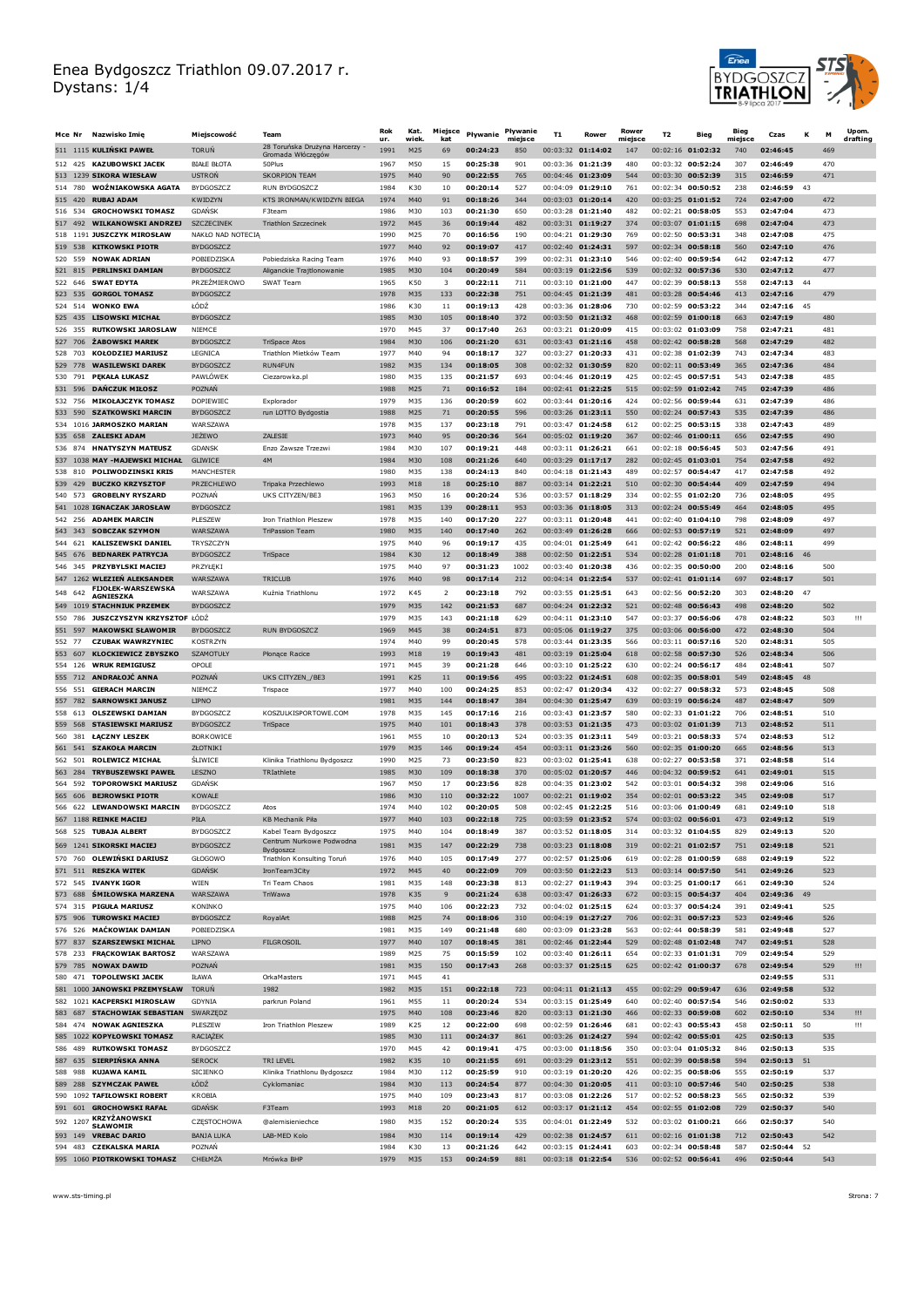

| Mce Nr     |                | Nazwisko Imie                                            | Miejscowość                            | Team                                 | Rok<br>ur.   | Kat.<br>wiek  | Miejsce<br>kat                | Płvwanie             | Pływanie<br>miejsce | T1                                         | Rower                                  | Rower<br>miejsce | T <sub>2</sub>    | Bieg                                     | Bieg<br>miejsce | Czas                    | к    | М          | <b>Upom</b><br>drafting |
|------------|----------------|----------------------------------------------------------|----------------------------------------|--------------------------------------|--------------|---------------|-------------------------------|----------------------|---------------------|--------------------------------------------|----------------------------------------|------------------|-------------------|------------------------------------------|-----------------|-------------------------|------|------------|-------------------------|
|            |                | 596 587 CZARNIECKI KAMIL                                 | WARSZAWA                               | 12tri.pl                             | 1979         | M35           | 154                           | 00:21:52             | 685                 |                                            | 00:05:18 01:25:56                      | 646              |                   | 00:02:41 00:55:01                        | 427             | 02:50:48                |      | 544        |                         |
|            |                | 597 1071 JUREK SŁAWOMIR                                  | ZŁOTNIKI<br>KUJAWSKIE                  |                                      | 1974         | M40           | 110                           | 00:21:33             | 657                 | 00:05:16 01:26:01                          |                                        | 648              |                   | 00:03:12 00:54:46                        | 412             | 02:50:48                |      | 544        |                         |
|            | 598 987        | <b>PASTOR KAMIL</b>                                      | WARSZAWA                               | Grupa Wirtualna Polska               | $\mathbf{0}$ |               |                               | 00:19:19             | 439                 |                                            | 00:04:05 01:20:27                      | 429              |                   | $00:02:41$ 01:04:16                      | 803             | 02:50:48                |      | 544        |                         |
| 599        | 462            | <b>NOWAK ROMAN</b>                                       | WIĘCBORK                               |                                      | 1972         | M45           | 43                            | 00:26:23             | 927                 | 00:03:44 01:17:00                          |                                        | 264              |                   | 00:03:22 01:00:22                        | 668             | 02:50:51                |      | 547        |                         |
| 601        | 600 346<br>243 | <b>KUCHARCZYK KAMIL</b><br><b>KOŁACZ WOJCIECH</b>        | POZNAŃ<br>WARSZAWA                     | Tri Not To Die<br>TRIWAWA / TRILLLER | 1987<br>1990 | M30<br>M25    | 115<br>76                     | 00:22:20<br>00:18:45 | 728<br>380          |                                            | 00:04:09 01:22:13<br>00:03:16 01:29:15 | 505<br>764       |                   | 00:03:08 00:59:06<br>00:02:28 00:57:15   | 600<br>519      | 02:50:56<br>02:50:59    |      | 548<br>549 |                         |
|            | 602 647        | <b>URBANOWSKI WOJCIECH</b>                               | ŻNIN                                   | Pałuckie Towarzystwo                 | 1975         | M40           | 111                           | 00:23:41             | 816                 |                                            | 00:05:00 01:25:08                      | 620              |                   | 00:03:06 00:54:04                        | 376             | 02:50:59                |      | 549        |                         |
| 603        |                | 1135 KLIMKIEWICZ DARIUSZ                                 | PRZYŁĘKI                               | Wioślarskie Znin<br>TriSpace         | 1970         | M45           | 44                            | 00:22:23             | 730                 | 00:03:02 01:22:15                          |                                        | 506              |                   | 00:02:55 01:00:28                        | 673             | 02:51:03                |      | 551        |                         |
|            |                | 604 150 WITKOWSKI PAWEŁ                                  | WARSZAWA                               |                                      | 1981         | M35           | 155                           | 00:20:56             | 598                 |                                            | 00:03:46 01:18:52                      | 346              |                   | 00:03:03 01:04:29                        | 814             | 02:51:06                |      | 552        |                         |
| 605        |                | 1029 GRZEŚKOWIAK MACIEJ                                  | <b>DARÓWKA</b>                         | 4Fiter                               | 1977         | M40           | 112                           | 00:21:25             | 639                 |                                            | 00:02:57 01:21:30                      | 465              |                   | 00:03:07 01:02:11                        | 731             | 02:51:10                |      | 553        |                         |
|            |                | 606 1043 SPRYSZYŃSKI MICHAŁ                              | <b>BYDGOSZCZ</b>                       |                                      | 1988         | M25           | 77                            | 00:21:35             | 659                 |                                            | 00:03:29 01:30:19                      | 805              |                   | 00:02:02 00:53:46                        | 359             | 02:51:11                |      | 554        |                         |
| 607        | 728            | <b>BOBROWSKI MARCIN</b>                                  | <b>BYDGOSZCZ</b>                       | Oceloty Kruszyn Krajeński            | 1980         | M35           | 156                           | 00:17:53             | 283                 |                                            | 00:03:32 01:27:50                      | 721              |                   | 00:02:56 00:59:15                        | 605             | 02:51:26                |      | 555        |                         |
| 608<br>609 | 625            | 1126 FIGAS BARTOSZ<br><b>ROMAN KRZYSZTOF</b>             | WŁOCŁAWEK<br><b>BOLSZEWO</b>           | Plan<br>Przecinak 77                 | 1978<br>1977 | M35<br>M40    | 156<br>113                    | 00:19:42<br>00:22:13 | 477<br>713          | 00:03:48 01:21:41                          | 00:04:39 01:25:23                      | 632<br>484       |                   | 00:03:07 00:58:35<br>00:03:18 01:00:26   | 576<br>670      | 02:51:26<br>02:51:26    |      | 555<br>555 |                         |
| 610        | 934            | <b>SOBOWIEC SZYMON</b>                                   | <b>BYDGOSZCZ</b>                       | SOBOWIEC TEAM                        | 1976         | M40           | 114                           | 00:18:34             | 363                 |                                            | 00:02:42 01:25:31                      | 636              |                   | 00:02:09 01:02:38                        | 742             | 02:51:34                |      | 558        |                         |
| 611        | 616            | <b>WŁODARCZYK WOJCIECH</b>                               | BYDGOSZCZ                              |                                      | 1964         | M50           | 18                            | 00:25:06             | 883                 |                                            | 00:02:45 01:26:31                      | 670              |                   | 00:02:25 00:54:55                        | 420             | 02:51:42                |      | 559        |                         |
| 612        | 456            | <b>OLEJNICZAK BARTOSZ</b>                                | <b>WARSZAWA</b>                        |                                      | 1985         | M30           | 116                           | 00:24:57             | 878                 |                                            | 00:03:59 01:19:56                      | 407              | 00:02:44          | 01:00:08                                 | 653             | 02:51:44                |      | 560        |                         |
| 613 513    |                | <b>KUBIAK WOJCIECH</b>                                   | POZNAŃ                                 | Goggle Pro Active Eyewear            | 1985         | M30           | 117                           | 00:25:08             | 885                 | 00:04:07 01:21:56                          |                                        | 495              |                   | 00:02:30 00:58:06                        | 554             | 02:51:47                |      | 561        |                         |
|            | 614 740        | ŚWIATEK JAREK                                            | CHYBY<br><b>WÔI KA</b>                 |                                      | 1983         | M30           | 118                           | 00:22:57             | 770                 |                                            |                                        |                  |                   |                                          |                 | 02:51:49                |      | 562        | Ш                       |
|            | 615 500        | <b>CZUBLUN PIOTR</b>                                     | KOZODAWSKA<br><b>STAROGARD</b>         | NeON Team                            | 1973         | M40           | 115                           | 00:20:46             | 579                 |                                            | 00:03:24 01:23:27                      | 561              |                   | 00:02:40 01:01:34                        | 710             | 02:51:51                |      | 563        |                         |
|            | 616 829        | <b>FLISIKOWSKI ŁUKASZ</b>                                | <b>GDANSKI</b>                         |                                      | 1981         | M35           | 158                           | 00:21:38             | 664                 | 00:03:29 01:25:08                          |                                        | 621              |                   | 00:02:12 00:59:26                        | 615             | 02:51:53                |      | 564        |                         |
|            |                | 617 1243 LEWANDOWSKI JAKUB                               | NIESZAWA                               |                                      | 1982         | M35           | 158                           | 00:19:21             | 444                 |                                            | 00:05:20 01:32:13                      | 856              |                   | 00:02:31 00:52:28                        | 309             | 02:51:53                |      | 564        |                         |
| 618<br>619 | 654<br>497     | <b>BRYMORA ANDRZEJ</b><br><b>BAŁA ARTUR</b>              | <b>BYDGOSZCZ</b><br>BYDGOSZCZ          |                                      | 1975<br>1985 | M40<br>M30    | 116<br>119                    | 00:23:19<br>00:21:10 | 794<br>620          | 00:03:33 01:22:54                          | $00:03:55$ 01:28:48                    | 747<br>538       |                   | 00:02:51 00:53:08<br>$00:02:38$ 01:01:55 | 334<br>725      | 02:52:01<br>02:52:10    |      | 566<br>567 |                         |
| 620        |                | 1138 LIZIK RADOSŁAW                                      | <b>BYDGOSZCZ</b>                       |                                      | 1975         | M40           | 117                           | 00:20:31             | 550                 |                                            | 00:05:06 01:19:36                      | 389              |                   | 00:03:20 01:03:42                        | 779             | 02:52:15                |      | 568        |                         |
| 621        | 286            | <b>TOMASZEWSKI JORDAN</b>                                | <b>BYDGOSZCZ</b>                       | TriFriends                           | 1985         | M30           | 120                           | 00:19:56             | 493                 |                                            | 00:03:23 01:28:16                      | 736              | 00:02:41          | 00:58:03                                 | 551             | 02:52:19                |      | 569        |                         |
|            | 622 583        | <b>KOŚCIELAK MACIEJ</b>                                  | BYDGOSZCZ                              | Żandarmi z Bydgoszczy                | 1978         | M35           | 160                           | 00:23:38             | 814                 |                                            | 00:03:22 01:23:54                      | 579              |                   | 00:02:44 00:58:44                        | 585             | 02:52:22                |      | 570        |                         |
| 623        | 690            | KUJAWA EWA                                               | GRUDZIĄDZ                              |                                      | 1977         | K40           | 8                             | 00.21:04             | 610                 | 00:03:02 01:22:09                          |                                        | 502              |                   | 00:02:46 01:03:22                        | 766             | 02:52:23                | -53  |            |                         |
|            |                | 624 1155 PŁUCIENNIK GRZEGORZ                             | <b>JANIKOWO</b>                        | JANIKOWO NA SPORTOWO                 | 1971         | M45           | 45                            | 00:19:03             | 404                 | 00:04:04 01:27:47                          |                                        | 717              |                   | 00:02:52 00:58:42                        | 584             | 02:52:28                |      | 571        |                         |
| 625        |                | 1018 SOKOŁOWSKI MATEUSZ                                  | ROPCZYCE                               | Alp-med<br>Kancelaria Adwokacka      | 1986         | M30           | 121                           | 00:20:12             | 519                 | 00:03:50 01:25:50                          |                                        | 642              | 00:02:18          | 01:00:23                                 | 669             | 02:52:33                |      | 572        | Ш                       |
| 626        |                | 1040 STARZYŃSKI PIOTR                                    | <b>KETRZYN</b>                         | SAPERE AUDE                          | 1979         | M35           | 161                           | 00:29:01             | 971<br>470          | 00:03:33 01:27:19                          | 00:03:46 01:20:53                      | 444<br>701       |                   | 00:02:46 00:56:09                        | 481<br>622      | 02:52:35<br>02:52:41    |      | 573        |                         |
| 627<br>628 | 985            | <b>MOLENDA PATRYCJA</b><br>632 MOSKAL ALEKSANDER         | <b>BYDGOSZCZ</b><br><b>BORÓWNO</b>     | Klinika Triathlonu Team              | 1991<br>1962 | K25<br>M55    | 13<br>12                      | 00:19:38<br>00:21:24 | 637                 |                                            | 00:04:24 01:27:09                      | 697              | 00:02:37          | 00:59:34<br>$00:03:19$ 00:56:25          | 489             | 02:52:41                | - 54 | 574        |                         |
| 629        |                | 1146 SUCHY PRZEMEK                                       | <b>DOMANIÓW</b>                        |                                      | 1977         | M40           | 118                           | 00:23:51             | 824                 |                                            | 00:05:08 01:21:29                      | 464              |                   | 00:03:42 00:58:32                        | 571             | 02:52:42                |      | 575        |                         |
| 630        |                | 506 STRUZIK GRZEGORZ                                     | POZNAŃ                                 | Jeżyce                               | 1976         | M40           | 119                           | 00:21:29             | 648                 |                                            | 00:04:04 01:29:09                      | 759              |                   | 00:03:34 00:54:27                        | 393             | 02:52:43                |      | 576        |                         |
| 631        | 795            | <b>KRAWISZ MACIEJ</b>                                    | BYDGOSZCZ                              |                                      | 1976         | M40           | 120                           | 00:20:20             | 532                 |                                            | 00:03:08 01:21:09                      | 453              | 00:03:09          | 01:05:00                                 | 834             | 02:52:46                |      | 577        |                         |
|            |                | 632 1067 ZDANOWSKI TOMASZ                                | <b>SITNE</b>                           |                                      | 1994         | M18           | 21                            | 00:20:11             | 516                 |                                            | 00:03:27 01:24:27                      | 595              |                   | 00:04:20 01:00:32                        | 675             | 02:52:57                |      | 578        |                         |
| 633        |                | 1220 KUCZKO DANIEL<br>634 1103 RUDOL SEBASTIAN           | <b>BYDGOSZCZ</b><br>PRADOCIN           |                                      | 1978<br>1975 | M35<br>M40    | 162<br>121                    | 00:19:12<br>00:22:57 | 425<br>768          | 00:03:42 01:32:47                          | 00:05:42 01:20:29                      | 864<br>430       | 00:01:58          | 00:55:23<br>00:03:09 01:00:50            | 439<br>682      | 02:53:02<br>02:53:07    |      | 579<br>580 |                         |
| 635        | 121            | <b>ZACHWIEJA PIOTR</b>                                   | <b>BYDGOSZCZ</b>                       |                                      | 1985         | M30           | 122                           | 00:22:35             | 749                 |                                            | 00:03:29 01:24:08                      | 584              |                   | 00:02:53 01:00:12                        | 657             | 02:53:17                |      | 581        |                         |
|            | 636 491        | <b>KURZACZ ORFEUSZ</b>                                   | 64-920                                 |                                      | 1973         | M40           | 122                           | 00:20:31             | 553                 |                                            | 00:03:58 01:26:08                      | 651              |                   | 00:03:12 00:59:38                        | 623             | 02:53:27                |      | 582        | Ш                       |
| 637        | 480            | <b>KOWALEWSKI KAMIL</b>                                  | <b>GDANSK</b>                          | Olimpiasport                         | 1985         | M30           | 123                           | 00:19:01             | 403                 |                                            | 00:04:08 01:27:48                      | 719              |                   | 00:02:58 00:59:34                        | 621             | 02:53:29                |      | 583        |                         |
|            | 638 817        | <b>JANOWSKI KRZYSZTOF</b>                                | <b>KRUSZYN</b>                         | CB163                                | 1977         | M40           | 123                           | 00:26:21             | 925                 |                                            | 00:04:40 01:24:23                      | 593              |                   | 00:02:14 00:55:59                        | 470             | 02:53:37                |      | 584        |                         |
|            |                | 639 1204 LOTA MARCIN                                     | <b>BYDGOSZCZ</b>                       | <b>LOTKT</b>                         | 1979         | M35           | 163                           | 00:23:20             | 796                 |                                            | 00:06:45 01:22:16                      | 508              |                   | 00:03:19 00:57:57                        | 547             | 02:53:37                |      | 584        |                         |
| 640<br>641 | 453<br>705     | KUŻMA WOJCIECH<br><b>LASSAK BARTOSZ</b>                  | <b>BYDGOSZCZ</b><br>BYDGOSZCZ          | Eximo Extreme Team                   | 1966<br>1976 | M50<br>M40    | 19<br>124                     | 00:21:42<br>00:20:06 | 668<br>510          |                                            | 00:03:18 01:24:36<br>00:03:32 01:26:29 | 599<br>668       |                   | 00:02:23 01:01:42<br>00:02:37 01:00:58   | 716<br>687      | 02:53:41<br>02:53:42    |      | 586<br>587 |                         |
|            | 642 651        | <b>GUJSKI MARCIN</b>                                     | MIŃSK MAZOWIECKI TriPaka               |                                      | 1981         | M35           | 164                           | 00:23:03             | 774                 |                                            | 00:04:39 01:23:25                      | 558              | 00:03:00          | 00:59:38                                 | 624             | 02:53:45                |      | 588        |                         |
| 643        | 434            | <b>JARMUSZCZAK JACEK</b>                                 | POZNAŃ                                 | Operapro                             | 1982         | M35           | 165                           | 00:21:46             | 677                 | $00:03:42$ 01:23:21                        |                                        | 556              |                   | 00:02:53 01:02:08                        | 728             | 02:53:50                |      | 589        |                         |
|            | 644 536        | <b>GRACZYK-GRZYBOWSKA</b><br><b>ILONA</b>                | <b>BYDGOSZCZ</b>                       | Acti-Vit                             | 1979         | K35           | 11                            | 00:20:47             | 581                 | 00:03:00 01:31:23                          |                                        | 831              | 00:02:09 00:56:49 |                                          | 507             | 02:54:08                | 55   |            |                         |
|            | 645 670        | <b>RYTTER MONIKA</b>                                     | POZNAŃ                                 | UKS CITYZEN_/BE3                     | 1979         | K35           | 12                            | 00:21:31             | 652                 |                                            | $00:03:13$ 01:23:42                    | 569              |                   | 00:03:01 01:02:44                        | 746             | 02:54:11                | 56   |            |                         |
| 646        |                | 1076 KRÓL PAWEŁ                                          | WARSZAWA                               |                                      | 1985         | M30           | 124                           | 00:27:50             | 949                 |                                            | $00:03:26$ 01:19:35                    | 388              | 00:03:13          | 01:00:15                                 | 660             | 02:54:19                |      | 590        |                         |
|            | 647 765        | <b>LIS MARIUSZ JAKUB</b>                                 | SOSNOWIEC                              | Magneti Marelli Poland               | 1974         | M40           | 125                           | 00:20:25             | 539                 | $00:03:32$ 01:27:27<br>$00:03:46$ 01:27:47 |                                        | 705              |                   | $00:02:53$ 01:00:02                      | 649             | 02:54:19                |      | 590        |                         |
| 649        | 648 553        | <b>HERMANOWICZ ADAM</b><br>1054 NOWICKI ADAM             | STUDZIANKI<br><b>BYDGOSZCZ</b>         | Nadaktywni                           | 1976<br>1973 | M40<br>M40    | 126<br>127                    | 00:16:51<br>00:20:35 | 182<br>561          | 00:03:52 01:24:33                          |                                        | 718<br>598       |                   | 00:03:17 01:02:42<br>00:02:35 01:02:50   | 744<br>748      | 02:54:23<br>02:54:25    |      | 592<br>593 |                         |
|            |                | 650 1197 CIUPA JAROSŁAW                                  | BYDGOSZCZ                              | Arrk                                 | 1970         | M45           | 46                            | 00:19:42             | 478                 |                                            | 00:03:58 01:25:24                      | 633              |                   | 00:03:40 01:01:43                        | 718             | 02:54:27                |      | 594        |                         |
| 651        |                | 1183 SPLITT WOJCIECH                                     | DRĄZNO                                 | PŁOMIEN DRĄZNO                       | 1979         | M35           | 166                           | 00:23:05             | 777                 |                                            | 00:04:59 01:24:09                      | 585              |                   | 00:02:56 00:59:21                        | 610             | 02:54:30                |      | 595        |                         |
|            |                | 652 619 WOLSKI DARIUSZ                                   | <b>BYDGOSZCZ</b>                       | Real Madryt                          | 1985         | M30           | 125                           | 00:24:37             | 862                 |                                            | 00:05:03 01:29:54                      | 787              |                   | 00:03:41 00:51:17                        | 260             | 02:54:32                |      | 596        |                         |
| 653        | 884            | <b>NEUMANN KRZYSZTOF</b>                                 | WARS7AWA                               |                                      | 1970         | M45           | 47                            | 00:19:21             | 449                 | 00:03:47 01:23:53                          |                                        | 575              |                   | 00:02:56 01:04:37                        | 821             | 02:54:34                |      | 597        |                         |
|            |                | 654 581 KUBIAK MICHAŁ<br>655 1145 CIESIUN RAFAŁ          | ŁÓDŻ<br>WIELKA NIESZAWKA PODGÓRZ TORUŃ | Protri                               | 1978<br>1977 | M35<br>M40    | 167<br>128                    | 00:21:04<br>00:19:52 | 609<br>489          |                                            | 00:03:55 01:26:35<br>00:04:47 01:30:33 | 674<br>810       |                   | 00:03:14 00:59:49<br>00:02:25 00:57:03   | 638<br>514      | 02:54:37<br>02:54:40    |      | 598<br>599 |                         |
|            |                | 656 1077 PASTECKI ROBERT                                 | INOWROCLAW                             |                                      | 1976         | M40           | 129                           | 00:21:02             | 606                 |                                            | 00:03:42 01:21:41                      | 483              |                   | 00:02:47 01:05:31                        | 844             | 02:54:43                |      | 600        |                         |
|            |                | 657 1240 ANTOSZEWSKI MATEUSZ                             | <b>BYDGOSZCZ</b>                       | Arrk                                 | 1991         | M25           | 78                            | 00:23:53             | 826                 |                                            | 00:03:49 01:23:11                      | 548              |                   | 00:03:37 01:00:14                        | 658             | 02:54:44                |      | 601        |                         |
|            |                | 658 864 ZAWADZKI MARCIN                                  | WIERUSZÓW                              | WKK Wieruszów                        | 1980         | M35           | 168                           | 00:21:41             | 667                 |                                            | 00:03:00 01:26:12                      | 655              |                   | $00:02:40$ 01:01:15                      | 699             | 02:54:48                |      | 602        |                         |
|            |                | 659 1164 SOKOŁOWSKI TOMASZ                               | <b>BYDGOSZCZ</b>                       |                                      | 1986         | M30           | 126                           | 00:25:20             | 892                 |                                            | 00:02:57 01:29:33                      | 772              |                   | 00:01:48 00:55:15                        | 435             | 02:54:53                |      | 603        |                         |
|            |                | 660 1249 BURSKI PAWEŁ<br>661 1049 MAŁKIŃSKI JÓZEF        | ŁÓDŹ<br><b>BYDGOSZCZ</b>               | RWT w Bydgoszczy                     | 1969<br>1957 | M45<br>$M60+$ | 48<br>$\overline{\mathbf{3}}$ | 00:18:52<br>00:22:01 | 390<br>699          |                                            | 00:03:15 01:23:54<br>00:04:04 01:27:42 | 577<br>714       |                   | 00:03:15 01:05:39<br>00:03:10 00:58:00   | 849<br>548      | 02:54:55<br>02:54:57    |      | 604<br>605 | Ш                       |
|            |                | 662 1132 LUDWICZAK ALEKSANDER                            | KOMORNIKI                              | Foki                                 | 1985         | M30           | 127                           | 00:18:27             | 345                 |                                            | 00:02:36 01:24:59                      | 613              |                   | 00:02:33 01:06:25                        | 866             | 02:55:00                |      | 606        |                         |
|            |                | 663 907 GAWROŃSKI PIOTR                                  | <b>GDANSK</b>                          | (?)/                                 | 1994         | M18           | 22                            | 00:19:11             | 424                 |                                            | 00:03:50 01:29:23                      | 766              |                   | 00:02:31 01:00:09                        | 654             | 02:55:04                |      | 607        |                         |
|            |                | 664 721 ANTKOWIAK BARTOSZ                                | <b>BYDGOSZCZ</b>                       | TCMS PESA Bydgoszcz                  | 1988         | M25           | 79                            | 00:27:05             | 936                 |                                            | 00:03:34 01:22:21                      | 512              |                   | 00:02:35 00:59:33                        | 620             | 02:55:08                |      | 608        |                         |
|            | 665 299        | <b>OZOROWSKI ŁUKASZ</b>                                  | <b>GDANSK</b>                          | Go Simply Made!                      | 1982         | M35           | 169                           | 00:21:37             | 661                 |                                            | 00:03:32 01:27:17                      | 700              |                   | 00:03:04 00:59:39                        | 625             | 02:55:09                |      | 609        |                         |
|            |                | 666 585 ORŁOWSKA ANNA                                    | <b>TORUN</b>                           | Klub Wysokogórski w<br>Toruniu       | 1984         | K30           | 14                            | 00:21:28             | 647                 |                                            | 00:03:47 01:25:59                      | 647              |                   | 00:03:10 01:00:46                        | 680             | 02:55:10 57             |      |            |                         |
|            |                | 667 1009 SZUKAŁA PIOTR                                   | POZNAŃ                                 | DRUŻYNA SZPIKU                       | 1971         | M45           | 49                            | 00:18:06             | 309                 |                                            | 00:05:14 01:31:17                      | 828              |                   | 00:02:57 00:57:36                        | 528             | 02:55:10                |      | 610        |                         |
|            |                | 668 660 REPKA MAREK                                      | <b>BYDGOSZCZ</b>                       | Lupus Team                           | 1973         | M40           | 130                           | 00:28:07             | 951                 |                                            | 00:03:17 01:20:22                      | 427              |                   | 00:02:58 01:00:31                        | 674             | 02:55:15                |      | 611        |                         |
|            |                | 669 1209 <b>BOROWICZ EWA</b><br>670 561 GRABOWICZ MICHAŁ | POZNAŃ<br><b>USTKA</b>                 | Skarbiec Smaków<br>Ustka             | 1983<br>1973 | K30<br>M40    | 15<br>131                     | 00:20:30<br>00:20:18 | 549<br>530          |                                            | 00:03:42 01:30:53<br>00:03:33 01:26:23 | 819<br>665       |                   | 00:02:36 00:57:53<br>00:05:22 00:59:58   | 544<br>643      | 02:55:34 58<br>02:55:34 |      | 612        |                         |
|            | 671 377        | NICGORSKA ALEKSANDRA                                     | CIECHANÓW                              |                                      | 1993         | K18           | 5                             | 00:21:24             | 636                 |                                            | 00:03:21 01:26:20                      | 659              |                   | 00:03:18 01:01:19                        | 702             | 02:55:42                | - 59 |            |                         |
|            | 672 685        | <b>SZRAJDA MARCIN</b>                                    | <b>BYDGOSZCZ</b>                       | TriFriends                           | 1983         | M30           | 128                           | 00:22:28             | 737                 |                                            | 00:02:52 01:27:55                      | 723              |                   | 00:02:27 01:00:00                        | 644             | 02:55:42                |      | 613        |                         |
|            | 673 1123       | <b>ALEKSANDROWICZ</b><br><b>RADOSŁAW</b>                 | GRUDZIĄDZ                              | Grudziądz KMP                        | 1988         | M25           | 80                            | 00:21:37             | 660                 |                                            | 00:03:17 01:22:28                      | 518              |                   | 00:02:47 01:05:38                        | 848             | 02:55:47                |      | 614        |                         |
|            | 674 395        | <b>GINTER ŁUKASZ</b>                                     | POZNAŃ                                 | Zgrupka Team                         | 1993         | M18           | 23                            | 00:19:19             | 437                 |                                            | 00:15:26 01:19:59                      | 408              |                   | 00:02:28 00:58:35                        | 578             | 02:55:47                |      | 614        |                         |
|            |                | 675 1254 MAŁECKI ZBYSZEK                                 | <b>OSIELSKO</b>                        |                                      | 1978         | M35           | 170                           | 00:20:13             | 523                 | 00:05:58 01:27:57                          |                                        | 724              |                   | 00:03:54 00:57:46                        | 539             | 02:55:48                |      | 616        |                         |
|            |                | 676 879 HELAK JAN                                        | <b>POZNAN</b>                          | Drużyna Jezusa                       | 1987         | M30           | 129                           | 00:21:52             | 686                 |                                            | 00:03:54 01:28:49                      | 749              |                   | 00:02:31 00:58:48                        | 588             | 02:55:54                |      | 617        | !!!                     |
|            |                | 677 787 WINIARSKI JACEK                                  | TORUŃ UL.<br>MYSLIWSKA 4/2             |                                      | 1962         | M55           | 13                            | 00:26:03             | 915                 |                                            | 00:05:50 01:22:52                      | 535              |                   | 00:03:01 00:58:18                        | 562             | 02:56:04                |      | 618        |                         |
|            | 678 851        | <b>PRUSZYŃSKA LUCYNA</b>                                 | <b>TCZEW</b>                           | TRI Ladies Complexsport              | 1987         | K30           | 16                            | 00:23:03             | 775                 |                                            | 00:03:18 01:25:22                      | 631              |                   | 00:02:29 01:01:56                        | 726             | 02:56:08                | 60   |            |                         |
|            | 679 640        | <b>BICZKOWSKI KAJETAN</b><br>680 656 BORYSIAK KAROLINA   | POZNAŃ<br>POZNAŃ                       | Night Runners<br>Poznań              | 1991<br>1988 | M25<br>K25    | 81<br>14                      | 00:18:56<br>00:20:37 | 397<br>566          |                                            | 00:03:22 01:28:44<br>00:03:47 01:31:29 | 746<br>834       |                   | 00:02:42 01:02:26<br>00:02:44 00:57:36   | 738<br>529      | 02:56:10<br>02:56:13 61 |      | 619        |                         |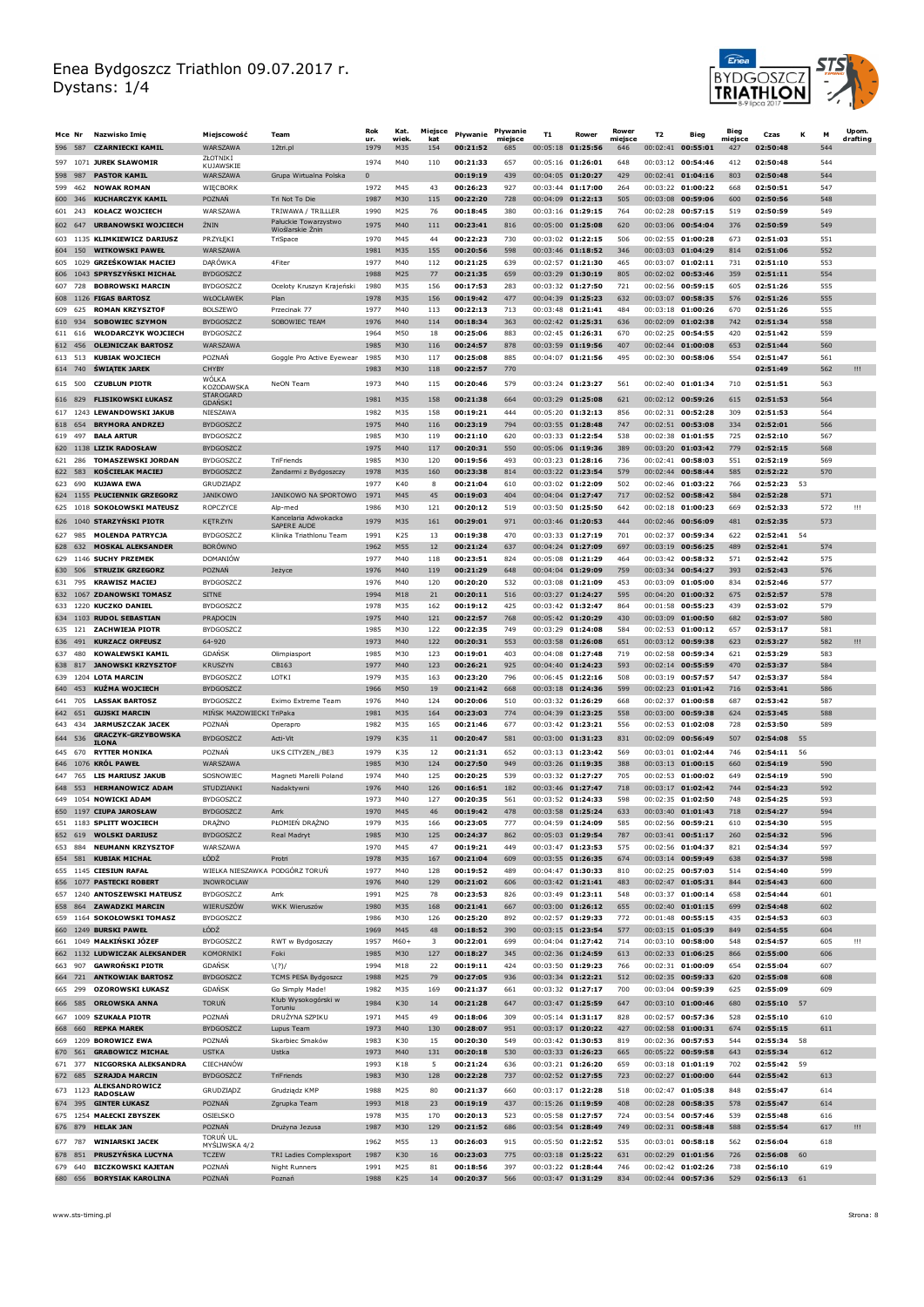

|     | Mce Nr             | Nazwisko Imię                                                     | Miejscowość                           | Team                                    | Rok<br>ur.   | Kat.<br>wiek           | Miejsce<br>kat          | Pływanie             | Pływanie<br>miejsce | <b>T1</b> | Rower                                    | Rower<br>miejsce | T <sub>2</sub> | Bieg                                   | Biea<br>miejsce | Czas                    | К    | M          | Upom.<br>drafting |
|-----|--------------------|-------------------------------------------------------------------|---------------------------------------|-----------------------------------------|--------------|------------------------|-------------------------|----------------------|---------------------|-----------|------------------------------------------|------------------|----------------|----------------------------------------|-----------------|-------------------------|------|------------|-------------------|
|     |                    | 681 1084 NADULSKI PIOTR                                           | PIŁA                                  | Piotr Nadulski Coaching                 | 1974         | M40                    | 132                     | 00:21:01             | 603                 | 00:03:54  | 01:18:10                                 | 321              | 00:04:00       | 01:09:15                               | 914             | 02:56:20                |      | 620        |                   |
|     |                    | 682 1015 FOLGA ARTUR                                              | IŁAWA                                 |                                         | 1971         | M45                    | 50                      | 00:25:35             | 898                 |           | 00:04:46 01:22:33                        | 524              |                | $00:03:14$ 01:00:18                    | 662             | 02:56:26                |      | 621        |                   |
|     | 683 931<br>684 116 | <b>MAJKA MAREK</b><br><b>KAŁUŻNY BARTOSZ</b>                      | <b>SWIECIE</b><br><b>KROTOSZYN</b>    | Xtri                                    | 1965<br>1975 | M50<br>M40             | 20<br>133               | 00:23:55<br>00:17:50 | 827<br>278          | 00:04:06  | 01:24:49<br>00:03:11 01:22:04            | 607<br>498       | 00:03:13       | 01:00:26<br>00:03:08 01:10:19          | 671<br>929      | 02:56:29<br>02:56:32    |      | 622<br>623 |                   |
|     |                    | 685 1097 BEC MICHAŁ                                               | <b>RADOM</b>                          | <b>TriTron Radom</b>                    | 1974         | M40                    | 134                     | 00:17:52             | 280                 |           | 00:04:47 01:29:51                        | 785              |                | 00:03:13 01:00:51                      | 684             | 02:56:34                |      | 624        |                   |
| 686 | 803                | <b>KOSMALA DARIA</b>                                              | <b>BIAŁE BŁOTA</b>                    | <b>WOJTEK TEAM</b>                      | 1983         | K30                    | 17                      | 00:23:36             | 809                 | 00:02:59  | 01:26:34                                 | 673              |                | 00:02:32 01:01:02                      | 690             | 02:56:43                | 62   |            |                   |
| 688 |                    | 687 1078 MULLERT KAROL<br>1090 KOWALCZYK JAREK                    | <b>BYDGOSZCZ</b><br>WARSZAWA          |                                         | 1982<br>1982 | M35<br>M35             | 171<br>172              | 00:21:11<br>00:23:58 | 622<br>832          |           | 00:04:17 01:27:54<br>00:03:56 01:30:47   | 722<br>816       | 00:02:48       | 00:02:55 01:00:28<br>00:55:27          | 672<br>442      | 02:56:45<br>02:56:56    |      | 625<br>626 |                   |
| 689 |                    | 655 KUPKA MARTYNA                                                 | <b>POZNAN</b>                         | Wkurw_team<br><b>SWAT TEAM</b>          | 1987         | K30                    | 18                      | 00:19:03             | 410                 |           | 00:03:28 01:27:12                        | 699              |                | 00:02:41 01:04:47                      | 825             | 02:57:11                | 63   |            | Ш                 |
| 690 | -783               | <b>KOPLIN MAREK</b>                                               | POŁAJEWO                              | <b>Team Herbalife</b>                   | 1982         | M35                    | 173                     | 00:24:38             | 864                 |           | 00:04:30 01:26:19                        | 658              | 00:03:01       | 00:58:46                               | 586             | 02:57:14                |      | 627        |                   |
|     |                    | 691 595 ZAWADOWSKI MAREK                                          | <b>BYDGOSZCZ</b>                      | TriSpace                                | 1965         | M50                    | 21                      | 00:19:20             | 442                 |           | 00:03:35 01:21:15                        | 457              |                | 00:03:49 01:09:20                      | 915             | 02:57:19                |      | 628        |                   |
|     |                    | 692 1143 TRYT MACIEJ<br>693 1066 MEJSNER-HERMELIN MONIKABYDGOSZCZ | <b>BYDGOSZCZ</b>                      | Kancelaria HMM                          | 1981<br>1979 | M35<br>K35             | 174<br>13               | 00:20:55<br>00:20:03 | 595<br>503          |           | 00:03:50 01:24:27<br>00:03:14 01:29:40   | 596<br>777       | 00:04:50       | 01:03:20<br>00:03:12 01:01:16          | 765<br>700      | 02:57:22<br>02:57:25    | 64   | 629        |                   |
|     | 694 968            | <b>NAPIERAŁA DAWID</b>                                            | <b>BYDGOSZCZ</b>                      | <b>DNBDG</b>                            | 1988         | M25                    | 82                      | 00:21:06             | 614                 |           | $00:03:41$ 01:30:04                      | 795              | 00:02:35       | 01:00:03                               | 650             | 02:57:29                |      | 630        |                   |
|     |                    | 695 680 JAŚKIEWICZ PAWEŁ                                          | <b>RUMIA</b>                          | ShipCup                                 | 1978         | M35                    | 175                     | 00:18:39             | 371                 |           | 00:03:44 01:28:33                        | 742              |                | 00:02:14 01:04:23                      | 809             | 02:57:33                |      | 631        |                   |
| 696 | 467                | <b>SZYDŁOWSKI JAKUB</b><br><b>POCZWARDOWSKA</b>                   | <b>SWIĄTNIKI</b>                      | <b>Idmar Racing Team</b>                | 1983         | M30                    | 130                     | 00:20:43             | 574                 |           | 00:04:30 01:22:12                        | 503              | 00:03:09       | 01:07:12                               | 874             | 02:57:46                |      | 632        |                   |
|     | 697 777<br>698 678 | <b>WERONIKA</b><br><b>JENERALSKI MACIEJ</b>                       | <b>BYDGOSZCZ</b><br>KRUSZYN KRAJEŃSKI | Decathlon Komorniki                     | 1992<br>1970 | K25<br>M45             | 15<br>51                | 00:22:31<br>00:22:07 | 744<br>704          |           | 00:03:05 01:29:40<br>00:03:39 01:22:32   | 778<br>522       |                | 00:02:22 01:00:10<br>00:03:04 01:06:45 | 655<br>868      | 02:57:48<br>02:58:07    | 65   | 633        |                   |
|     | 699 31             | <b>HNATYSZYN BARTOSZ</b>                                          | KOMORNIKI                             |                                         | 1977         | M40                    | 135                     | 00:22:53             | 763                 |           | 00:04:43 01:22:08                        | 501              |                | 00:03:45 01:04:46                      | 824             | 02:58:15                |      | 634        |                   |
|     | 700 745            | <b>BYRTEK GRZEGORZ</b>                                            | <b>BYDGOSZCZ</b>                      |                                         | 1975         | M40                    | 136                     | 00:17:33             | 250                 |           | 00:04:00 01:28:48                        | 748              |                | 00:02:21 01:05:42                      | 851             | 02:58:24                |      | 635        |                   |
|     | 701 287            | <b>KOŁAKOWSKI MARCIN</b>                                          | PRZYGODZICE                           | Kołakowski                              | 1983         | M30                    | 131                     | 00:16:22             | 139                 |           | 00:04:08 01:29:49                        | 782              |                | 00:03:08 01:04:58                      | 832             | 02:58:25                |      | 636        |                   |
|     | 702 832<br>703 510 | <b>ARENT ALAN</b><br><b>PIETRANIK PAWEŁ</b>                       | <b>GDANSK</b><br>PRUSZKÓW             | Arent Team<br>Kuźnia Triathlonu         | 1982<br>1986 | M35<br>M30             | 176<br>132              | 00:20:54<br>00:24:24 | 594<br>852          |           | 00:04:26 01:32:17<br>00:04:00 01:27:39   | 857<br>712       |                | 00:02:14 00:58:41<br>00:03:07 00:59:25 | 583<br>614      | 02:58:32<br>02:58:35    |      | 637<br>638 |                   |
|     |                    | 704 1221 KMIEC ROBERT                                             | PŁOŃSK                                | Agrolok Sport Team                      | 1989         | M <sub>25</sub>        | 83                      | 00:17:01             | 193                 |           | 00:03:38 01:29:00                        | 757              |                | 00:02:36 01:06:23                      | 865             | 02:58:38                |      | 639        |                   |
|     |                    | 705 633 MALAGOWSKI ŁUKASZ                                         | <b>TORUN</b>                          | Przyjazny Dietetyk Team                 | 1984         | M30                    | 133                     | 00:20:28             | 546                 |           | 00:03:23 01:29:56                        | 788              |                | 00:02:18 01:02:33                      | 741             | 02:58:38                |      | 639        |                   |
|     |                    | 706 1130 RECZKOWSKI RAFAŁ<br>707 1131 WASZAK NORBERT              | <b>BRWINOW</b>                        |                                         | 1985         | M30                    | 134<br>177              | 00:25:28<br>00:27:16 | 895<br>940          |           | 00:03:31 01:26:36                        | 676              | 00:02:51       | 00:02:58 01:00:07<br>00:58:20          | 652<br>563      | 02:58:40<br>02:58:49    |      | 641        |                   |
|     | 708 715            | <b>NOWACKI KAROL</b>                                              | <b>BYDGOSZCZ</b><br><b>BYDGOSZCZ</b>  | Include Akademia<br>3Gravity            | 1979<br>1984 | M35<br>M <sub>30</sub> | 135                     | 00:20:25             | 538                 |           | 00:04:06 01:26:16<br>$00:03:04$ 01:27:00 | 657<br>692       |                | $00:03:04$ 01:05:18                    | 837             | 02:58:51                |      | 642<br>643 |                   |
| 709 | 479                | <b>DOMANSKI PIOTR</b>                                             | <b>BYDGOSZCZ</b>                      | Visca El Barca                          | 1987         | M30                    | 136                     | 00:17:01             | 194                 |           | 00:05:40 01:31:19                        | 830              |                | 00:02:40 01:02:12                      | 732             | 02:58:52                |      | 644        |                   |
|     | 710 667            | <b>BRZESKI SEBASTIAN</b>                                          | <b>BYDGOSZCZ</b>                      |                                         | 1980         | M35                    | 178                     | 00:22:24             | 734                 |           | 00:03:42 01:26:48                        | 682              | 00:02:19       | 01:03:43                               | 783             | 02:58:56                |      | 645        |                   |
| 712 | 482                | 711 1261 SEMOW SYLWIA<br><b>SOLECKI DOMINIK</b>                   | <b>KRAKÓW</b><br><b>RADOM</b>         | KW KRAKÓW                               | 1987<br>1979 | K30<br>M35             | 19<br>179               | 00:23:21<br>00:20:31 | 798<br>552          | 00:04:18  | $00:03:48$ 01:27:25<br>01:22:40          | 704<br>526       | 00:03:20       | 00:02:11 01:02:18<br>01:08:14          | 734<br>893      | 02:59:03<br>02:59:03    | 66   | 646        |                   |
|     | 713 945            | <b>LENGOWIK MIŁOSZ</b>                                            | <b>PŁOCK</b>                          |                                         | 1995         | M18                    | 24                      | 00:18:54             | 395                 |           | $00:04:43$ 01:27:22                      | 703              |                | 00:04:34 01:03:33                      | 774             | 02:59:06                |      | 647        |                   |
|     | 714 801            | <b>PERLINSKI DARIUSZ</b>                                          | PLESZEW                               | <b>Iron Triathlon Pleszew</b>           | 1971         | M45                    | 52                      | 00:24:41             | 865                 |           | 00:04:25 01:24:48                        | 606              |                | $00:03:11$ 01:02:02                    | 727             | 02:59:07                |      | 648        |                   |
|     | 715 894            | <b>KITKOWSKI MACIEJ</b>                                           | <b>OSIELSKO</b>                       |                                         | 1971         | M45                    | 53                      | 00:19:41             | 476                 |           | 00:03:57 01:30:33                        | 811              |                | 00:03:10 01:01:50                      | 723             | 02:59:11                |      | 649        |                   |
| 716 | 663<br>717 707     | <b>GLEBOWSKI MICHAŁ</b><br>NIEREBIŃSKI TOMASZ                     | WRZEŚNIA<br><b>BYDGOSZCZ</b>          | Triathlon Team Września                 | 1978<br>1975 | M35<br>M40             | 180<br>137              | 00:23:05<br>00:19:08 | 778<br>420          |           | 00:04:01 01:30:15<br>00:03:18 01:32:10   | 802<br>854       |                | 00:02:16 00:59:41<br>00:03:06 01:01:47 | 626<br>721      | 02:59:18<br>02:59:29    |      | 650<br>651 |                   |
|     | 718 564            | <b>RUTKA KATARZYNA</b>                                            | KWIDZYN                               | <b>KTS</b> Ironman                      | 1970         | K45                    | $\overline{\mathbf{3}}$ | 00:21:30             | 651                 |           | 00:03:33 01:28:55                        | 755              | 00:03:09       | 01:02:23                               | 737             | 02:59:30                | 67   |            |                   |
|     | 719 816            | <b>BŁASZAK PAWEŁ</b>                                              | WŁOCŁAWEK                             |                                         | 1987         | M30                    | 137                     | 00:25:49             | 908                 |           | 00:04:44 01:21:26                        | 462              |                | 00:03:26 01:04:08                      | 797             | 02:59:33                |      | 652        |                   |
| 720 | 802                | <b>MAZUREK PAWEŁ</b>                                              | <b>BYTKOWO</b>                        | Bytkowo Triathlon Team                  | 1968         | M45                    | 54                      | 00:23:16             | 788                 | 00:05:09  | 01:28:10                                 | 731              | 00:04:03       | 00:59:03                               | 597             | 02:59:41                |      | 653        |                   |
|     |                    | 721 941 LISIECKI JACEK<br>722 1114 SADAJ KRZYSZTOF                | NIEMCZ<br>STRZELCE GÓRNE              | Taurus-Technic team                     | 1973<br>1988 | M40<br>M25             | 138<br>84               | 00:28:21<br>00:24:36 | 957<br>859          |           | 00:04:52 01:23:46<br>00:05:22 01:22:57   | 571<br>540       |                | 00:02:45 01:00:00<br>00:02:49 01:04:07 | 645<br>795      | 02:59:44<br>02:59:51    |      | 654<br>655 |                   |
|     |                    | 723 683 PATERSKI MARCIN                                           | KOMORNIKI                             | <b>TEAM ENEA</b>                        | 1975         | M40                    | 139                     | 00:23:00             | 773                 |           | 00:04:23 01:29:29                        | 768              |                | 00:03:18 00:59:42                      | 628             | 02:59:52                |      | 656        | Ш                 |
|     |                    | 724 1125 ZGLIŃSKI PIOTR                                           | <b>KOWAL</b>                          |                                         | 1989         | M25                    | 85                      | 00:25:33             | 896                 |           | 00:04:59 01:28:38                        | 743              |                | 00:03:07 00:57:40                      | 533             | 02:59:57                |      | 657        |                   |
|     |                    | 725 508 WITKOWSKI BARTOSZ                                         | KOZIEGŁOWY<br>GNIEZNO                 |                                         | 1977<br>1981 | M40<br>M35             | 140<br>181              | 00:18:32             | 357<br>876          |           | 00:03:57 01:31:56                        | 843<br>833       |                | 00:02:11 01:03:25                      | 769<br>531      | 03:00:01<br>03:00:04    |      | 658<br>659 |                   |
| 727 | 365                | 726 1073 WITKOWSKI MARIUSZ<br><b>DOMAGAŁA MARCIN</b>              | POZNAŃ                                | Mawi Gniezno<br>365sportu.pl            | 1985         | M30                    | 138                     | 00:24:53<br>00:18:15 | 325                 |           | 00:03:15 01:31:28<br>00:04:17 01:30:02   | 792              |                | 00:02:51 00:57:37<br>00:03:34 01:03:57 | 788             | 03:00:05                |      | 660        |                   |
| 728 | 862                | <b>PREUSS DANIEL</b>                                              | <b>BYDGOSZCZ</b>                      |                                         | 1974         | M40                    | 141                     | 00:20:02             | 502                 |           | 00:04:36 01:26:09                        | 652              |                | 00:03:55 01:05:29                      | 843             | 03:00:11                |      | 661        |                   |
|     | 729 818            | <b>STRUSINSKA KATARZYNA</b>                                       | MINSK MAZOWIECKI                      | TriPaka                                 | 1982         | K35                    | 14                      | 00:23:27             | 805                 |           | 00:03:43 01:28:56                        | 756              | 00:03:08       | 01:00:57                               | 686             | 03:00:11                | 68   |            |                   |
|     | 730 586<br>731 896 | <b>OLEJNIK PIOTR</b><br><b>KLUCZYNSKI TOMASZ</b>                  | <b>WROCŁAW</b><br>MIRKÓW              | psychotropici<br><b>GVT</b>             | 1991<br>1965 | M25<br>M50             | 86<br>22                | 00:23:43<br>00:23:37 | 818<br>812          |           | $00:04:32$ 01:30:36<br>00:05:12 01:22:28 | 814<br>519       |                | 00:02:08 00:59:16<br>00:04:46 01:04:22 | 607<br>808      | 03:00:15<br>03:00:25    |      | 662<br>663 |                   |
|     | 732 889            | <b>LATO SŁAWEK</b>                                                | MUROWANIEC                            | Murowaniec Team                         | 1975         | M40                    | 142                     | 00:22:26             | 736                 | 00:03:50  | 01:31:04                                 | 825              | 00:02:15       | 01:00:51                               | 685             | 03:00:26                |      | 664        |                   |
|     |                    | 733 1211 BRZUSKA LESŁAW                                           | ŁÓDŹ                                  |                                         | 1979         | M35                    | 182                     | 00:24:44             | 869                 |           | 00:08:07 01:27:02                        | 693              |                | 00:04:39 00:56:30                      | 492             | 03:01:02                |      | 665        |                   |
|     |                    | 734 452 BODIO-ZIÓŁKOWSKA EWA                                      | WARSZAWA                              | Kuźnia Triathlonu/<br>TriMarchewka      | 1980         | K35                    | 15                      | 00:21:37             | 662                 |           | $00:03:29$ 01:33:34                      | 887              |                | $00:02:41$ 00:59:47                    | 637             | 03:01:08                | - 69 |            |                   |
|     | 735 580            | <b>GASIOROWSKI MICHAŁ</b>                                         | <b>GDANSK</b>                         | F3TEAM                                  | 1984         | M30                    | 139                     | 00:22:15             | 716                 |           | $00:02:51$ 01:29:45                      | 779              |                | 00:02:20 01:03:59                      | 790             | 03:01:10                |      | 666        |                   |
|     | 736 650<br>737 859 | <b>BINCZARSKI BARTOSZ</b><br><b>LUTKOWSKI DARIUSZ</b>             | WŁOCŁAWEK<br><b>BYDGOSZCZ</b>         |                                         | 1988<br>1976 | M25<br>M40             | 87<br>143               | 00:26:10<br>00:19:21 | 918<br>447          |           | 00:05:57 01:26:40<br>00:04:18 01:29:49   | 677<br>783       |                | 00:02:37 00:59:49<br>00:03:01 01:04:52 | 639<br>828      | 03:01:13<br>03:01:21    |      | 667<br>668 |                   |
|     | 738 993            | <b>CICHONSKA- BAZAK</b>                                           | <b>BYDGOSZCZ</b>                      |                                         | 1973         | K40                    | 9                       | 00:29:09             | 975                 |           | 00:03:59 01:26:56                        | 688              |                | 00:03:29 00:58:13                      | 559             | 03:01:46 70             |      |            |                   |
|     |                    | <b>MARZENA</b><br>739 617 BRZÓSKA KACPER                          | <b>BYDGOSZCZ</b>                      | DziarskiTatosław                        | 1982         | M35                    | 183                     | 00:28:02             | 950                 |           | 00:04:55 01:22:16                        | 509              |                | 00:03:24 01:03:11                      | 761             | 03:01:48                |      | 669        |                   |
|     | 740 747            | <b>KONIECZNY KAROL</b>                                            | PASIKONIE                             | Bolinus                                 | 1983         | M30                    | 140                     | 00:23:21             | 799                 |           | 00:03:56 01:28:51                        | 750              |                | 00:02:39 01:03:05                      | 755             | 03:01:52                |      | 670        |                   |
|     |                    | 741 861 RAK AGATA                                                 | <b>BYDGOSZCZ</b>                      |                                         | 1987         | K30                    | 20                      | 00:20:34             | 560                 |           | 00:05:16 01:36:32                        | 935              |                | 00:03:28 00:56:10                      | 483             | 03:02:00 71             |      |            |                   |
|     |                    | 742 852 SMEJA MARCIN<br>743 1112 DOLATA JAKUB                     | MAKSYMILIANOWO<br><b>BYDGOSZCZ</b>    |                                         | 1972<br>1977 | M45<br>M40             | 55<br>144               | 00:19:46<br>00:19:39 | 483<br>471          |           | 00:03:30 01:24:40<br>00:05:37 01:23:28   | 602<br>562       |                | 00:03:05 01:11:05<br>00:02:39 01:10:49 | 940<br>936      | 03:02:06<br>03:02:12    |      | 671<br>672 |                   |
|     |                    | 744 694 HOFMAN TOMASZ                                             | LUSÓWKO                               | Zgrupka Team                            | 1976         | M40                    | 145                     | 00:26:18             | 921                 |           | 00:04:40 01:25:14                        | 623              |                | 00:02:49 01:03:15                      | 763             | 03:02:16                |      | 673        |                   |
|     |                    | 745 582 WYSMOLINSKI PIOTR                                         | <b>OSIELSKO</b>                       |                                         | 1972         | M45                    | 56                      | 00:28:46             | 965                 |           | 00:06:22 01:33:58                        | 893              |                | 00:02:38 00:50:36                      | 230             | 03:02:20                |      | 674        |                   |
|     | 746 850            | <b>KOSKA ALEKSANDRA</b>                                           | WRZEŚNIA                              | Triathlon Team Września                 | 1987         | K30                    | 21<br>88                | 00:22:04<br>00:20:28 | 703                 |           | 00:03:13 01:30:49<br>00:04:44 01:40:00   | 818              |                | 00:02:33 01:03:49                      | 784             | 03:02:28<br>03:02:34    | 72   |            |                   |
|     |                    | 747 282 DARŁAK DARIUSZ<br>748 885 ZIELIŃSKI TOMASZ                | ROPCZYCE<br>WARSZAWA                  | fizjoterapia Darłak<br>Wirtualna Polska | 1988<br>1976 | M25<br>M40             | 146                     | 00:19:29             | 545<br>459          |           | 00:03:25 01:28:27                        | 972<br>740       |                | 00:02:50 00:54:32<br>00:03:03 01:08:10 | 397<br>891      | 03:02:34                |      | 675<br>675 |                   |
|     |                    | 749 1256 EJSMONT KRZYSZTOF                                        | <b>BYDGOSZCZ</b>                      | TriathlonTeam<br>TRISPACE               | 1977         | M40                    | 147                     | 00:23:25             | 803                 |           | 00:02:54 01:29:52                        | 786              |                | 00:02:45 01:03:50                      | 785             | 03:02:46                |      | 677        |                   |
|     |                    | 750 754 KULIGOWSKI PIOTR                                          | WARSZAWA                              |                                         | 1985         | M30                    | 141                     | 00:20:55             | 597                 |           | 00:03:01 01:26:35                        | 675              |                | 00:02:35 01:09:45                      | 924             | 03:02:51                |      | 678        |                   |
|     |                    | 751 524 CHABEREK MACIEJ                                           | WARSZAWA                              | <b>NEON Team</b>                        | 1983         | M30                    | 142                     | 00:17:52             | 282                 |           | 00:03:49 01:33:53                        | 892              |                | 00:03:02 01:04:17                      | 805             | 03:02:53                |      | 679        |                   |
|     |                    | 752 679 TEJZA DANIEL<br>753 823 BABIARZ JAKUB                     | TORUŃ                                 |                                         | 1977<br>1991 | M40<br>M25             | 148<br>89               | 00:24:57             | 879<br>756          |           | 00:03:42 01:27:00                        | 690<br>790       |                | 00:02:49 01:04:36<br>00:03:13 01:03:00 | 820<br>753      | 03:03:04                |      | 680<br>681 |                   |
|     |                    | 754 413 ŚMIGLAK PAWEŁ                                             | SKIERNIEWICE<br><b>BOROWIEC</b>       |                                         | 1976         | M40                    | 149                     | 00:22:46<br>00:21:51 | 683                 |           | 00:04:13 01:29:57<br>00:03:55 01:25:33   | 637              |                | 00:02:59 01:08:58                      | 907             | 03:03:09<br>03:03:16    |      | 682        |                   |
|     |                    | 755 790 SMOLARZ ANNA                                              | POZNAŃ                                | FTI Tri Racing Team                     | 1987         | K30                    | 22                      | 00:21:41             | 666                 |           | 00:04:01 01:26:40                        | 678              |                | 00:02:32 01:08:24                      | 896             | 03:03:18 73             |      |            |                   |
|     |                    |                                                                   | POZNAŃ                                |                                         | 1982         | K35                    | 16                      | 00:25:38             | 902                 |           | 00:03:04 01:31:07                        | 826              |                | 00:02:53 01:00:37                      | 677             | 03:03:19 74             |      |            |                   |
|     |                    | 756 717 ANDRZEJEWSKA AGATA                                        |                                       |                                         |              |                        |                         | 00:22:50             | 758                 |           | 00:04:41 01:32:52                        | 866              |                | 00:03:30 00:59:28                      | 616             | 03:03:21                |      | 683        |                   |
|     |                    | 757 1121 SLIWIŃSKI GRZEGORZ                                       | ZABRZE                                |                                         | 1975         | M40                    | 150                     |                      |                     |           |                                          |                  |                |                                        |                 |                         |      |            |                   |
|     | 759 389            | 758 781 RATAJCZAK MARTA<br><b>DERDA RAFAŁ</b>                     | POZNAŃ<br><b>BYDGOSZCZ</b>            | Cityzen                                 | 1989<br>1964 | K25<br>M50             | 16<br>23                | 00:20:42<br>00:20:02 | 573<br>501          |           | 00:03:53 01:21:52<br>00:03:26 01:32:24   | 493<br>860       |                | 00:03:08 01:13:47<br>00:03:19 01:04:12 | 973<br>800      | 03:03:22 75<br>03:03:23 |      | 684        |                   |
|     |                    | 760 1163 MANIECKA AGNIESZKA                                       | WARSZAWA                              | TRIpassion                              | 1986         | K30                    | 23                      | 00:16:14             | 122                 |           | 00:03:40 01:33:12                        | 880              |                | 00:02:37 01:07:48                      | 883             | 03:03:31                | 76   |            |                   |
|     |                    | 761 638 KUBICA PAWEŁ                                              | KATOWICE                              | los emeritos                            | 1985         | M30                    | 143                     | 00:21:33             | 658                 |           | 00:04:26 01:26:50                        | 685              |                | 00:03:17 01:07:31                      | 876             | 03:03:37                |      | 685        |                   |
|     |                    | 762 1108 WĘGRZYNOWSKI MIKOŁAJ                                     | POZNAN                                |                                         | 1983         | M30                    | 144                     | 00:22:04             | 702                 |           | 00:04:57 01:30:18                        | 804              |                | 00:02:49 01:03:37                      | 775             | 03:03:45                |      | 686        |                   |
|     |                    | 763 481 KLIMASZYK SZYMON<br>764 1003 HOPPE DANIEL                 | <b>BARANOWO</b><br><b>BYDGOSZCZ</b>   | Baranowo                                | 1968<br>1981 | M45<br>M35             | 57<br>184               | 00:36:09<br>00:21:02 | 1029<br>604         |           | 00:05:20 01:21:43<br>00:05:21 01:29:51   | 488<br>784       |                | 00:03:49 00:56:51<br>00:03:35 01:04:08 | 509<br>796      | 03:03:52<br>03:03:57    |      | 687<br>688 |                   |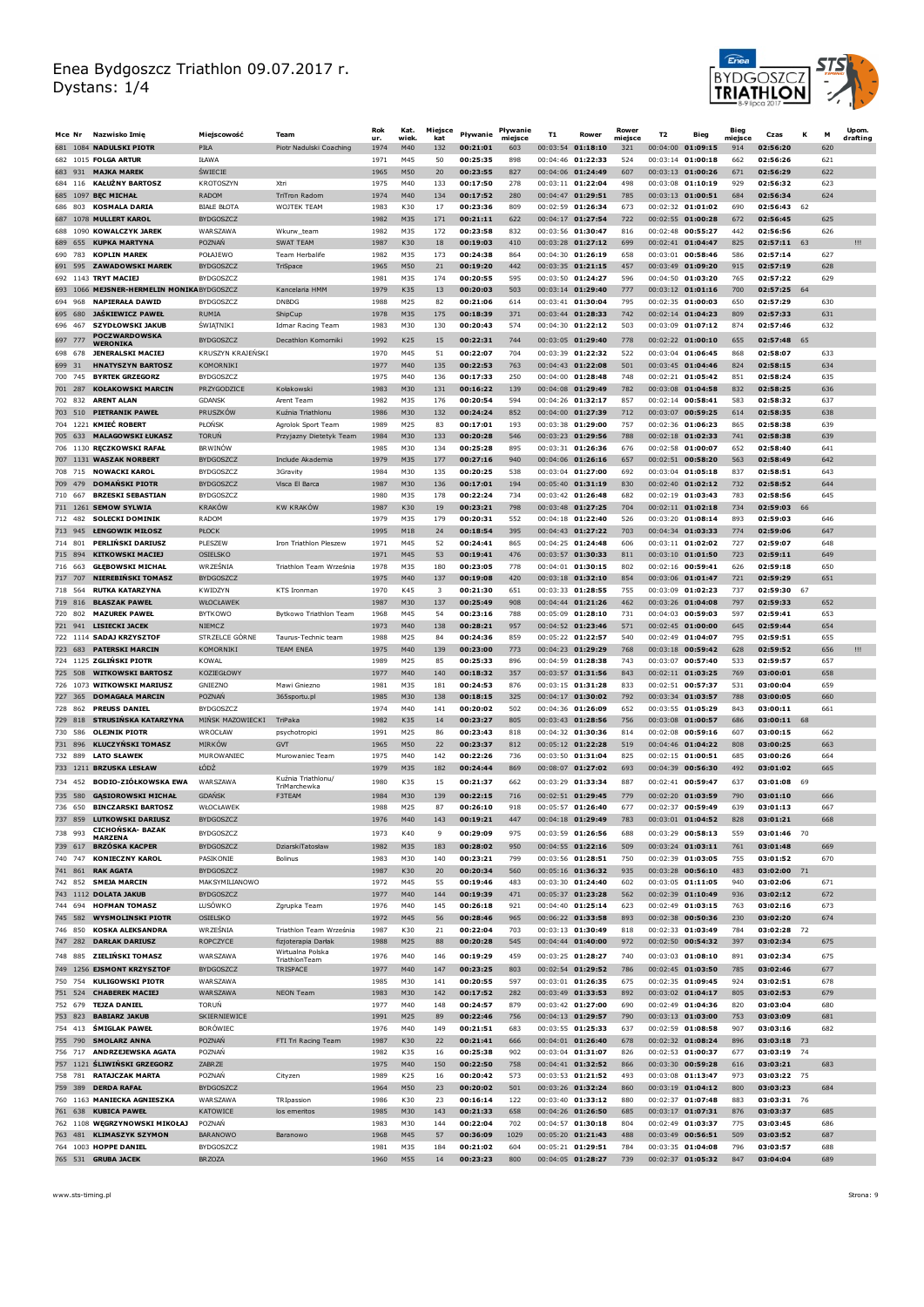

|            | Mce Nr         | Nazwisko Imie                                                   | Mieiscowość                          | Team                                         | Rok          | Kat.         | Miejsce             | Pływanie             | Pływanie       | T <sub>1</sub> | Rower                                    | Rower          | T <sub>2</sub>       | Bieg                                     | Bieg           | Czas                    | к   | м          | Upom.    |
|------------|----------------|-----------------------------------------------------------------|--------------------------------------|----------------------------------------------|--------------|--------------|---------------------|----------------------|----------------|----------------|------------------------------------------|----------------|----------------------|------------------------------------------|----------------|-------------------------|-----|------------|----------|
| 766        | 652            | ŁOŚ ALEKSANDRA                                                  | ZAMOSC                               | TriSpace                                     | ur.<br>1987  | wiek.<br>K30 | kat<br>24           | 00:22:52             | miejsce<br>761 | 00:02:59       | 01:30:43                                 | miejsce<br>815 | 00:03:33             | 01:03:59                                 | miejsce<br>791 | 03:04:06                |     |            | drafting |
|            | 767 860        | <b>SZYMECKI BARTOSZ</b>                                         | <b>TORUN</b>                         | Toruński Klub Triathlonowy                   | 1986         | M30          | 145                 | 00:18:12             | 319            |                | 00:04:44 01:30:47                        | 817            |                      | 00:02:48 01:07:36                        | 878            | 03:04:07                |     | 690        |          |
| 769        | 768 496<br>960 | <b>ZAROSA KAMILA</b><br><b>DUDEK DAWID</b>                      | <b>BYDGOSZCZ</b><br><b>BYDGOSZCZ</b> | Polonia Bydgoszcz SLA                        | 1979<br>1981 | K35<br>M35   | 17<br>185           | 00:20:48<br>00:24:37 | 582<br>863     |                | 00:06:09 01:37:36<br>00:05:02 01:29:56   | 945<br>789     | 00:02:26             | $00:02:42$ 00:57:01<br>01:02:18          | 512<br>735     | 03:04:16<br>03:04:19    | 78  | 691        |          |
|            | 770 447        | <b>KWIATKOWSKI TOMASZ</b>                                       | <b>GDYNIA</b>                        | LATIS                                        | 1980         | M35          | 186                 | 00:22:31             | 743            |                | 00:04:56 01:24:40                        | 601            |                      | 00:04:08 01:08:21                        | 895            | 03:04:36                |     | 692        |          |
|            | 771 722        | <b>WARDZYNSKI MATEUSZ</b>                                       | ŁÓDŹ                                 |                                              | 1981         | M35          | 187                 | 00:19:20             | 443            |                | $00:05:12$ 01:27:31                      | 707            | 00:03:55             | 01:08:40                                 | 902            | 03:04:38                |     | 693        |          |
|            |                | 772 1104 RUDOL MAGDALENA                                        | PRADOCIN                             |                                              | 1976         | K40          | 10                  | 00:26:20             | 923            |                | 00:03:40 01:30:33                        | 809            |                      | 00:02:25 01:01:49                        | 722            | 03:04:47                | 79  |            |          |
|            | 774 520        | 773 1111 JARYSZ ADRIAN<br>KONOWAŁÓW DOMINIKA                    | NIFMC7<br><b>JERZYKOWO</b>           | <b>ING Bank</b>                              | 1987<br>1978 | M30<br>K35   | 146<br>18           | 00:23:12<br>00:23:40 | 785<br>815     |                | 00:04:03 01:34:49<br>00:03:16 01:24:00   | 917<br>582     | 00:02:58             | 00:59:46<br>00:02:48 01:11:07            | 633<br>941     | 03:04:48<br>03:04:51    | 80  | 694        | Ш        |
| 775        | 840            | <b>TYCZYŃSKI SŁAWOMIR</b>                                       | LESZNO                               | <b>FILGROSOIL</b>                            | 1977         | M40          | 151                 | 00:22:02             | 700            |                | 00:05:34 01:33:28                        | 884            | 00:03:51             | 01:00:01                                 | 648            | 03:04:56                |     | 695        |          |
|            | 776 557        | <b>KRYSIAK KRZYSZTOF</b>                                        | WARSZAWA                             | TriWawa                                      | 1968         | M45          | 58                  | 00:19:31             | 462            |                | 00:03:11 01:26:45                        | 680            |                      | 00:03:09 01:12:21                        | 958            | 03:04:57                |     | 696        |          |
| 777        | 972            | <b>ZNANIECKI MICHAŁ</b>                                         | INOWROCŁAW                           | <b>BBL Inowrocław</b>                        | 1971         | M45          | 59                  | 00:22:51             | 760            |                | $00:04:45$ 01:31:24                      | 832            | 00:04:31             | 01:01:42                                 | 717            | 03:05:13                |     | 697        |          |
|            | 778 995        | <b>ZAGRODNIK MIŁOSZ</b><br>779 1147 BAZYLY WOJCIECH             | BYDGOSZCZ<br>POZNAŃ                  | zagio team<br>UCIEKINIERZY Z INKUBATORA 1983 | 1980         | M35<br>M30   | 188<br>147          | 00:20:26<br>00:18:54 | 541<br>393     |                | $00:04:51$ 01:28:21<br>00:04:51 01:26:44 | 738<br>679     |                      | $00:03:10$ 01:08:27<br>00:04:03 01:10:44 | 897<br>934     | 03:05:15<br>03:05:16    |     | 698<br>699 |          |
|            | 780 653        | WIŚNIEWSKI TOMASZ                                               | WARSZAWA                             |                                              | 1970         | M45          | 60                  | 00:22:25             | 735            |                | $00:05:21$ 01:34:23                      | 901            |                      | 00:03:08 01:00:01                        | 647            | 03:05:18                |     | 700        |          |
|            | 781 637        | <b>CIRSON MAREK</b>                                             | <b>BYDGOSZCZ</b>                     |                                              | 1969         | M45          | 61                  | 00:23:24             | 801            |                | 00:07:27 01:24:54                        | 610            |                      | 00:05:17 01:04:19                        | 807            | 03:05:21                |     | 701        |          |
|            | 782 882        | MIELCARZEWICZ MARIUSZ SWARZEDZ                                  |                                      | Nie Ma Lipy Swarzędz Team                    | 1981         | M35          | 189                 | 00:24:57             | 880            |                | 00:04:40 01:28:01                        | 727            |                      | 00:03:14 01:04:34                        | 818            | 03:05:26                |     | 702        |          |
| 784        | 783 450<br>631 | <b>JEDRZEJAK ARTUR</b><br><b>JAKUBOWSKA PAULINA</b>             | 14<br>51                             |                                              | 1992<br>1987 | M25<br>K30   | 90<br>25            | 00:19:21<br>00:27:40 | 446<br>947     |                | 00:04:50 01:33:00<br>00:03:05 01:34:27   | 871<br>904     |                      | 00:03:31 01:04:48<br>00:02:01 00:58:18   | 826<br>561     | 03:05:30<br>03:05:31    |     | 703        |          |
|            |                | 785 1222 WELCHOWSKI RAFAŁ                                       | INOWROCŁAW                           |                                              | 1982         | M35          | 190                 | 00:26:04             | 917            |                | 00:04:02 01:32:03                        | 848            |                      | 00:02:38 01:00:50                        | 683            | 03:05:37                |     | 704        |          |
|            | 786 841        | <b>GAWRONSKI PAWEŁ</b>                                          | <b>LIPNO</b>                         |                                              | 1974         | M40          | 152                 | 00:21:32             | 656            |                | 00:04:27 01:32:12                        | 855            |                      | 00:02:48 01:04:41                        | 822            | 03:05:40                |     | 705        |          |
|            |                | 787 1004 CHRAPKOWSKI MARCEL                                     | WŁOCŁAWEK                            |                                              | 1983         | M30          | 148                 | 00:24:12             | 838            |                | 00:04:20 01:33:08                        | 876            |                      | 00:02:53 01:01:08                        | 693            | 03:05:41                |     | 706        |          |
| 788<br>789 | 643<br>996     | <b>FOLGA ANDRZEJ</b><br>ZOPOTH-LIPIEJKO JOANNA TORUŃ            | <b>WARSZAWA</b>                      | Labosport Team                               | 1972<br>1977 | M45<br>K40   | 62<br>11            | 00:22:30<br>00:20:28 | 740<br>547     |                | 00:04:00 01:30:26<br>00:03:57 01:33:11   | 808<br>879     | 00:03:25<br>00:02:57 | 01:05:21<br>01:05:12                     | 838<br>836     | 03:05:42<br>03:05:45    | 82  | 707        |          |
|            | 790 675        | <b>TOMASZEWSKI ARTUR</b>                                        | WRZEŚNIA                             | UKS KT Orzeł Września                        | 1974         | M40          | 153                 | 00:22:22             | 729            |                | 00:05:18 01:31:56                        | 844            |                      | 00:02:33 01:03:38                        | 778            | 03:05:47                |     | 708        |          |
|            |                | 791 1006 JUCHACZ MICHAŁ                                         | INOWROCLAW                           | TRI TEAM INO                                 | 1978         | M35          | 191                 | 00:27:11             | 939            |                | 00:02:58 01:40:11                        | 975            | 00:01:57             | 00:53:39                                 | 354            | 03:05:56                |     | 709        |          |
|            |                | 792 1251 PASTUREK SEBASTIAN                                     | MAŁA NIESZAWKA                       | Triathlon Konsulting                         | 1974         | M40          | 154                 | 00:29:51             | 983            |                | 00:05:07 01:28:40                        | 744            |                      | 00:05:42 00:56:44                        | 501            | 03:06:04                |     | 710        |          |
|            |                | 793 1023 HENNIG RAFAŁ<br>794 857 PIETRASIAK MAŁGORZATA          | <b>GOWARZEWO</b><br>POZNAN           | UKS CITYZEN / BE3                            | 1981<br>1956 | M35<br>K60+  | 192<br>$\mathbf{1}$ | 00:24:45<br>00:20:39 | 870<br>570     |                | 00:04:46 01:32:08<br>$00:04:32$ 01:30:03 | 851<br>794     | 00:02:47             | 01:01:45<br>00:03:47 01:07:10            | 719<br>873     | 03:06:11<br>03:06:11    | 83  | 711        |          |
|            |                | 795 1176 CZYZEWSKI MATEUSZ                                      | SOLEC KUJAWSKI                       | Kocham Solec                                 | 1988         | M25          | 91                  | 00:25:33             | 897            |                | 00:03:27 01:28:18                        | 737            | 00:02:50             | 01:06:05                                 | 857            | 03:06:13                |     | 712        |          |
|            |                | 796 549 SZELAGIEWICZ PIOTR                                      | WROCŁAW                              |                                              | 1982         | M35          | 193                 | 00:17:27             | 240            |                | 00:06:27 01:36:47                        | 939            |                      | 00:05:00 01:00:33                        | 676            | 03:06:14                |     | 713        |          |
|            |                | 797 1238 MAJCHRZYK ANDRZEJ                                      | WARSZAWA                             |                                              | 1982         | M35          | 194                 | 00:23:17             | 790            |                | 00:03:48 01:30:06                        | 797            | 00:02:45             | 01:06:19                                 | 862            | 03:06:15                |     | 714        |          |
| 799        | 611            | 798 1160 KACZERZEWSKI SEBASTIAN WĄBRZEŹNO<br><b>NOWAK JACEK</b> | GRUDZIĄDZ                            |                                              | 1983<br>1969 | M30<br>M45   | 149<br>63           | 00:21:44<br>00:25:21 | 671<br>893     |                | 00:04:15 01:31:03<br>00:04:37 01:28:52   | 822<br>753     |                      | 00:03:05 01:06:13<br>00:03:04 01:04:26   | 858<br>811     | 03:06:20<br>03:06:20    |     | 715<br>715 |          |
|            | 800 991        | <b>GÓRSKA ANNA</b>                                              | DABRÓWKA                             | <b>WUFF Tri Team</b>                         | 1989         | K25          | 17                  | 00:20:31             | 554            |                | 00:03:22 01:31:39                        | 838            |                      | 00:02:36 01:08:13                        | 892            | 03:06:21                | 84  |            |          |
|            | 801 891        | <b>NURKIEWICZ JAROSŁAW</b>                                      | <b>BYDGOSZCZ</b>                     | Kung fu Pandy 3                              | 1971         | M45          | 64                  | 00:21:58             | 696            |                | 00:04:00 01:28:41                        | 745            |                      | 00:03:05 01:08:37                        | 900            | 03:06:21                |     | 717        |          |
|            | 802 699        | <b>NOWAKOWSKA KAROLINA</b>                                      | POZNAN                               | Karolina in motion / JMT Team 1977           |              | K40          | 12                  | 00:21:06             | 613            |                | 00:03:50 01:29:13                        | 762            |                      | 00:03:38 01:08:35                        | 898            | 03:06:22                | 85  |            |          |
|            | 804 578        | 803 1157 WOJEWODA MICHAŁ<br><b>MYSZKIEWICZ BARTOSZ</b>          | WAR SZAWA<br>MIŁOSŁAW                | triwawa<br>2plus2 Szkoła Matematyki          | 1974<br>1972 | M40<br>M45   | 155<br>65           | 00:29:16<br>00:25:46 | 977<br>906     |                | 00:04:45 01:31:04<br>00:06:37 01:30:05   | 823<br>796     |                      | 00:02:56 00:58:23<br>00:02:52 01:01:05   | 566<br>691     | 03:06:24<br>03:06:25    |     | 718<br>719 |          |
|            | 805 835        | <b>RZENTKOWSKI GRZEGORZ</b>                                     | BYDGOSZCZ                            | Chłopaki To My                               | 1973         | M40          | 156                 | 00:26:03             | 916            |                | 00:03:36 01:30:20                        | 806            |                      | 00:03:14 01:03:16                        | 764            | 03:06:29                |     | 720        |          |
| 806        | 807            | <b>WĘGRZYŃSKA MONIKA</b>                                        | <b>BYDGOSZCZ</b>                     |                                              | 1973         | K40          | 13                  | 00:27:27             | 944            |                | 00:03:25 01:28:52                        | 754            |                      | 00:03:29 01:03:22                        | 767            | 03:06:35                | 86  |            |          |
| 807        | 805            | <b>WĘGRZYŃSKI PIOTR</b>                                         | <b>BYDGOSZCZ</b>                     |                                              | 1972         | M45          | 66                  | 00:24:29             | 855            |                | 00:04:47 01:25:51                        | 644            |                      | 00:03:42 01:07:46                        | 882            | 03:06:35                |     | 721        |          |
| 808<br>809 | 542<br>605     | <b>DRZEWIECKI RAFAŁ</b><br><b>PRZEWŁOCKI JAKUB</b>              | NIEMCZ<br><b>BYDGOSZCZ</b>           | Run4Fun                                      | 1975<br>1983 | M40<br>M30   | 157<br>150          | 00:21:32<br>00:21:46 | 654<br>678     |                | 00:03:04 01:33:05<br>00:03:45 01:32:52   | 874<br>867     | 00:02:37             | 01:06:18<br>00:03:18 01:04:58            | 861<br>833     | 03:06:36<br>03:06:39    |     | 722<br>723 |          |
|            | 810 628        | <b>GRZELECKI BARTEK</b>                                         | <b>GDYNIA</b>                        | Latis Logistics                              | 1988         | M25          | 92                  | 00:20:34             | 559            |                | 00:03:37 01:35:03                        | 922            |                      | 00:03:13 01:04:25                        | 810            | 03:06:52                |     | 724        |          |
|            |                | 811 1184 KAŁUŻNA ANETA                                          | <b>WARSZAWA</b>                      | KUŻNIA TRIATHLONU                            | 1984         | K30          | 26                  | 00:21:47             | 679            |                | 00:03:45 01:33:21                        | 883            |                      | 00:03:26 01:04:33                        | 816            | 03:06:52                | -87 |            |          |
|            | 812 971        | <b>CZACHOWSKI JACEK</b>                                         | <b>BYDGOSZCZ</b>                     |                                              | 1983         | M30          | 151                 | 00:23:28             | 806            |                | 00:05:08 01:34:17                        | 899            |                      | 00:02:53 01:01:07                        | 692            | 03:06:53                |     | 725        |          |
| 813        | 732            | <b>HANCZEWSKA SONIA</b><br>814 1161 GRZECZKA MACIEJ             | <b>BYDGOSZCZ</b><br>SKIERNIEWICE     | Skierniewickie Poranki Biegowe1976           | 1991         | K25<br>M40   | 18<br>158           | 00:23:32<br>00:22:00 | 807<br>697     |                | 00:03:00 01:29:38<br>00:08:03 01:27:58   | 775<br>726     | 00:02:09             | 01:08:37<br>00:03:44 01:05:12            | 899<br>835     | 03:06:56<br>03:06:57    | 88  | 726        |          |
|            |                | 815 1213 WILCZYNSKI JACEK                                       | <b>BYDGOSZCZ</b>                     |                                              | 1975         | M40          | 159                 | 00:22:53             | 762            |                | 00:05:02 01:30:13                        | 801            | 00:03:08             | 01.05.48                                 | 854            | 03:07:04                |     | 727        |          |
|            | 816 693        | <b>AWEDYK WITOSŁAW</b>                                          | KOMORNIKI                            | Fitwave                                      | 1969         | M45          | 67                  | 00:24:20             | 844            |                | 00:04:53 01:28:11                        | 732            |                      | 00:02:51 01:06:53                        | 869            | 03:07:08                |     | 728        |          |
| 817        | 793            | <b>RZEŻNIK MARLENA</b><br>818 1199 JANOWIAK WOJCIECH            | POZNAŃ<br>WARSZAWA                   | eposnania.pl<br>Zywcem Zabiegani             | 1978<br>1976 | K35<br>M40   | 19<br>160           | 00:29:02<br>00:20:41 | 973<br>571     |                | 00:04:15 01:33:08<br>00:04:11 01:44:12   | 877<br>997     | 00:02:53             | 00:57:50<br>00:02:43 00:55:42            | 542<br>456     | 03:07:08<br>03:07:29    | 89  | 729        |          |
|            |                |                                                                 |                                      | BYDGOSKIE KOŁO REGIONALNE                    |              |              |                     |                      |                |                |                                          |                |                      |                                          |                |                         |     |            |          |
|            |                | 819 868 RAKOWSKI PIOTR                                          | <b>BYDGOSZCZ</b>                     | <b>STOWARZYSZENIA</b><br>ŻANDARMER           | 1954         | M60+         | 4                   | 00:21:51             | 684            |                | 00:06:35 01:29:47                        | 781            |                      | 00:03:57 01:05:26                        | 841            | 03:07:36                |     | 730        |          |
|            |                | 820 1032 SZYPER MAGDALENA                                       | BYDGOSZCZ                            | Szyperki                                     | 1985         | K30          | 27                  | 00:19:48             | 485            |                | 00:04:25 01:38:28                        | 956            |                      | 00:03:22 01:01:40                        | 714            | 03:07:43                | 90  |            |          |
|            |                | 821 1218 GRYCZKA PIOTR<br>822 843 PODGÓRSKI TOMASZ              | <b>BRZOZA</b><br>WARSZAWA            | Progress Triathlon Team                      | 1964<br>1986 | M50<br>M30   | 24<br>152           | 00:13:51<br>00:22:33 | 22<br>745      |                | 00:07:01 01:38:42<br>00:04:40 01:28:11   | 959<br>733     |                      | 00:02:46 01:05:25<br>00:03:13 01:09:27   | 840<br>918     | 03:07:45<br>03:08:04    |     | 731<br>732 |          |
|            | 823 752        | ROSINSKA PATRYCJA                                               | GDYNIA                               | EKS Kraby:)                                  | 1987         | K30          | 28                  | 00:26:20             | 924            |                | 00:04:50 01:34:51                        | 918            |                      | 00:03:14 00:58:53                        | 593            | 03:08:08                | 91  |            |          |
|            | 824 849        | <b>GORZEŃ MARIUSZ</b>                                           | ŁÓDŹ                                 |                                              | 1974         | M40          | 161                 | 00:21:50             | 682            |                | 00:04:47 01:34:24                        | 902            |                      | 00:02:17 01:04:57                        | 831            | 03:08:15                |     | 733        |          |
|            |                | 825 1026 LIPIEJKO SERGIUSZ<br>826 692 BRZEZIŃSKA PAULINA        | <b>TORUN</b><br>ŁÓDŹ                 |                                              | 1977         | M40          | 162                 | 00:21:02<br>00:18:40 | 605            |                | 00:04:41 01:38:46                        | 961            |                      | 00:02:34 01:01:20                        | 704            | 03:08:23                | 92  | 734        |          |
|            |                | 827 950 BRYLEW TOMASZ                                           | <b>BYDGOSZCZ</b>                     | K.S. CelIronman S.A.<br>Agencja SITAB        | 1991<br>1976 | K25<br>M40   | 19<br>163           | 00:22:29             | 374<br>739     |                | 00:03:35 01:31:04<br>00:02:48 01:26:52   | 824<br>687     |                      | 00:02:50 01:12:16<br>00:03:40 01:12:43   | 956<br>962     | 03:08:25<br>03:08:32    |     | 735        |          |
|            |                | 828 1223 PRZYBYLSKI WOJCIECH                                    | SOLEC KUJAWSKI                       | Solec Kujawski                               | 1977         | M40          | 164                 | 00:20:54             | 593            |                | 00:04:24 01:38:45                        | 960            |                      | 00:03:19 01:01:11                        | 695            | 03:08:33                |     | 736        |          |
|            |                | 829 1195 KACPRZAK TADEUSZ                                       | KONSTANTYNÓW<br><b>FODSKI</b>        |                                              | 1955         | $M60+$       | 5                   | 00:31:07             | 997            |                | 00:05:08 01:23:48                        | 573            |                      | 00:03:45 01:04:46                        | 823            | 03:08:34                |     | 737        |          |
|            |                | 830 750 WĘGIELEWSKI SZYMON                                      | <b>BYDGOSZCZ</b>                     |                                              | 1986         | M30          | 153                 | 00:27:06             | 938            |                | 00:04:16 01:38:15                        | 951            |                      | 00:02:11 00:56:50                        | 508            | 03:08:38                |     | 738        |          |
|            | 831 691        | <b>KULBAKA DAWID</b><br>832 572 SALMONOWICZ MACIEJ              | <b>BYDGOSZCZ</b>                     | PTT DELTA                                    | 1985<br>1975 | M30<br>M40   | 154                 | 00:26:02<br>00:23:07 | 914<br>780     |                | 00:03:51 01:26:59<br>00:03:12 01:30:09   | 689            |                      | 00:02:36 01:09:14<br>00:02:49 01:09:26   | 913<br>917     | 03:08:42<br>03:08:43    |     | 739<br>740 |          |
|            | 833 935        | <b>MAJER MAGDA</b>                                              | <b>PŁOCK</b><br><b>BYDGOSZCZ</b>     |                                              | 1987         | K30          | 165<br>29           | 00:21:31             | 653            |                | 00:04:02 01:27:37                        | 798<br>711     |                      | 00:03:06 01:12:28                        | 959            | 03:08:44                | 93  |            |          |
|            | 834 853        | <b>KRAJEWSKA NATALIA</b>                                        | ALEKSANDRÓW                          | K.S. Celironman S.A>                         | 1984         | K30          | 30                  | 00:25:27             | 894            |                | 00:03:49 01:34:47                        | 916            |                      | 00:03:17 01:01:27                        | 708            | 03:08:47 94             |     |            | Ш        |
|            | 835 672        | MIKOŁAJCZAK WOJCIECH                                            | <b>ŁODZKI</b><br>ZŁOTNIKI            | UNITY TRIATHLON TEAM                         | 1977         | M40          | 166                 | 00:19:59             | 499            |                | 00:04:03 01:27:05                        | 694            |                      | 00:03:03 01:14:37                        | 982            | 03:08:47                |     | 741        |          |
|            | 836 711        | <b>GACKOWSKI ARTUR</b>                                          | <b>BYDGOSZCZ</b>                     |                                              | 1970         | M45          | 68                  | 00:20:11             | 517            |                | 00:04:44 01:30:01                        | 791            |                      | 00:03:38 01:10:20                        | 930            | 03:08:54                |     | 742        |          |
|            | 837 902        | <b>MILLER MARIUSZ</b>                                           | ŁOMŻA                                |                                              | 1982         | M35          | 195                 | 00:21:45             | 675            |                | 00:04:15 01:31:33                        | 836            |                      | 00:03:37 01:07:45                        | 880            | 03:08:55                |     | 743        |          |
|            | 839 796        | 838 933 TOMASZEK SEBASTIAN<br><b>BINDEK ŁUKASZ</b>              | <b>BYDGOSZCZ</b><br><b>KESOWO</b>    | Atos                                         | 1979<br>1981 | M35<br>M35   | 196<br>197          | 00:24:50<br>00:24:21 | 872<br>848     |                | 00:04:04 01:29:09<br>00:04:26 01:33:46   | 760<br>890     |                      | 00:04:18 01:06:40<br>00:03:29 01:03:08   | 867<br>757     | 03:09:01<br>03:09:10    |     | 744<br>745 |          |
|            |                | 840 1042 GRACZYKOWSKI ANDRZEJ                                   | <b>BYDGOSZCZ</b>                     |                                              | 1972         | M45          | 69                  | 00:19:06             | 415            |                | 00:04:56 01:27:40                        | 713            |                      | 00:03:08 01:14:26                        | 979            | 03:09:16                |     | 746        |          |
|            |                | 841 904 ANDRZEJEWSKI RYSZARD                                    | <b>BYDGOSZCZ</b>                     | Wzgórze Wolności                             | 1948         | $M60+$       | 6                   | 00:24:30             | 856            |                | 00:04:38 01:33:38                        | 888            |                      | 00:02:41 01:04:18                        | 806            | 03:09:45                |     | 747        |          |
|            | 843 828        | 842 634 COŚMIREK                                                | <b>KRAKÓW</b><br><b>BIALE BLOTA</b>  | Trenuję, aby żreć ciastka<br>ARRK            | 1983         | M30          | 155                 | 00:23:37             | 811<br>705     |                | 00:04:24 01:31:17                        | 829<br>765     |                      | 00:04:26 01:06:20                        | 863<br>943     | 03:10:04                |     | 748<br>749 |          |
|            | 844 566        | <b>RIVAT EMMANUEL</b><br>TATULIŃSKA ALEKSANDRA                  | <b>BYDGOSZCZ</b>                     |                                              | 1979<br>1978 | M35<br>K35   | 198<br>20           | 00:22:07<br>00:28:34 | 959            |                | 00:04:12 01:29:22<br>00:03:51 01:39:53   | 970            |                      | 00:03:10 01:11:14<br>00:02:56 00:54:57   | 422            | 03:10:05<br>03:10:11 95 |     |            |          |
|            | 845 698        | <b>PIOTROWSKI ANDRZEJ</b>                                       | DOBRZYCA K/PILY                      |                                              | 1971         | M45          | 70                  | 00:25:40             | 903            |                | 00:03:37 01:28:03                        | 729            |                      | 00:02:51 01:10:03                        | 926            | 03:10:14                |     | 750        |          |
|            |                | 846 1148 KOPEC MARCIN                                           | ŁÓDŹ                                 | KFG Extreme Team                             | 1978         | M35          | 199                 | 00:23:16             | 787            |                | 00:05:49 01:31:33                        | 835            |                      | 00:03:30 01:06:16                        | 860            | 03:10:24                |     | 751        |          |
|            |                | 847 918 JARGIŁO MICHAŁ<br>848 1133 SOBCZYŃSKI MICHAŁ            | INOWROCŁAWA<br><b>BYDGOSZCZ</b>      |                                              | 1987<br>1985 | M30<br>M30   | 156<br>156          | 00:30:16<br>00:21:43 | 991<br>670     |                | 00:04:58 01:27:57<br>00:05:13 01:34:04   | 725<br>894     |                      | 00:03:49 01:03:27<br>00:03:43 01:05:44   | 770<br>852     | 03:10:27<br>03:10:27    |     | 752<br>752 |          |
|            |                | 849 1044 KOPERA TOMASZ                                          | <b>BYDGOSZCZ</b>                     |                                              | 1981         | M35          | 200                 | 00:21:14             | 623            |                | 00:04:43 01:27:44                        | 716            |                      | 00:03:13 01:13:34                        | 968            | 03:10:28                |     | 754        |          |
|            |                | 850 661 FRACKOWIAK MARTA                                        | MYŚLĘCINEK                           | Team Aktywni z Cukrzycą                      | 1985         | K30          | 31                  | 00:24:03             | 835            |                | 00:03:59 01:35:46                        | 930            |                      | 00:03:10 01:03:32                        | 773            | 03:10:30 96             |     |            |          |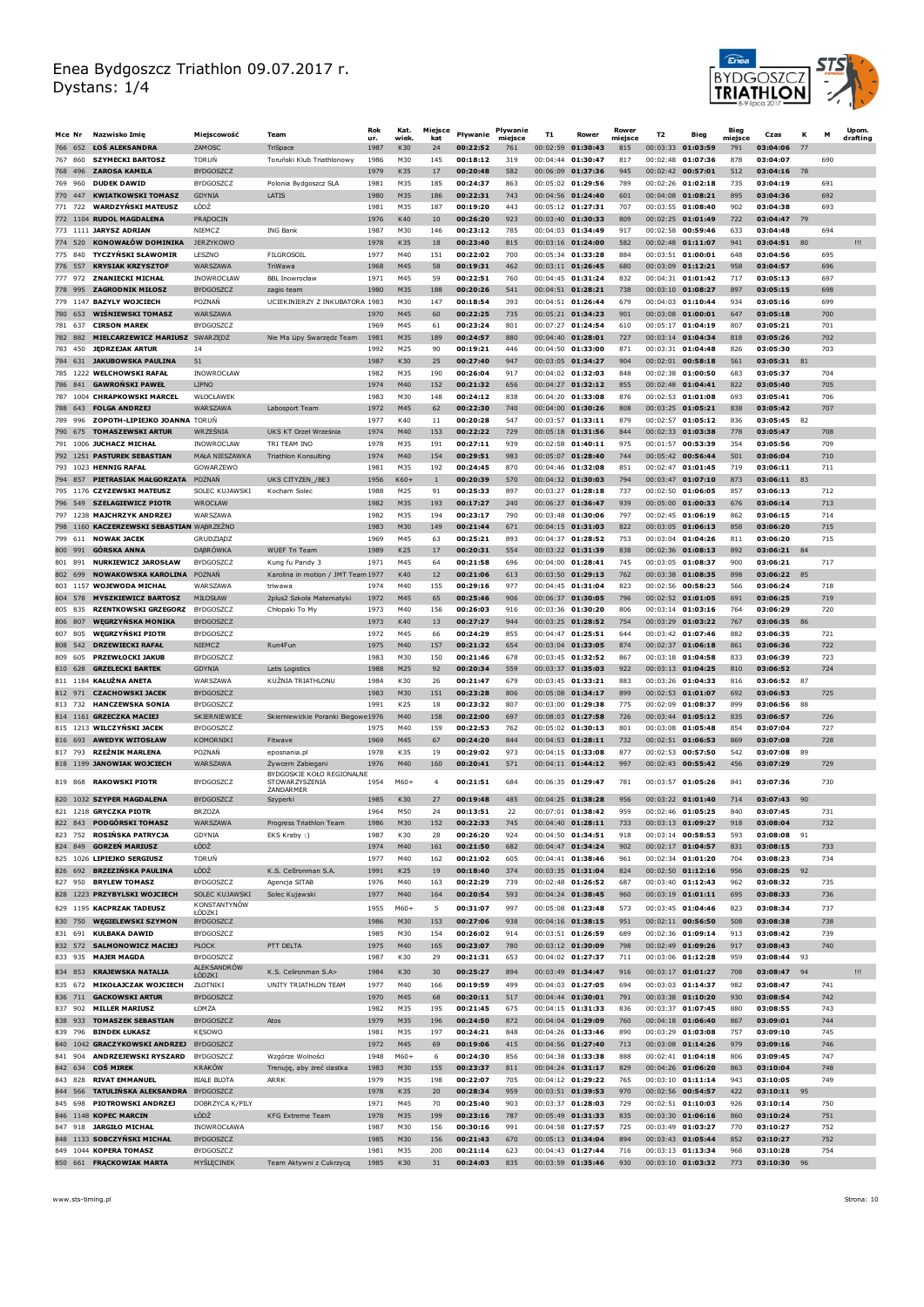

| Mce Nr                |                      | Nazwisko Imie                                               | Mieiscowość                         | Team                                    | Rok          | Kat.         | Miejsce        | Pływanie             | Pływanie        | T1       | Rower                                    | Rower          | T2                   | Bieg                                      | Bieg           | Czas                         | к   | м          | Upom.<br>drafting |
|-----------------------|----------------------|-------------------------------------------------------------|-------------------------------------|-----------------------------------------|--------------|--------------|----------------|----------------------|-----------------|----------|------------------------------------------|----------------|----------------------|-------------------------------------------|----------------|------------------------------|-----|------------|-------------------|
|                       |                      | 851 648 WARCHOŁ RYSZARD                                     | <b>SWIECIE</b>                      | Cały Twój                               | ur.<br>1967  | wiek.<br>M50 | kat<br>25      | 00:36:57             | miejsce<br>1032 | 00:04:36 | 01:26:50                                 | miejsce<br>686 | 00:03:04             | 00:59:09                                  | mieisce<br>603 | 03:10:36                     |     | 755        |                   |
|                       |                      | 852 1217 ELEGANCZYK BARTOSZ                                 | KOZIEGŁOWY                          | Ryanair Flying Team                     | 1982         | M35          | 201            | 00:23:17             | 789             |          | 00:03:54 01:32:08                        | 852            | 00:03:23             | 01:07:55                                  | 884            | 03:10:37                     |     | 756        |                   |
|                       |                      | 853 117 DWORNICZAK TOMASZ<br><b>MISUN-NOWAK</b>             | <b>POZNAN</b>                       | xtri                                    | 1986         | M30          | 158            | 00:15:51             | 94              |          | 00:03:12 01:26:50                        | 684            |                      | 00:03:51 01:21:00                         | 1013           | 03:10:44                     |     | 757        |                   |
| 854 1093              |                      | KATARZYNA                                                   | OSÓWIEC                             | AMS Triathlon                           | 1980         | K35          | 21             | 00:22:14             | 714             |          | 00:04:32 01:37:35                        | 944            |                      | 00:03:39 01:02:52                         | 750            | 03:10:52                     | 97  |            |                   |
|                       |                      | 855 855 JABŁOŃSKI PATRYK<br>856 1253 KUBOWICZ PAWEŁ         | <b>GRUDZIĄDZ</b><br><b>CZŁUCHÓW</b> |                                         | 1987<br>1986 | M30<br>M30   | 159<br>160     | 00:24:26<br>00:23:57 | 854<br>829      |          | 00:04:36 01:25:25<br>00:04:20 01:39:43   | 634<br>967     |                      | $00:02:47$ 01:13:42<br>00:03:19 00:59:43  | 970<br>629     | 03:10:56<br>03:11:02         |     | 758<br>759 |                   |
|                       |                      | 857 977 KOPCZYŃSKI MACIEJ                                   | GDYNIA                              |                                         | 1979         | M35          | 202            | 00:23:24             | 802             |          | 00:05:04 01:35:06                        | 924            |                      | 00:03:26 01:04:04                         | 794            | 03:11:04                     |     | 760        |                   |
| 858 890               |                      | <b>PRZYTARSKI MIŁOSZ</b>                                    | <b>BYDGOSZCZ</b>                    |                                         | 1981         | M35          | 202            | 00:27:05             | 937             |          | 00:04:12 01:31:48                        | 841            | 00:02:31             | 01:05:28                                  | 842            | 03:11:04                     |     | 760        |                   |
| 859 966               |                      | <b>NALEWAJSKI MATEUSZ</b>                                   | POZNAŃ                              | Bartek ty ciulu                         | 1986         | M30          | 161            | 00:26:52             | 931             |          | 00:04:04 01:33:11                        | 878            | 00:02:07             | 01:04:55                                  | 830            | 03:11:09                     |     | 762        |                   |
| 981<br>860            |                      | <b>MIERZICKI MARCEL</b><br><b>KOPIŃSKA-KRÓL</b>             | WARSZAWA                            | Power Training                          | 1982         | M35          | 204            | 00:31:11             | 1000            |          | 00:05:28 01:35:13                        | 925            |                      | 00:02:46 00:56:33                         | 493            | 03:11:11                     |     | 763        |                   |
| 861 1001              |                      | <b>MAGDALENA</b><br>862 1190 STASIAK OLAF                   | <b>BYDGOSZCZ</b><br>SADKI           | Trispace                                | 1976<br>1996 | K40<br>M18   | 14<br>25       | 00:21:46             | 676<br>981      |          | 00:03:28 01:34:28                        | 905<br>663     |                      | 00:02:48 01:08:42                         | 903<br>780     | 03:11:12<br>03:11:22         | 98  |            |                   |
|                       |                      | 863 1047 SZUBARTOWSKI ROBERT                                | <b>BYDGOSZCZ</b>                    |                                         | 1971         | M45          | 71             | 00:29:46<br>00:30:45 | 994             | 00:04:23 | 00:07:39 01:26:22<br>01:30:12            | 799            | 00:02:54             | 00:03:53 01:03:42<br>01:03:08             | 756            | 03:11:22                     |     | 764<br>764 |                   |
|                       |                      | 864 1088 KARPIŃSKI JAKUB                                    | PABIANICE                           |                                         | 1987         | M30          | 162            | 00:31:17             | 1001            |          | 00:06:25 01:35:04                        | 923            | 00:02:52             | 00:56:03                                  | 474            | 03:11:41                     |     | 766        |                   |
| 865 867               |                      | <b>TRZECIAKOWSKI MARCIN</b>                                 | <b>GDANSK</b>                       |                                         | 1980         | M35          | 205            | 00:25:11             | 889             |          | 00:05:07 01:32:29                        | 861            |                      | 00:03:18 01:05:40                         | 850            | 03:11:45                     |     | 767        |                   |
| 866 540               |                      | TRYPUC-MAGDZIARZ<br><b>ALEKSANDRA</b>                       | <b>BYDGOSZCZ</b>                    | <b>OLADENTAL</b>                        | 1975         | K40          | 15             | 00:28:13             | 954             |          | 00:02:59 01:28:12                        | 734            |                      | 00:02:44 01:09:52                         | 925            | 03:12:00                     | 99  |            |                   |
|                       |                      | 867 1166 KUSZYŃSKI DARIUSZ                                  | <b>KOSZALIN</b>                     | Jeżdze Biegam Pływam                    | 1979         | M35          | 206            | 00:27:19             | 941             |          | 00:04:10 01:34:17                        | 897            | 00:02:20             | 01:03:55                                  | 787            | 03:12:01                     |     | 768        |                   |
|                       |                      | 868 870 KANTORSKI ZBYSŁAW<br>869 1120 LUHM ŁUKASZ           | <b>BYDGOSZCZ</b><br><b>KCYNIA</b>   | Coca-Cola Runners<br>Reakcja Łańcuchowa | 1966<br>1982 | M50<br>M35   | 26<br>207      | 00:23:19<br>00:26:02 | 795<br>913      |          | 00:05:15 01:34:35<br>00:06:57 01:34:32   | 909<br>907     |                      | 00:03:10 01:05:44<br>00:04:26 01:00:06    | 853<br>651     | 03:12:03<br>03:12:03         |     | 769<br>769 |                   |
|                       |                      | 870 1013 GAJEWSKI ALEKSANDER                                | POBIEDZISKA                         |                                         | 1978         | M35          | 208            | 00:17:34             | 251             |          | 00:05:29 01:37:03                        | 941            | 00:03:24             | 01:08:40                                  | 901            | 03:12:10                     |     | 771        |                   |
|                       |                      | 871 1172 NAGOW MICHAŁ                                       | <b>BYDGOSZCZ</b>                    |                                         | 1974         | M40          | 167            | 00:22:09             | 708             |          | 00:03:52 01:44:56                        | 1004           |                      | 00:02:09 00:59:06                         | 599            | 03:12:12                     |     | 772        |                   |
| 872 881               |                      | <b>BUCZYŃSKI TOMASZ</b>                                     | POZNAN                              |                                         | 1984         | M30          | 163            | 00:38:15             | 1033            |          | 00:03:41 01:28:51                        | 751            | 00:02:53             | 00:58:33                                  | 575            | 03:12:13                     |     | 773        |                   |
|                       |                      | 873 997 DAMSKI BARTŁOMIEJ<br>874 1134 CZUDŻAK JACEK         | <b>BYDGOSZCZ</b><br>KCYNIA          | Kcynia                                  | 1988<br>1984 | M25<br>M30   | 93<br>164      | 00:23:52<br>00:22:44 | 825<br>755      |          | 00:03:52 01:34:32<br>00:06:15 01:30:35   | 908<br>813     | 00:03:57             | 00:02:32 01:07:26<br>01:08:44             | 875<br>904     | 03:12:14<br>03:12:15         |     | 774<br>775 |                   |
|                       | 875 982 WINNA OLGA   |                                                             | WŁOCŁAWEK                           | Kuźnia Triathlonu                       | 1988         | K25          | 20             | 00:26:14             | 920             |          | 00:03:43 01:35:44                        | 929            |                      | 00:02:26 01:04:10                         | 799            | 03:12:17                     | 100 |            |                   |
|                       |                      | 876 677 STYSIAK GRZEGORZ                                    | <b>BYDGOSZCZ</b>                    |                                         | 1970         | M45          | 72             | 00:35:43             | 1027            |          | 00:04:21 01:34:38                        | 911            | 00:02:16             | 00:55:29                                  | 445            | 03:12:27                     |     | 776        |                   |
|                       |                      | 877 710 KOSIŃSKI ROBERT                                     | PAKOŚĆ                              |                                         | 1982         | M35          | 209            | 00:21:19             | 630             |          | $00:04:57$ 01:27:20                      | 702            |                      | 00:03:34 01:15:20                         | 988            | 03:12:30                     |     | 777        |                   |
| 878 618               |                      | <b>GAWRON MARCIN</b><br>879 1002 KALISZ ZUZANNA             | DOBRCZ<br><b>BYDGOSZCZ</b>          |                                         | 1976<br>1991 | M40<br>K25   | 168<br>21      | 00:33:16<br>00:22:09 | 1015<br>707     |          | 00:04:10 01:27:35<br>00:03:36 01:34:26   | 710<br>903     | 00:03:20             | 01:04:16<br>00:02:50 01:09:39             | 802<br>922     | 03:12:37<br>03:12:40         | 101 | 778        |                   |
|                       |                      | 880 741 LESINSKI ŁUKASZ                                     | <b>BYDGOSZCZ</b>                    |                                         | 1984         | M30          | 165            | 00:28:46             | 966             |          | 00:04:33 01:31:59                        | 845            | 00:02:37             | 01:04:48                                  | 827            | 03:12:43                     |     | 779        |                   |
|                       |                      | 881 1175 SIUDA MAREK                                        | <b>BYDGOSZCZ</b>                    |                                         | 1973         | M40          | 169            | 00:22:18             | 724             |          | $00:05:47$ 01:32:24                      | 859            |                      | $00:04:40$ 01:07:38                       | 879            | 03:12:47                     |     | 780        |                   |
|                       |                      | 882 614 PROKOPIUK MICHAŁ                                    | <b>BYDGOSZCZ</b>                    | Siła I wa                               | 1984         | M30          | 166            | 00:24:19             | 843             |          | 00:03:29 01:33:00                        | 872            |                      | 00:03:20 01:08:51                         | 906            | 03:12:59                     |     | 781        |                   |
|                       |                      | 883 895 KŁYSZEJKO SYLWIA<br>884 1242 WALCZAK MACIEK         | ŁÓDŹ<br><b>SULECHOW</b>             | Straż Graniczna TEAM                    | 1977<br>1981 | K40<br>M35   | 16<br>210      | 00:24:46<br>00:24:42 | 871<br>867      |          | 00:07:03 01:37:21<br>00:04:26 01:31:09   | 942<br>827     |                      | 00:04:22 00:59:28<br>$00:03:14$ 01:09:32  | 618<br>919     | 03:13:00<br>03:13:03         | 102 | 782        |                   |
|                       |                      | 885 871 WEGNER MIROSŁAW                                     | PIŁA                                | Pilski Klub Karate Do Tsunami           | 1960         | M55          | 15             | 00:28:46             | 967             |          | 00:05:20 01:30:21                        | 807            |                      | 00:04:35 01:04:27                         | 813            | 03:13:29                     |     | 783        |                   |
|                       |                      | 886 1095 DESKA PAWEŁ                                        | <b>GDANSK</b>                       |                                         | 1976         | M40          | 170            | 00:23:21             | 797             |          | 00:04:19 01:34:45                        | 914            |                      | 00:03:01 01:08:05                         | 888            | 03:13:31                     |     | 784        |                   |
| 523<br>887            |                      | <b>ROLEWICZ KAROL</b>                                       | GRUDZIĄDZ                           | rolewicz.pl                             | 1989         | M25          | 94             | 00:27:28             | 945             |          | 00:04:35 01:33:14                        | 881            | 00:04:11             | 01:04:17                                  | 804            | 03:13:45                     |     | 785        |                   |
| 888 893               |                      | <b>KORALEWSKI DOMINIK</b>                                   | TORUŃ                               |                                         | 1981         | M35          | 211            | 00:32:49             | 1010            |          | 00:04:21 01:33:42                        | 889            | 00:04:19             | 00:58:38                                  | 580            | 03:13:49                     |     | 786        |                   |
| 889 836               |                      | <b>KOMAR PAWEŁ</b><br>890 1017 WESOŁOWSKI MICHAŁ            | WROCŁAW<br>KOSTRZYN WLKP            | Open Finance                            | 1985<br>1989 | M30<br>M25   | 167<br>95      | 00:22:34<br>00:28:32 | 747<br>958      |          | 00:05:10 01:30:59<br>00:03:55 01:33:29   | 821<br>885     | 00:03:32<br>00:02:54 | 01:11:53<br>01:05:24                      | 952<br>839     | 03:14:08<br>03:14:14         |     | 787<br>788 |                   |
|                       |                      | 891 1246 AUGUSTYN KAMILA                                    | <b>SŁUPSK</b>                       | <b>Power TRAINING</b>                   | 1982         | K35          | 22             | 00:26:14             | 919             |          | 00:06:01 01:40:09                        | 973            |                      | 00:02:32 00:59:24                         | 612            | 03:14:20                     | 103 |            |                   |
| 822<br>892            |                      | <b>MARKIEWICZ MIREK</b>                                     | <b>TORUN</b>                        | Mirek&Beata                             | 1974         | M40          | 171            | 00:33:11             | 1014            |          | 00:05:44 01:32:04                        | 849            | 00:03:11             | 01:00:14                                  | 659            | 03:14:24                     |     | 789        |                   |
| 893 639               |                      | <b>STANKIEWICZ AGNIESZKA WROCŁAW</b>                        |                                     | Labosport Team                          | 1980         | K35          | 23             | 00:24:32             | 857             |          | 00:03:23 01:27:06                        | 695            |                      | $00:03:21$ 01:16:18                       | 993            | 03:14:40                     | 104 |            |                   |
| 894<br>668<br>895 820 |                      | <b>KASPERSKI ARTUR</b><br><b>KABAT PAWEŁ</b>                | POZNAŃ<br><b>KRAKÓW</b>             | Polonia Sroda<br>kraków                 | 1979<br>1987 | M35<br>M30   | 212<br>168     | 00:31:59<br>00:24:41 | 1006<br>866     |          | 00:04:11 01:34:36<br>00:03:58 01:39:21   | 910<br>963     |                      | 00:02:12 01:01:47<br>00:03:04 01:03:59    | 720<br>792     | 03:14:45<br>03:15:03         |     | 790<br>791 | Ш                 |
| 940<br>896            |                      | <b>MISIORNY RADOSŁAW</b>                                    | POZNAŃ                              |                                         | 1973         | M40          | 172            | 00:33:44             | 1019            |          | 00:06:04 01:36:52                        | 940            | 00:02:56             | 00:55:34                                  | 451            | 03:15:10                     |     | 792        |                   |
|                       |                      | 897 1030 MALEC ANETA                                        | <b>KROTOSZYN</b>                    |                                         | 1987         | K30          | 32             | 00:26:19             | 922             |          | 00:04:37 01:47:05                        | 1013           |                      | 00:02:17 00:54:54                         | 418            | 03:15:12                     | 105 |            |                   |
| 898                   |                      | 1065 KAMASZ DAWID                                           | <b>BYDGOSZCZ</b><br>OSTRÓW          |                                         | 1989         | M25          | 96             | 00:19:11             | 422             |          | 00:04:16 01:31:56                        | 842            | 00:02:31             | 01:17:32                                  | 999            | 03:15:26                     |     | 793        |                   |
| 899 708               |                      | <b>GIEŁDA MAGDALENA</b>                                     | WIELK OPOLSKI                       | KS MARATON OSTRÓW WLKP                  | 1972         | K45          | $\overline{4}$ | 00:33:35             | 1017            |          | 00:03:52 01:27:00                        | 691            |                      | 00:06:31 01:04:33                         | 817            | 03:15:31 106                 |     |            |                   |
| 704<br>900            |                      | <b>RUTKOWSKI WOJCIECH</b><br>901 886 JEZIORSKA MONIKA       | PRZECHLEWO<br><b>BYDGOSZCZ</b>      | ANIOŁY                                  | 1996<br>1985 | M18<br>K30   | 26<br>33       | 00:33:35<br>00:22:34 | 1016<br>748     |          | 00:03:03 01:33:32<br>$00:04:14$ 01:32:23 | 886<br>858     | 00:02:27             | 01:03:00<br>$00:04:52$ 01:11:44           | 752<br>948     | 03:15:37                     |     | 794        |                   |
|                       |                      | 902 1141 LEHMANN ROMAN                                      | 86-065                              |                                         | 1975         | M40          | 173            | 00:31:37             | 1005            |          | 00:06:05 01:29:24                        | 767            | 00:03:00             | 01:05:50                                  | 855            | 03:15:47 107<br>03:15:56     |     | 795        |                   |
|                       |                      | 903 1144 MODRY TOMASZ                                       | <b>ŁOCHOWO</b>                      |                                         | 1978         | M35          | 213            | 00:24:03             | 834             |          | 00:05:21 01:39:34                        | 965            |                      | 00:04:30 01:02:28                         | 739            | 03:15:56                     |     | 795        |                   |
|                       |                      | 904 1206 ŁABEJSZO DANIEL                                    | <b>BYDGOSZCZ</b>                    |                                         | 1977         | M40          | 173            | 00:19:53             | 491             |          | 00:04:46 01:37:47                        | 947            |                      | 00:03:08 01:10:22                         | 931            | 03:15:56                     |     | 795        |                   |
|                       |                      | 905 604 KLEDZIK MARCIN<br>906 1248 MYSYK IZABELA            | <b>BARANOWO</b><br>TORUŃ            |                                         | 1976<br>1973 | M40<br>K40   | 175<br>17      | 00:24:17<br>00:28:45 | 842<br>964      |          | 00:04:15 01:27:49<br>00:04:44 01:35:24   | 720<br>927     |                      | 00:03:38 01:16:02<br>$00:04:10$ 01:03:11  | 990<br>760     | 03:16:01<br>03:16:14 108     |     | 798        |                   |
|                       | 907 1170 KROLL ADAM  |                                                             | <b>BYDGOSZCZ</b>                    | KMW                                     | 1989         | M25          | 97             | 00:29:11             | 976             |          | 00:07:21 01:34:17                        | 898            |                      | 00:04:04 01:01:23                         | 707            | 03:16:16                     |     | 799        |                   |
|                       |                      | 908 1149 GLINIAK MONIKA                                     | WARS7AWA                            | TRIWAWA                                 | 1978         | K35          | 24             | 00:29:08             | 974             |          | 00:07:05 01:33:47                        | 891            |                      | 00:04:08 01:02:16                         | 733            | 03:16:24 109                 |     |            |                   |
|                       |                      | 909 839 WIATROWSKA KATARZYNA GDAŃSK                         |                                     | TriWiatraki/Ironteam3City               | 1987         | K30          | 34             | 00:21:04             | 611             |          | 00:03:30 01:44:18                        | 998            |                      | 00:03:06 01:04:26                         | 812            | 03:16:24                     | 109 |            |                   |
|                       |                      | 910 1250 RANISZEWSKA PAULINA<br>911 792 SZCZEBLEWSKI WITOLD | GLASGOW<br><b>ŁOCHOWO</b>           |                                         | 1987<br>1961 | K30<br>M55   | 35<br>16       | 00:19:42<br>00:24:05 | 479<br>837      |          | 00:04:16 01:39:51<br>00:04:46 01:34:59   | 969<br>921     |                      | 00:03:30 01:09:06<br>00:03:27 01:09:08    | 910<br>911     | 03:16:25 111<br>03:16:25     |     | 800        |                   |
|                       |                      | 912 1192 STAFIEJ WOJCIECH                                   | <b>BYDGOSZCZ</b>                    | ARRK                                    | 1971         | M45          | 73             | 00:42:15             | 1036            |          | 00:04:42 01:28:52                        | 752            |                      | 00:02:48 00:58:03                         | 550            | 03:16:40                     |     | 801        |                   |
|                       |                      | 913 814 WOLSKI MAREK                                        | <b>BYDGOSZCZ</b>                    |                                         | 1980         | M35          | 214            | 00:21:32             | 655             |          | 00:06:57 01:38:16                        | 952            |                      | 00:03:04 01:07:07                         | 872            | 03:16:56                     |     | 802        |                   |
|                       |                      | 914 1048 HOŁOWACZ WOJCIECH                                  | NAMYSŁÓW                            |                                         | 1982         | M35          | 215            | 00:28:50             | 969             |          | 00:03:43 01:29:32                        | 770            |                      | 00:03:12 01:11:45                         | 949            | 03:17:02                     |     | 803        |                   |
|                       |                      | 915 826 ŁACKI ANDRZEJ<br>916 880 STRABEL BARTOSZ            | ZIELONA GÓRA<br><b>BYDGOSZCZ</b>    |                                         | 1968<br>1992 | M45<br>M25   | 74<br>98       | 00:22:23<br>00:30:56 | 733<br>995      |          | $00:04:05$ 01:30:02<br>00:05:22 01:32:01 | 793<br>847     |                      | 00:03:50 01:16:49<br>$00:02:51$ 01:06:13  | 996<br>859     | 03:17:09<br>03:17:23         |     | 804<br>805 |                   |
|                       |                      | 917 1216 BOROWICZ ANNA                                      | PLEWISKA                            | Skarbiec Smaków                         | 1988         | K25          | 22             | 00:22:31             | 741             |          | 00:04:40 01:32:44                        | 863            |                      | 00:03:36 01:13:56                         | 974            | 03:17:27 112                 |     |            |                   |
|                       |                      | 918 912 KARDASZ MICHAŁ                                      | <b>SWARZĘDZ</b>                     | FogtBikes                               | 1979         | M35          | 216            | 00:32:32             | 1009            |          | 00:04:59 01:34:42                        | 913            |                      | $00:04:04$ 01:01:19                       | 703            | 03:17:36                     |     | 806        |                   |
|                       |                      | 919 943 MALICKI MICHAŁ                                      | <b>BYDGOSZCZ</b>                    | CB163                                   | 1984         | M30          | 169            | 00:25:52             | 909             |          | 00:04:56 01:38:08                        | 949            |                      | 00:03:17 01:05:31                         | 845            | 03:17:44                     |     | 807        |                   |
|                       |                      | 920 1072 SOKOŁOWSKA ALICJA                                  | <b>SŁUPSK</b>                       | Night Runners Słupsk                    | 1985         | K30          | 36             | 00:18:42             | 375             |          | 00:04:01 01:41:43                        | 986            |                      | 00:03:43 01:09:42                         | 923            | 03:17:51 113                 |     |            |                   |
| 922 883               |                      | 921 978 ZYGMUNT MATEUSZ<br><b>FELCZYŃSKI BARTŁOMIEJ</b>     | NAKŁO NAD NOTECIĄ<br>GDYNIA         |                                         | 1990<br>1979 | M25<br>M35   | 99<br>217      | 00:25:47<br>00:24:20 | 907<br>845      |          | 00:05:56 01:42:58<br>00:05:01 01:30:17   | 991<br>803     |                      | 00:04:10 00:59:01<br>$-01:30:12$ 02:48:43 | 596<br>1042    | 03:17:52<br>03:18:09         |     | 808<br>809 |                   |
| 923 744               |                      | <b>KALISZEWSKA</b>                                          | TRYSZCZYN                           | Run-Pasja                               | 1977         | K40          | 18             | 00:26:55             | 932             |          | 00:03:58 01:39:44                        | 968            |                      | 00:03:01 01:04:31                         | 815            | 03:18:09 114                 |     |            |                   |
| 924 866               |                      | MAŁGORZATA<br><b>MALICKI BARTOSZ</b>                        | <b>BYDGOSZCZ</b>                    |                                         | 1986         | M30          | 170            | 00:18:59             | 400             |          | 00:04:08 01:51:52                        | 1025           |                      | 00:02:20 01:00:59                         | 689            | 03:18:18                     |     | 810        |                   |
|                       |                      | 925 273 ZADRSUIŃSKI MICHAŁ                                  | <b>BYDGOSZCZ</b>                    | Rogaś                                   | 1983         | M30          | 171            | 00:29:02             | 972             |          | 00:04:16 01:28:02                        | 728            |                      | 00:03:28 01:13:45                         | 971            | 03:18:33                     |     | 811        |                   |
| 926 833               |                      | <b>GONCERZ KATARZYNA</b>                                    | CZELADŹ                             | CompleXsports Triathlon Team/Tri        | 1982         | K35          | 25             | 00:24:15             | 841             |          | 00:05:55 01:40:13                        | 976            |                      | 00:04:34 01:03:42                         | 781            | 03:18:39 115                 |     |            |                   |
|                       |                      | 927 842 ORZOŁ ELŻBIETA                                      | GDYNIA                              | Ladies                                  | 1967         | K50          | $\overline{4}$ | 00:25:07             | 884             |          | 00:05:46 01:29:32                        | 771            |                      | 00:04:18 01:13:57                         | 975            | 03:18:40 116                 |     |            |                   |
|                       | 928 1156 LOPAG JERZY | 929 846 ŚWIETLIŃSKI KRZYSZTOF SOPOT                         | CHEŁM                               | CHEŁMSKA GRUPA THIATHLONU               | 1976<br>1974 | M40<br>M40   | 176<br>177     | 00:28:35<br>00:22:41 | 961<br>754      |          | 00:05:32 01:29:35<br>00:03:44 01:27:10   | 774<br>698     |                      | 00:03:54 01:11:05<br>00:03:43 01:21:43    | 939<br>1015    | 03:18:41<br>03:19:01         |     | 812<br>813 |                   |
|                       |                      | 930 1105 KULIŃSKI MATEUSZ                                   | <b>BYDGOSZCZ</b>                    | UKS 10 Judo Bydgoszcz                   | 1984         | M30          | 172            | 00:18:33             | 360             |          | 00:04:35 01:44:41                        | 1003           |                      | 00:02:19 01:09:03                         | 909            | 03:19:11                     |     | 814        |                   |
|                       |                      | 931 873 KESY-KOWALSKA HANNA                                 | SZCZAWNO-ZDRÓJ                      | SzczawnoRun                             | 1967         | K50          | 5              | 00:23:09             | 782             |          | 00:03:55 01:40:59                        | 981            |                      | 00:03:13 01:08:01                         | 885            | 03:19:17 117                 |     |            |                   |
|                       |                      | 932 457 KLAWITTER ROBERT                                    | <b>BYDGOSZCZ</b>                    | <b>FRISTOM</b>                          | 1975         | M40          | 178            | 00:20:16             | 528             |          | 00:05:04 01:36:16                        | 933            |                      | 00:04:11 01:13:31                         | 967            | 03:19:18                     |     | 815        |                   |
|                       |                      | 933 951 NOWICKA EWA<br>934 938 STELMACH AGATA               | 25<br>RYTEL                         |                                         | 1966<br>1993 | K50<br>K18   | 6<br>6         | 00:25:16<br>00:20:52 | 891<br>591      |          | 00:03:56 01:33:04<br>00:04:20 01:32:31   | 873<br>862     |                      | 00:02:30 01:14:32<br>00:03:23 01:18:13    | 981<br>1002    | 03:19:18 118<br>03:19:19 119 |     |            |                   |
|                       |                      | 935 696 WIELGUS MARIUSZ                                     | CHLUDOWO                            | Marian TEAM                             | 1991         | M25          | 100            | 00:25:42             | 904             |          | $00:04:08$ 01:28:13                      | 735            |                      | 00:03:45 01:17:36 1000                    |                | 03:19:24                     |     | 816        |                   |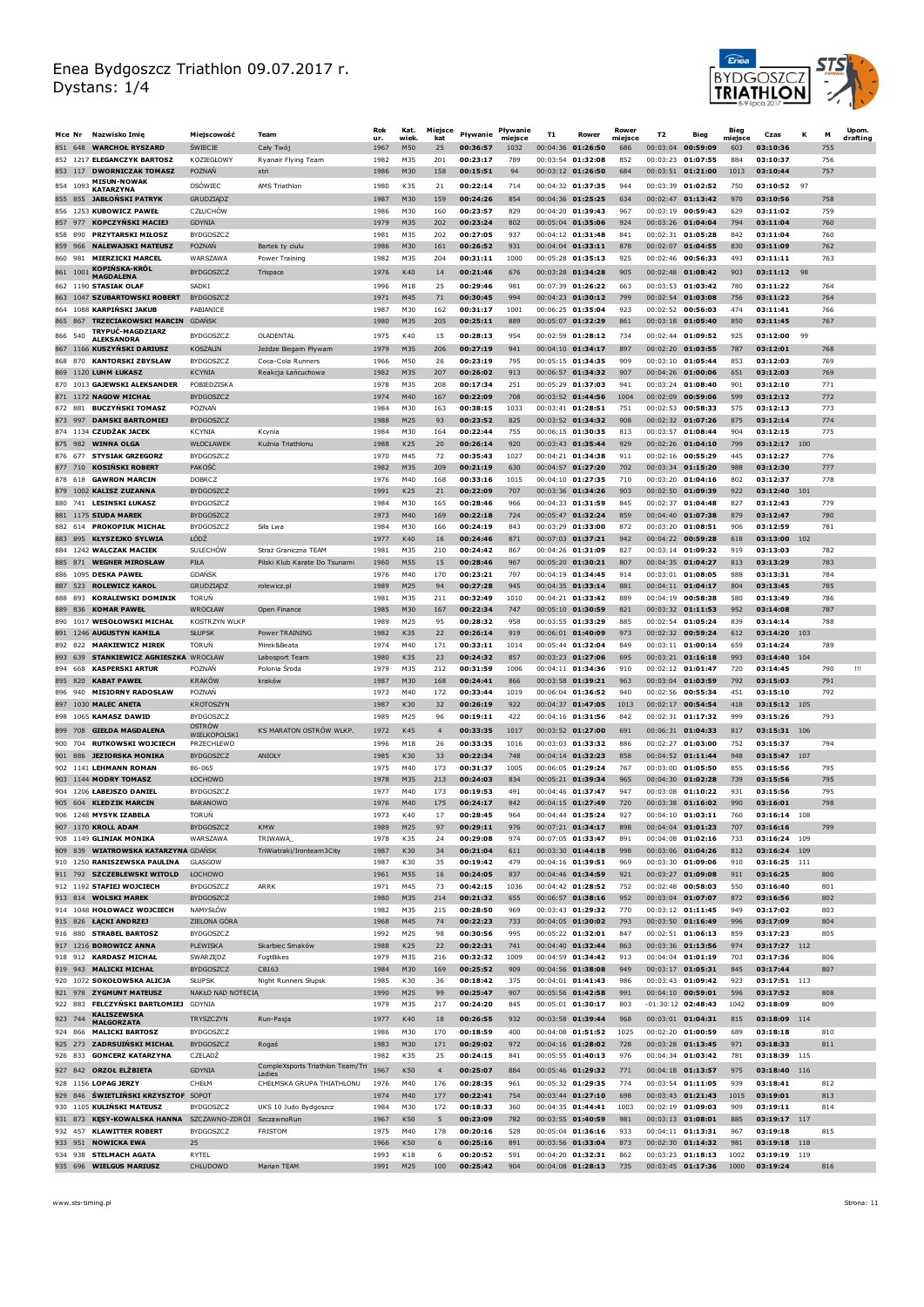

| Mce Nr     |            | Nazwisko Imie                                                   | Miejscowość                          | Team                                                     | <b>Rok</b>   | Kat.            | Miejsce    | Pływanie             | Pływanie       | <b>T1</b> | Rower                                    | Rower          | T <sub>2</sub> | Bieg                                     | Bieg           | Czas                     | к   | м          | Upom.    |
|------------|------------|-----------------------------------------------------------------|--------------------------------------|----------------------------------------------------------|--------------|-----------------|------------|----------------------|----------------|-----------|------------------------------------------|----------------|----------------|------------------------------------------|----------------|--------------------------|-----|------------|----------|
| 936        | 718        | DROŻDŻ MAŁGORZATA                                               | SADKI                                | KlonikTeam                                               | ur.<br>1979  | wiek<br>K35     | kat<br>26  | 00:23:57             | miejsce<br>830 |           | 00:04:02 01:38:33                        | miejsce<br>957 | 00:02:31       | 01:10:33                                 | miejsce<br>932 | 03:19:36                 | 120 |            | drafting |
| 937        | 825        | <b>HAPAT MARCIN</b>                                             | ZIELONA GÓRA                         |                                                          | 1987         | M30             | 173        | 00:25:14             | 890            |           | 00:06:41 01:34:22                        | 900            |                | 00:02:47 01:10:41                        | 933            | 03:19:45                 |     | 817        |          |
| 938        | 623        | <b>SZARLEJ MARCIN</b>                                           | <b>BYDGOSZCZ</b>                     |                                                          | 1983         | M30             | 174        | 00:35:08             | 1024           |           | $00:03:32$ 01:34:31                      | 906            |                | 00:02:20 01:04:15                        | 801            | 03:19:46                 |     | 818        |          |
| 939<br>940 | 903        | 1187 CZARNOWSKA ALEKSANDRA WARSZAWA<br><b>JARZEMSKI MARCIN</b>  | <b>BYDGOSZCZ</b>                     | Tripassion                                               | 1984<br>1987 | K30<br>M30      | 37<br>175  | 00:25:35<br>00:23:57 | 899<br>831     |           | 00:03:53 01:39:09<br>00:04:33 01:32:04   | 962<br>850     |                | 00:02:32 01:08:44<br>00:03:10 01:16:09   | 905<br>991     | 03:19:53<br>03:19:53     | 121 | 819        |          |
| 941        | 834        | <b>SKIERA KRZYSZTOF</b>                                         | <b>BYDGOSZCZ</b>                     | Bydgoszcz Triathlon Team<br>Roll&Run KRISMEDIA TEAM 1976 |              | M40             | 179        | 00:35:40             | 1026           |           | 00:06:47 01:29:04                        | 758            |                | 00:04:53 01:03:31                        | 771            | 03:19:55                 |     | 820        |          |
| 942        | 974        | <b>ZNANIECKI WOJCIECH</b>                                       | <b>BYDGOSZCZ</b>                     | Bydgoszcz na start                                       | 1982         | M35             | 218        | 00:22:17             | 722            |           | 00:05:14 01:32:56                        | 870            |                | $00:03:14$ 01:16:16                      | 992            | 03:19:57                 |     | 821        |          |
| 943        | 905        | <b>SZULIST KAZIMIERZ</b>                                        | <b>BYDGOSZCZ</b>                     |                                                          | 1980         | M35             | 219        | 00:19:31             | 463            |           | 00:03:44 01:33:06                        | 875            |                | 00:03:07 01:20:30                        | 1012           | 03:19:58                 |     | 822        |          |
| 944<br>945 |            | 662 DOŁHUN ADAM<br>1177 DZIEMIANOWICZ WOJCIECH BYDGOSZCZ        | <b>BYDGOSZCZ</b>                     | Run Pasja Bydgoszcz                                      | 1980<br>1984 | M35<br>M30      | 220<br>176 | 00:31:09<br>00:22:57 | 999<br>769     |           | 00:03:11 01:27:07<br>00:04:32 01:37:50   | 696<br>948     |                | 00:03:25 01:15:17<br>00:03:04 01:11:51   | 987<br>950     | 03:20:09<br>03:20:14     |     | 823<br>824 |          |
| 946        |            | 1064 WIŚNIEWSKI PIOTR                                           | <b>BYDGOSZCZ</b>                     | GO GO GO !!                                              | 1982         | M35             | 221        | 00:41:17             | 1035           |           | 00:03:49 01:31:37                        | 837            |                | 00:02:29 01:01:11                        | 694            | 03:20:23                 |     | 825        |          |
| 947        | 845        | <b>BIŃKOWSKI CEZARY</b>                                         | OSTROMECKC                           |                                                          | 1973         | M40             | 180        | 00:30:40             | 992            |           | 00:07:26 01:25:02                        | 617            |                | 00:05:47 01:11:36                        | 946            | 03:20:31                 |     | 826        |          |
| 948        |            | 838 NOWAK ADAM                                                  | <b>BYDGOSZCZ</b>                     | Wujek Porada                                             | 1972         | M45             | 75         | 00:21:07             | 615            |           | 00:03:49 01:39:24                        | 964            |                | 00:03:17 01:12:57                        | 965            | 03:20:34                 |     | 827        |          |
| 949        |            | 1075 BRUDŁO AGNIESZKA<br><b>MACIEJEWSKA-LITWIN</b>              | RAKONIEWICE                          |                                                          | 1990         | K25             | 23         | 00:23:37             | 810            |           | 00:05:21 01:44:25                        | 1000           |                | 00:03:34 01:03:43                        | 782            | 03:20:40                 | 122 |            |          |
| 950        | 1106       | <b>KATARZYNA</b>                                                | CHEŁM                                | Chełmska Grupa Traithlonu 1990                           |              | K25             | 23         | 00:25:38             | 900            |           | 00:04:03 01:38:24                        | 955            |                | 00:02:59 01:09:36                        | 921            | 03:20:40                 | 122 |            |          |
| 951<br>952 |            | 1212 RUTKOWSKI MICHAŁ<br>1041 STRYCZYŃSKI MAREK                 | <b>BYDGOSZCZ</b><br>BYDGOSZCZ        | III LO Bydgoszcz<br>Klinika Triathlonu Bydgoszcz 1987    | 1999         | M18<br>M30      | 27<br>177  | 00:22:23<br>00:20:53 | 731<br>592     |           | 00:06:59 01:45:38<br>$00:04:36$ 01:33:16 | 1007<br>882    |                | 00:02:38 01:03:10<br>00:03:31 01:18:40   | 759<br>1006    | 03:20:48<br>03:20:56     |     | 828<br>829 |          |
| 953        | 869        | <b>SKORECKI WITOLD</b>                                          | ZĄBKOWICE ŚLĄSKIE                    |                                                          | 1967         | M50             | 27         | 00:26:22             | 926            |           | 00:06:55 01:34:53                        | 919            |                | 00:03:34 01:09:33                        | 920            | 03:21:17                 |     | 830        |          |
| 954        | 998        | <b>PODLECKA PAULA</b>                                           | PIŁA                                 |                                                          | 1994         | K18             | 7          | 00:26:43             | 930            |           | 00:04:37 01:51:54                        | 1026           |                | 00:02:05 00:56:08                        | 480            | 03:21:27 124             |     |            |          |
| 955        | 899        | <b>BILSKI SEBASTIAN</b>                                         | <b>BYDGOSZCZ</b>                     |                                                          | 1979         | M35             | 222        | 00:26:01             | 912            |           | 00:05:13 01:35:36                        | 928            |                | 00:03:13 01:11:26                        | 945            | 03:21:29                 |     | 831        |          |
| 956<br>957 | 809<br>922 | <b>WITKOWSKA HANNA</b><br><b>BIEGAŃSKI PIOTR</b>                | KOZIEGŁOWY<br><b>BYDGOSZCZ</b>       | Technika Zwycięstwa                                      | 1980<br>1989 | K35<br>M25      | 27<br>101  | 00:33:52<br>00:25:09 | 1020<br>886    |           | 00:03:34 01:42:14<br>00:04:34 01:40:28   | 990<br>979     |                | 00:02:21 00:59:45<br>00:03:39 01:08:02   | 632<br>886     | 03:21:46<br>03:21:52     | 125 | 832        |          |
| 958        | 749        | <b>JĘDRYSZKA URSZULA</b>                                        | <b>OTWOCK</b>                        | Kuźni Triathlonu                                         | 1981         | K35             | 28         | 00:22:38             | 752            |           | 00:05:00 01:37:34                        | 943            |                | 00:04:47 01:11:57                        | 953            | 03:21:56 126             |     |            |          |
| 959        | 958        | <b>TYMOSIAK MATEUSZ</b>                                         | <b>BIALE BLOTA</b>                   | Spójnia Białe Błota                                      | 1990         | M25             | 102        | 00:28:34             | 960            |           | $00:05:57$ 01:42:11                      | 989            |                | 00:02:22 01:03:37                        | 776            | 03:22:41                 |     | 833        |          |
| 960        | 734        | <b>DUNIKOWSKI ANDRZEJ</b>                                       | WARSZAWA                             | DZP Sport Team                                           | 1991         | M25             | 103        | 00:28:44             | 963            |           | 00:05:44 01:34:46                        | 915            |                | 00:03:25 01:10:07                        | 927            | 03:22:46                 |     | 834        |          |
| 961<br>962 | 919        | <b>DZIOMDZIORA ADAM</b><br>1194 JABŁOŃSKI MIKOŁAJ               | ŁÓDŹ<br><b>GRUDZIĄDZ</b>             | Dzik Komando                                             | 1994<br>1991 | M18<br>M25      | 28<br>104  | 00:21:53<br>00:19:52 | 688<br>490     |           | 00:04:52 01:41:13<br>00:06:10 01:34:57   | 983<br>920     |                | $00:04:03$ 01:10:47<br>00:03:35 01:18:14 | 935<br>1003    | 03:22:48<br>03:22:48     |     | 835<br>835 |          |
| 963        | 947        | <b>GACA PIOTR</b>                                               | BYDGOSZCZ                            |                                                          | 1980         | M35             | 223        | 00:25:01             | 882            |           | $00:04:28$ 01:32:00                      | 846            |                | $00:02:29$ 01:19:15                      | 1007           | 03:23:13                 |     | 837        |          |
| 964        |            | 1158 RUDAŚ MARCIN                                               | <b>BYDGOSZCZ</b>                     |                                                          | 1974         | M40             | 181        | 00:27:30             | 946            |           | 00:11:22 01:31:47                        | 840            |                | 00:05:38 01:07:04                        | 870            | 03:23:21                 |     | 838        |          |
| 965        |            | 1100 ZAWAŁKIEWICZ PIOTR                                         | <b>TORUN</b>                         |                                                          | 1981         | M35             | 224        | 00:34:59             | 1023           |           | 00:03:36 01:34:40                        | 912            |                | 00:02:34 01:08:08                        | 890            | 03:23:57                 |     | 839        |          |
| 966<br>967 | 969<br>957 | <b>GROCHOWSKI PIOTR</b><br><b>KOLAS ADAM</b>                    | WARS7AWA<br>LUBICZ                   | Herbalife                                                | 1974<br>1971 | M40<br>M45      | 182<br>76  | 00:22:14<br>00:28:10 | 715<br>952     |           | 00:04:29 01:46:42<br>00:05:01 01:36:10   | 1011<br>932    |                | 00:02:24 01:08:16<br>00:03:40 01:11:15   | 894<br>944     | 03:24:05<br>03:24:16     |     | 840<br>841 |          |
| 968        | 963        | <b>PACULA SAMUEL</b>                                            | OPOLE                                | EPO Team                                                 | 1992         | M25             | 105        | 00:23:08             | 781            |           | 00:05:29 01:28:27                        | 741            |                | 00:05:07 01:22:12                        | 1020           | 03:24:23                 |     | 842        |          |
| 969        | 953        | <b>SZABLEWSKA ALEKSANDRA</b>                                    | INOWROCŁĄW                           |                                                          | 1987         | K30             | 38         | 00:23:48             | 822            |           | $00:03:41$ 01:32:56                      | 869            |                | 00:02:36 01:22:28                        | 1022           | 03:25:29                 | 127 |            |          |
| 970        |            | 1087 PACER BARTOSZ                                              | <b>BYDGOSZCZ</b>                     |                                                          | 1986         | M30             | 178        | 00:27:49             | 948            |           | 00:05:13 01:35:17                        | 926            |                | 00:03:40 01:13:36                        | 969            | 03:25:35                 |     | 843        |          |
| 971        | 910        | <b>KORWEK MICHAŁ</b><br>972 1189 DEMBOWSKI BARTOSZ              | <b>OLSZTYN</b><br>WARSZAWA           | OIRP OLSZTYN<br>$\binom{?}{}$                            | 1972<br>1994 | M45<br>M18      | 77<br>29   | 00:28:38<br>00:23:06 | 962<br>779     |           | 00:06:13 01:34:13<br>00:07:01 01:39:59   | 896<br>971     |                | 00:03:38 01:12:56<br>$00:03:18$ 01:12:20 | 964<br>957     | 03:25:38<br>03:25:44     |     | 844<br>845 |          |
| 973        | 748        | <b>WONS RAFAL</b>                                               | <b>BYDGOSZCZ</b>                     | pallad.eu Team                                           | 1988         | M25             | 106        | 00:24:01             | 833            |           | 00:03:32 01:32:51                        | 865            |                | 00:03:42 01:21:45                        | 1016           | 03:25:51                 |     | 846        |          |
|            | 974 949    | <b>GOLEC PIOTR</b>                                              | ALEKSANDRÓW<br>KUJAWSKI              |                                                          | 1989         | M <sub>25</sub> | 107        | 00:22:48             | 757            |           | 00:05:43 01:41:31                        | 984            |                | 00:03:00 01:12:50                        | 963            | 03:25:52                 |     | 847        |          |
|            |            | 975 1169 GUZEK KRYSTIAN                                         | <b>BYDGOSZCZ</b>                     | <b>KMW</b>                                               | 1989         | M25             | 108        | 00:21:14             | 624            |           | 00:06:41 01:43:18                        | 993            |                | 00:03:40 01:11:09                        | 942            | 03:26:02                 |     | 848        |          |
|            |            | 976 923 GROCHAL DARIUSZ                                         | SOLEC KUJAWSKI                       |                                                          | 1962         | M55             | 17         | 00:24:36             | 860            |           | 00:06:02 01:36:32                        | 936            |                | 00:04:43 01:14:24                        | 978            | 03:26:17                 |     | 849        |          |
| 977<br>978 | 911        | 1196 KIEŁPIKOWSKI WIKTOR<br><b>KOŁACZKO KATARZYNA</b>           | <b>BYDGOSZCZ</b><br><b>PRZEWORSK</b> | Calisthenics Academy<br>Przeworska Grupa Biegowa 1983    | 1999         | M18<br>K30      | 30<br>39   | 00:30:14<br>00:20:26 | 989<br>540     |           | 00:06:46 01:45:53<br>00:04:32 01:30:34   | 1008<br>812    |                | 00:03:14 01:00:22<br>00:03:52 01:27:42   | 667<br>1036    | 03:26:29<br>03:27:06 128 |     | 850        |          |
| 979        | 937        | <b>RATAJCZAK MICHAŁ</b>                                         | <b>BYDGOSZCZ</b>                     |                                                          | 1985         | M30             | 179        | 00:21:29             | 649            |           | 00:04:33 01:38:21                        | 954            |                | 00:03:14 01:19:50                        | 1009           | 03:27:27                 |     | 851        |          |
| 980        | 789        | <b>KLEIN ANNA</b>                                               | <b>TORUN</b>                         | Torunski Klub Triathlonowy 1986                          |              | K30             | 40         | 00:20:21             | 533            |           | 00:04:29 01:38:19                        | 953            |                | 00:04:16 01:20:16                        | 1011           | 03:27:41                 | 129 |            |          |
| 981        | 887        | <b>ANDRYSIAK TOMASZ</b>                                         | CIELE                                | Cielak                                                   | 1973         | M40             | 183        | 00:30:09             | 987            |           | 00:05:49 01:36:30                        | 934            |                | 00:04:30 01:10:55                        | 938            | 03:27:53                 |     | 852        |          |
| 982<br>983 | 925        | <b>DUDKIEWICZ SYLWESTER</b><br>1174 LECH MIKOŁAJ                | ŁÓDŻ<br><b>BYDGOSZCZ</b>             | Wiewióry                                                 | 1981<br>1985 | M35<br>M30      | 225<br>180 | 00:24:20<br>00:33:36 | 846<br>1018    |           | 00:05:25 01:30:12<br>00:05:05 01:39:39   | 800<br>966     |                | 00:04:13 01:24:06<br>00:03:33 01:06:23   | 1028<br>864    | 03:28:16<br>03:28:16     |     | 853<br>853 |          |
| 984        | 390        | KAŹMIERCZAK MICHAŁ                                              | <b>SRODA</b>                         | <b>GAREL PLAST TEAM</b>                                  | 1979         | M35             | 226        | 00:19:23             | 453            |           | 00:02:59 01:26:05                        | 650            |                | 00:04:21 01:35:53                        | 1038           | 03:28:41                 |     | 855        |          |
| 985        | 669        | <b>LIPIŃSKI KRZYSZTOF</b>                                       | WIELKOPOLSKA<br>INOWROCŁAW           |                                                          | 1983         | M30             | 181        | 00:29:49             | 982            |           | 00:03:51 01:29:39                        | 776            |                | 00:03:07 01:22:23                        | 1021           | 03:28:49                 |     | 856        |          |
|            |            | 986 1237 KUKIER MIROSŁAW                                        | <b>OŻARÓW</b>                        |                                                          | 1972         | M45             | 78         | 00:26:57             | 933            |           | 00:07:03 01:31:42                        | 839            |                | 00:06:30 01:17:26                        | 998            | 03:29:38                 |     | 857        |          |
| 987        |            | 1226 DOBROSIELSKI JAROSŁAW                                      | MAZOWIECKI<br>GRUDZIĄDZ              |                                                          | 1988         | M25             | 109        | 00:30:42             | 993            |           | 00:06:12 01:38:12                        | 950            |                | 00:02:56 01:11:41                        | 947            | 03:29:43                 |     | 858        |          |
| 988        |            | 770 TUCZYŃSKI MACIEJ                                            | <b>BYDGOSZCZ</b>                     |                                                          | 1986         | M30             | 182        | 00:16:36             | 159            |           | 00:04:09 01:40:09                        | 974            |                | 00:04:42 01:24:26                        | 1029           | 03:30:02                 |     | 859        |          |
| 989        | 659        | PANKOWSKA KATARZYNA<br>990 714 ZALUBKA JAKUB                    | <b>IŁAWA</b><br><b>BYDGOSZCZ</b>     | OrkaMasters Iława<br><b>JFTC SU</b>                      | 1983<br>1978 | K30<br>M35      | 41<br>227  | 00:21:42<br>00:24:03 | 669<br>836     |           | 00:04:50 01:35:56<br>00:06:48 01:29:34   | 931<br>773     |                | 00:04:08 01:23:30<br>00:05:16 01:24:29   | 1027<br>1030   | 03:30:06<br>03:30:10     | 130 | 860        |          |
|            |            | 991 1267 GRACZYK KRZYSZTOF                                      | <b>BYDGOSZCZ</b>                     |                                                          | 1974         | M40             | 184        | 00:23:14             | 786            |           | $00:04:55$ 01:45:11                      | 1005           |                | 00:03:10 01:14:03                        | 976            | 03:30:33                 |     | 861        |          |
|            |            | 992 927 PRZEWŁOCKI SŁAWOMIR                                     | BYDGOSZCZ                            |                                                          | 1958         | M55             | 18         | 00:28:16             | 956            |           | 00:05:17 01:38:39                        | 958            |                | 00:03:47 01:14:42                        | 984            | 03:30:41                 |     | 862        |          |
| 993        | 877        | <b>GAŁĄZKA DARIUSZ</b>                                          | CHEŁMŻA                              | Triathlon Team Ciesielski                                | 1972         | M45             | 79         | 00:31:08             | 998            |           | 00:03:36 01:42:07                        | 988            |                | 00:03:05 01:10:49                        | 937            | 03:30:45                 |     | 863        |          |
| 995        |            | 994 917 PONIEDZIAŁEK DARIA<br>1035 RUSCH DARIUSZ                | PLEWISKA<br>DEBRZNO                  |                                                          | 1984<br>1986 | K30<br>M30      | 42<br>183  | 00:28:14<br>00:33:02 | 955<br>1012    |           | 00:03:35 01:48:18<br>00:05:25 01:34:10   | 1019<br>895    |                | 00:03:59 01:07:04<br>00:04:35 01:14:24   | 871<br>977     | 03:31:10 131<br>03:31:36 |     | 864        |          |
| 996        |            | 942 MINTA ADAM                                                  | <b>BYDGOSZCZ</b>                     |                                                          | 1979         | M35             | 228        | 00:28:46             | 968            |           | 00:05:39 01:50:54                        | 1024           |                | 00:03:51 01:03:24                        | 768            | 03:32:34                 |     | 865        |          |
| 997        | 314        | KLUSKA MICHAŁ                                                   | WARSZAWA                             | DZP Sport Team                                           | 1985         | M30             | 184        | 00:51:27             | 1040           |           | 00:03:22 01:26:04                        | 649            |                | 00:03:16 01:09:25                        | 916            | 03:33:34                 |     | 866        |          |
|            |            | 998 897 SUSZKIEWICZ JOANNA                                      | <b>GDANSK</b>                        |                                                          | 1988         | K25             | 25         | 00:24:23             | 851            |           | 00:04:34 01:43:22                        | 994            |                | 00:03:55 01:17:45                        | 1001           | 03:33:59 132             |     |            |          |
| 999        |            | 921 SCIBAK WOJCIECH<br>1000 1056 BĄCZKOWSKI CYPRIAN             | <b>BYDGOSZCZ</b><br><b>BYDGOSZCZ</b> | JFTC SU                                                  | 1984<br>1984 | M30<br>M30      | 185<br>186 | 00:24:51<br>00:33:02 | 875<br>1013    |           | 00:05:57 01:50:10<br>00:04:55 01:45:22   | 1022<br>1006   |                | 00:02:53 01:10:15<br>00:03:03 01:07:46   | 928<br>881     | 03:34:06<br>03:34:08     |     | 867<br>868 |          |
|            | 1001 612   | <b>KACZMAREK MARIUSZ</b>                                        | <b>POZNAN</b>                        |                                                          | 1963         | M50             | 28         | 00:29:55             | 984            |           | 00:05:06 01:32:10                        | 853            |                | 00:03:54 01:23:06                        | 1025           | 03:34:11                 |     | 869        |          |
|            | 1002 746   | <b>LARSEN-KONIECZNY</b><br><b>CHARLOTTE</b>                     | PASIKONIE                            | Bolinus                                                  | 1986         | K30             | 43         | 00:26:00             | 911            |           | 00:05:22 01:40:56                        | 980            |                | 00:02:53 01:19:29                        | 1008           | 03:34:40 133             |     |            |          |
|            |            | 1003 1086 DREWS MATEUSZ                                         | <b>BYDGOSZCZ</b>                     |                                                          | 1995         | M18             | 31         | 00:25:11             | 888            |           | 00:05:37 01:37:46                        | 946            |                | 00:03:47 01:22:47                        | 1024           | 03:35:08                 |     | 870        |          |
|            |            | 1004 1050 GAPIŃSKI JACEK                                        | <b>BYDGOSZCZ</b>                     | "WITOJCIE"                                               | 1967         | M50             | 29         | 00:26:59             | 934            |           | 00:10:13 01:46:45                        | 1012           |                | 00:03:52 01:07:36                        | 877            | 03:35:25                 |     | 871        |          |
|            |            | 1005 588 BEHRENDT RAFAŁ<br>1006 898 SZULAKOWSKI TOMASZ          | <b>BYDGOSZCZ</b><br><b>BYDGOSZCZ</b> | KURCZE JAK DALEKO                                        | 1978<br>1971 | M35<br>M45      | 229<br>80  | 00:24:43<br>00:24:33 | 868<br>858     |           | 00:05:57 01:43:31<br>00:07:48 01:36:44   | 995<br>938     |                | 00:03:11 01:18:17<br>00:05:00 01:22:45   | 1004<br>1023   | 03:35:39<br>03:36:50     |     | 872<br>873 |          |
|            |            | 1007 1263 KRZYŻAŃSKI PRZEMYSŁAW BYDGOSZCZ                       |                                      | BYDGOSZCZ TRIATHLON                                      | 1976         | M40             | 185        | 00:20:52             | 588            |           | $00:04:16$ 01:29:14                      | 763            |                | 00:03:36 01:39:02                        | 1040           | 03:37:00                 |     | 874        |          |
|            |            | 1008 1210 SKUCIŃSKI RAFAŁ                                       | <b>BYDGOSZCZ</b>                     | <b>TEAM</b><br>KABEL TEAM BYDGOSZCZ                      | 1981         | M35             | 230        | 00:30:08             | 986            |           | 00:04:35 01:32:53                        | 868            |                | 00:03:12 01:26:46                        | 1033           | 03:37:34                 |     | 875        |          |
|            |            | 1009 1008 HOLC RADOSŁAW                                         | <b>BYDGOSZCZ</b>                     | <b>DSA Bydgoszcz</b>                                     | 1994         | M18             | 32         | 00:23:11             | 784            |           | 00:05:22 01:52:55                        | 1027           |                | 00:02:43 01:13:26                        | 966            | 03:37:37                 |     | 876        |          |
|            |            | 1010 928 DALGIEWICZ PIOTR                                       | <b>AUGUSTOWEK</b>                    | WAMP-MJ RUNNING TEAM 1975                                |              | M40             | 186        | 00:21:26             | 643            |           | 00:05:04 01:46:04                        | 1009           |                | 00:04:13 01:21:38                        | 1014           | 03:38:25                 |     | 877        |          |
|            |            | 1011 920 KOWALEWSKA KATARZYNA<br>1012 1012 ULATOWSKA ALEKSANDRA | <b>KRZEPTÓW</b>                      |                                                          | 1973<br>1993 | K40<br>K18      | 19         | 00:24:12<br>00:34:21 | 839<br>1021    |           | 00:03:53 01:40:24<br>00:05:04 01:47:20   | 978<br>1014    |                | 00:04:33 01:25:37<br>00:03:15 01:09:03   | 1031<br>908    | 03:38:39<br>03:39:03 135 | 134 |            |          |
|            |            | 1013 926 CEJKO SŁAWOMIR                                         | <b>BYDGOSZCZ</b><br><b>BYDGOSZCZ</b> |                                                          | 1976         | M40             | 8<br>187   | 00:31:01             | 996            |           | 00:05:07 01:47:47                        | 1017           |                | 00:03:32 01:11:58                        | 954            | 03:39:25                 |     | 878        |          |
|            |            | 1014 1098 ŻAKOWICZ MICHAŁ                                       | <b>BYDGOSZCZ</b>                     |                                                          | 1980         | M35             | 231        | 00:30:05             | 985            |           | 00:06:59 01:43:50                        | 996            |                | 00:04:46 01:13:46                        | 972            | 03:39:26                 |     | 879        |          |
|            |            | 1015 743 GUDELL RADOSŁAW                                        | <b>BYDGOSZCZ</b>                     | Moderator Inwestycje                                     | 1976         | M40             | 188        | 00:24:51             | 874            |           | 00:04:51 01:55:52                        | 1032           |                | 00:02:25 01:11:53                        | 951            | 03:39:52                 |     | 880        |          |
|            |            | 1016 999 MAKOWSKA JUSTYNA<br>1017 1228 PINCZEWSKI ROBERT        | <b>BYDGOSZCZ</b><br>SOLEC KUJAWSKI   | TASAK TEAM                                               | 1978<br>1977 | K35<br>M40      | 29<br>189  | 00:22:55<br>00:29:37 | 767<br>980     |           | 00:04:25 01:54:12<br>00:04:44 01:36:34   | 1030<br>937    |                | 00:03:52 01:14:46<br>00:03:44 01:26:42   | 986<br>1032    | 03:40:10 136<br>03:41:21 |     | 881        |          |
|            |            | 1018 1061 BEJGER ŁUKASZ                                         | <b>BYDGOSZCZ</b>                     | TCMS PESA BYDGOSZCZ                                      | 1988         | M25             | 110        | 00:39:42             | 1034           |           | 00:04:41 01:42:01                        | 987            |                | 00:02:54 01:12:06                        | 955            | 03:41:24                 |     | 882        |          |
|            |            | 1019 608 WOLSKI ADAM                                            | <b>BYDGOSZCZ</b>                     | Real Madryt                                              | 1983         | M30             | 187        | 00:30:16             | 990            |           | 00:04:13 01:43:02                        | 992            |                | 00:02:28 01:21:59                        | 1018           | 03:41:58                 |     | 883        |          |
|            |            | 1020 932 ŁĄCKA KAROLINA                                         | ZIELONA GÓRA                         |                                                          | 1969         | K45             | 5          | 00:21:57             | 694            |           | 00:05:38 01:55:50                        | 1031           |                | 00:03:24 01:16:25                        | 994            | 03:43:14 137             |     |            |          |